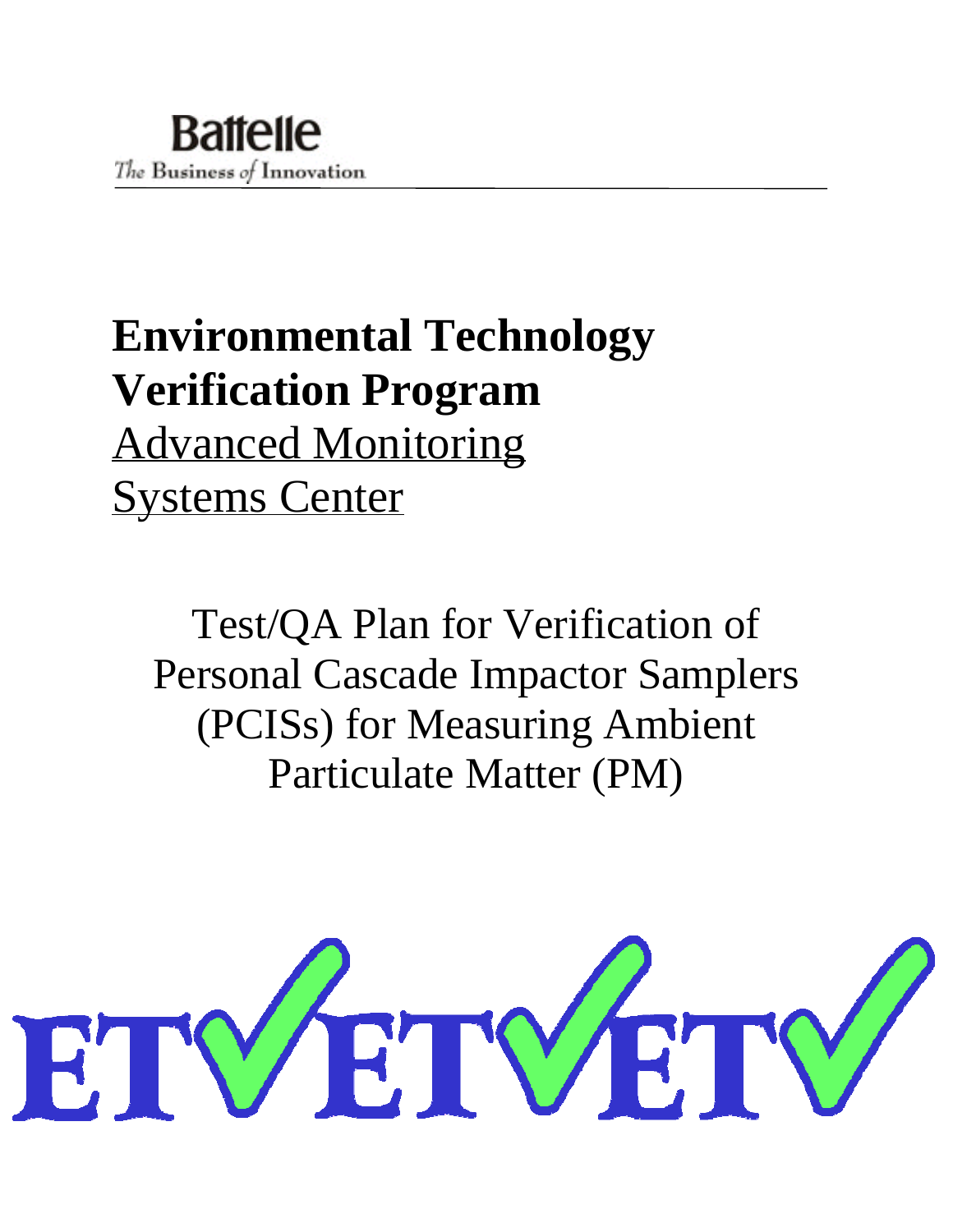# **TEST/QA PLAN**

**for** 

**Verification of Personal Cascade Impactor Samplers (PCISs) for Measuring Ambient Particulate Matter (PM)**

**January 11, 2006** 

**Prepared by** 

**Battelle 505 King Avenue Columbus, OH 43201-2693**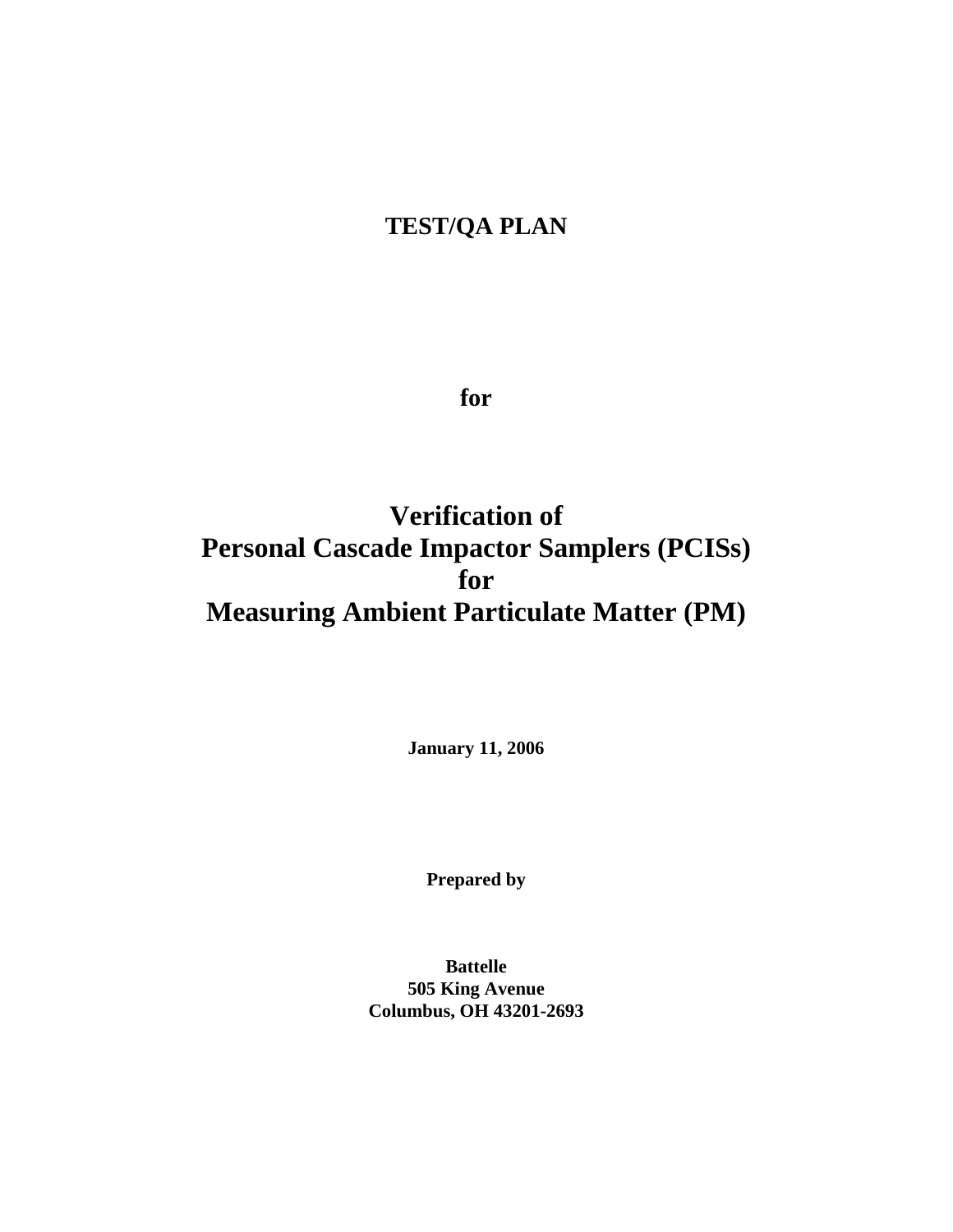# **A2 TABLE OF CONTENTS**

#### Section Page

| $\mathbf{A}$   | PROJECT MANAGEMENT                                 |
|----------------|----------------------------------------------------|
| A1             |                                                    |
| A2             |                                                    |
| A <sub>3</sub> |                                                    |
|                |                                                    |
| A <sub>4</sub> |                                                    |
| A <sub>5</sub> |                                                    |
| A <sub>6</sub> |                                                    |
| A7             |                                                    |
| A8             |                                                    |
| A <sup>9</sup> |                                                    |
| $\bf{B}$       | MEASUREMENT AND DATA ACQUISITION                   |
| B1             |                                                    |
| B <sub>2</sub> |                                                    |
| B <sub>3</sub> |                                                    |
| B <sub>4</sub> |                                                    |
| B <sub>5</sub> |                                                    |
| <b>B6</b>      |                                                    |
| B7             | Instrument/Equipment Calibration and Frequency  44 |
| <b>B8</b>      |                                                    |
| <b>B9</b>      |                                                    |
| <b>B10</b>     |                                                    |
| $\mathbf C$    | ASSESSMENT AND OVERSIGHT                           |
| C <sub>1</sub> |                                                    |
| C <sub>2</sub> |                                                    |
| D              | DATA VALIDATION AND USABILITY                      |
| D1             |                                                    |
| D2             |                                                    |
| D <sub>3</sub> |                                                    |
| E              |                                                    |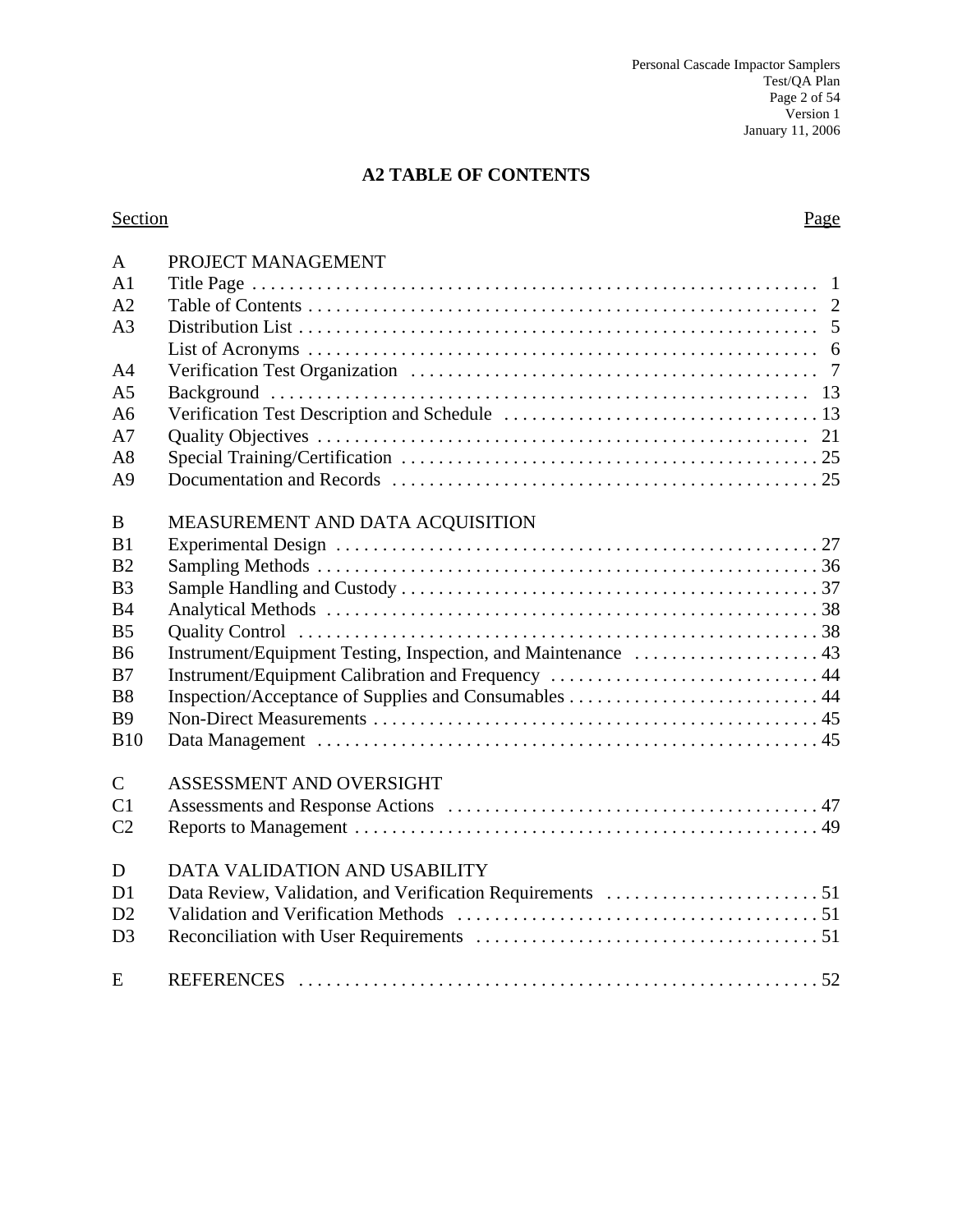| <b>List of Figures</b> | Page |
|------------------------|------|
|                        |      |

# List of Tables

| Table A-1 |                                                                          |
|-----------|--------------------------------------------------------------------------|
| Table A-2 | Instrument and Method Detection Limits for Metals Analyses using XRF  20 |
| Table A-3 |                                                                          |
| Table B-1 |                                                                          |
| Table B-2 |                                                                          |

# **Appendices**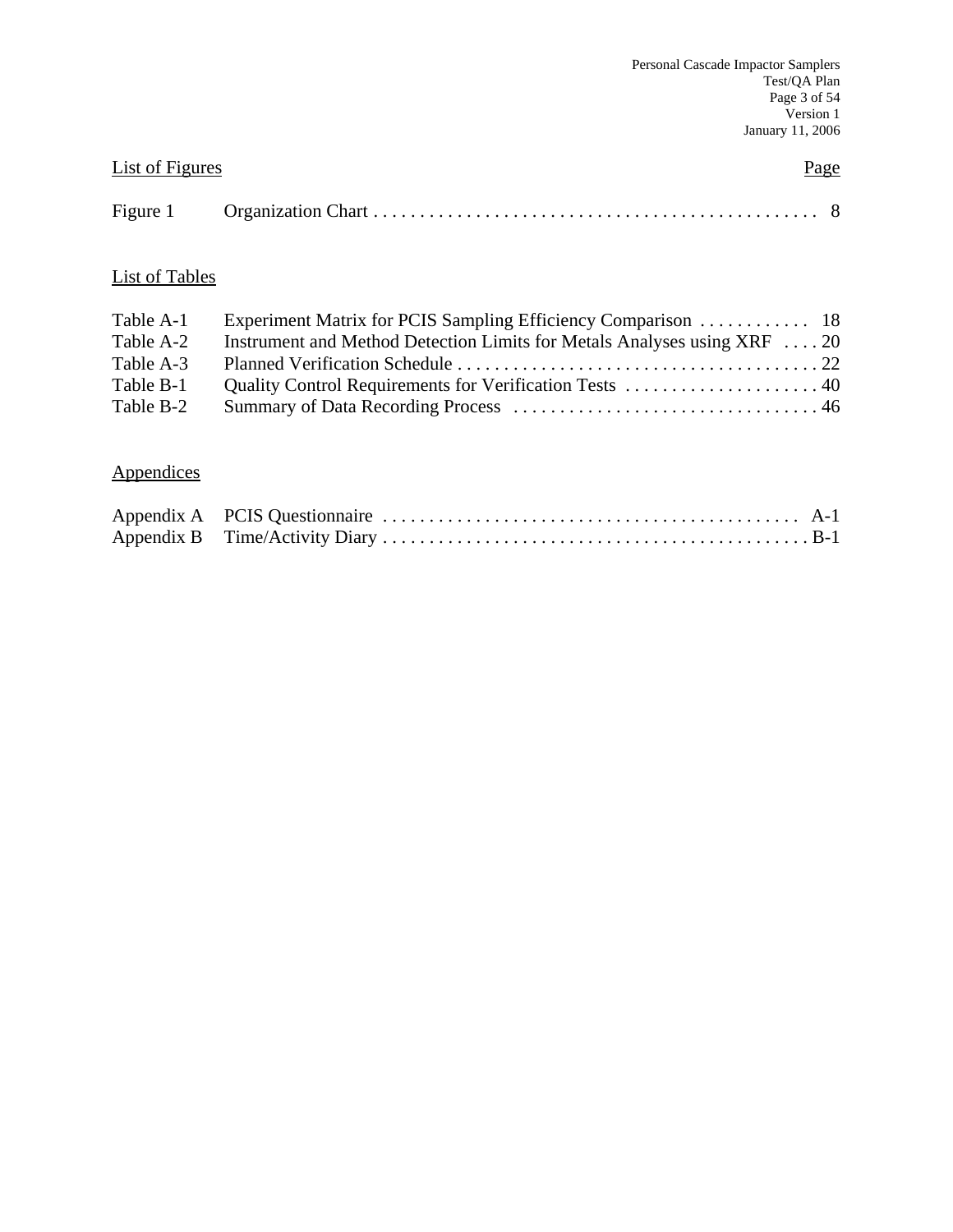Personal Cascade Impactor Samplers Test/QA Plan Page 4 of 54 Version 1 January 11, 2006

# ETV Advanced Monitoring Systems Center

Test/QA Plan for Verification of Personal Cascade Impactor Samplers (PCISs) for Measuring Ambient Particulate Matter (PM)

Version 1

January 11, 2006

VENDOR ACCEPTANCE:

Name Deborah F. Dietrich for SKC<br>Company SKC Inc.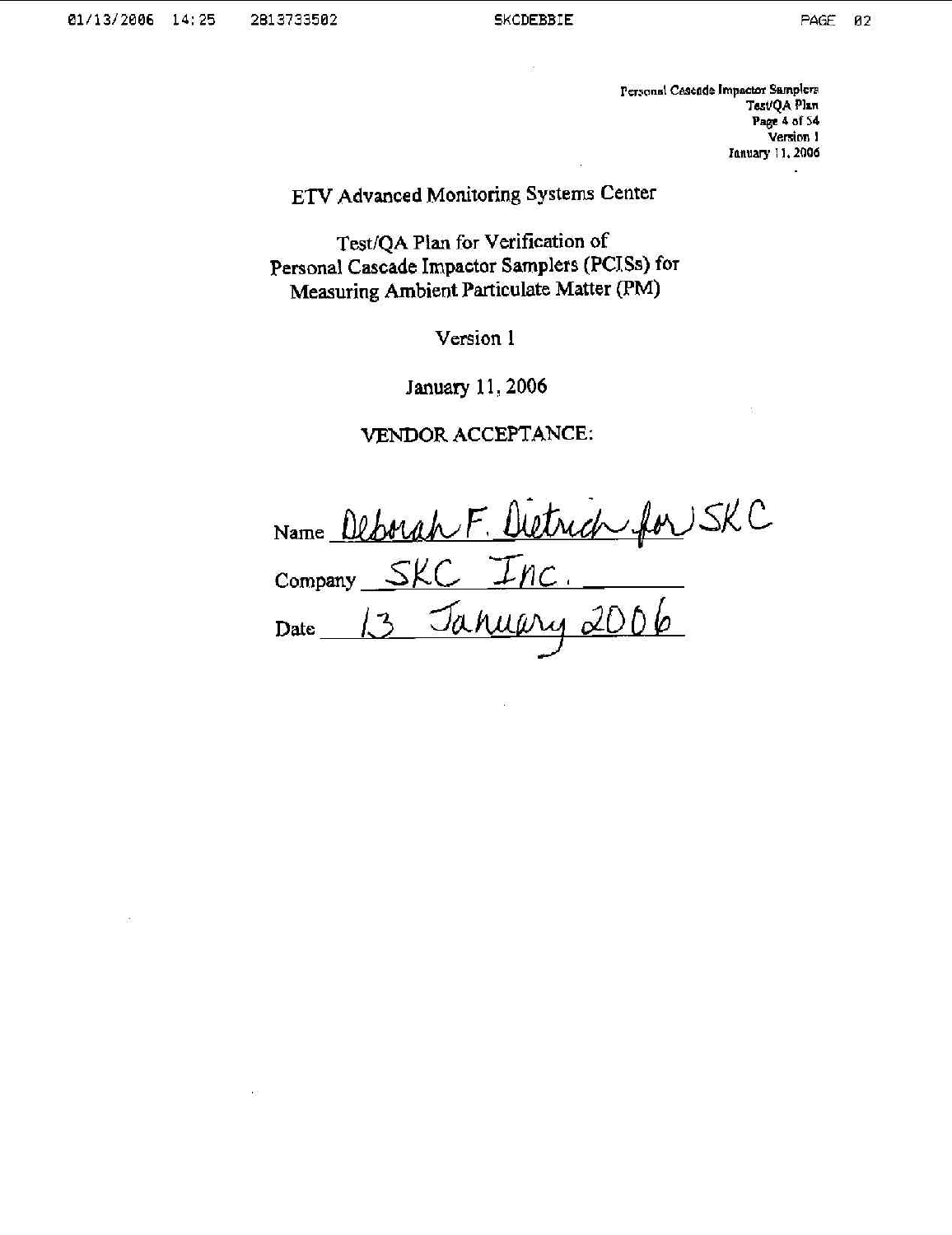Personal Cascade Impactor Samplers Test/QA Plan Page 5 of 54 Version 1 January 11, 2006

#### **A3 DISTRIBUTION LIST**

Lata Shirname-More Research Director The Mickey Leland National Urban Air Toxics Research Center 7000 Fannin Street, Suite 700 Houston, TX 77030

Deborah Dietrich Senior Vice President Marketing SKC, Inc 863 Valley View Road Eighty Four, PA 15330

Elizabeth A. Betz U.S. Environmental Protection Agency-**HEASD** National Exposure Research Laboratory E205-01 EPA Mailroom Research Triangle Park, NC 27711

Robert Fuerst U.S. Environmental Protection Agency-**HEASD** National Exposure Research Laboratory D205-05 EPA Mailroom Research Triangle Park, NC 27711

Karen Riggs Marielle Brinkman Ken Cowen Vladimir Kogan Zachary Willenberg Battelle 505 King Ave. Columbus, OH 43201

Will Ollison American Petroleum Institute 1220 L Street, NW Washington, DC 20005

Jeff Cook Chief, Quality Management Branch California Air Resources Board P.O. Box 2815 Sacramento, CA 95812

Gary Norris U.S. Environmental Protection Agency E205-03 4930 Old Page Road Research Triangle Park, NC 27709

Tim Hanley Environmental Scientist U.S. Environmental Protection Agency **OAOPS** US EPA Mailroom C339-02 Reserach Triangle Park, NC 27711

Ronald W. Williams U.S. Environmental Protection Agency National Exposure Research Laboratory Mail Drop E205-04 4930 Page Road Research Triangle Park, NC 27703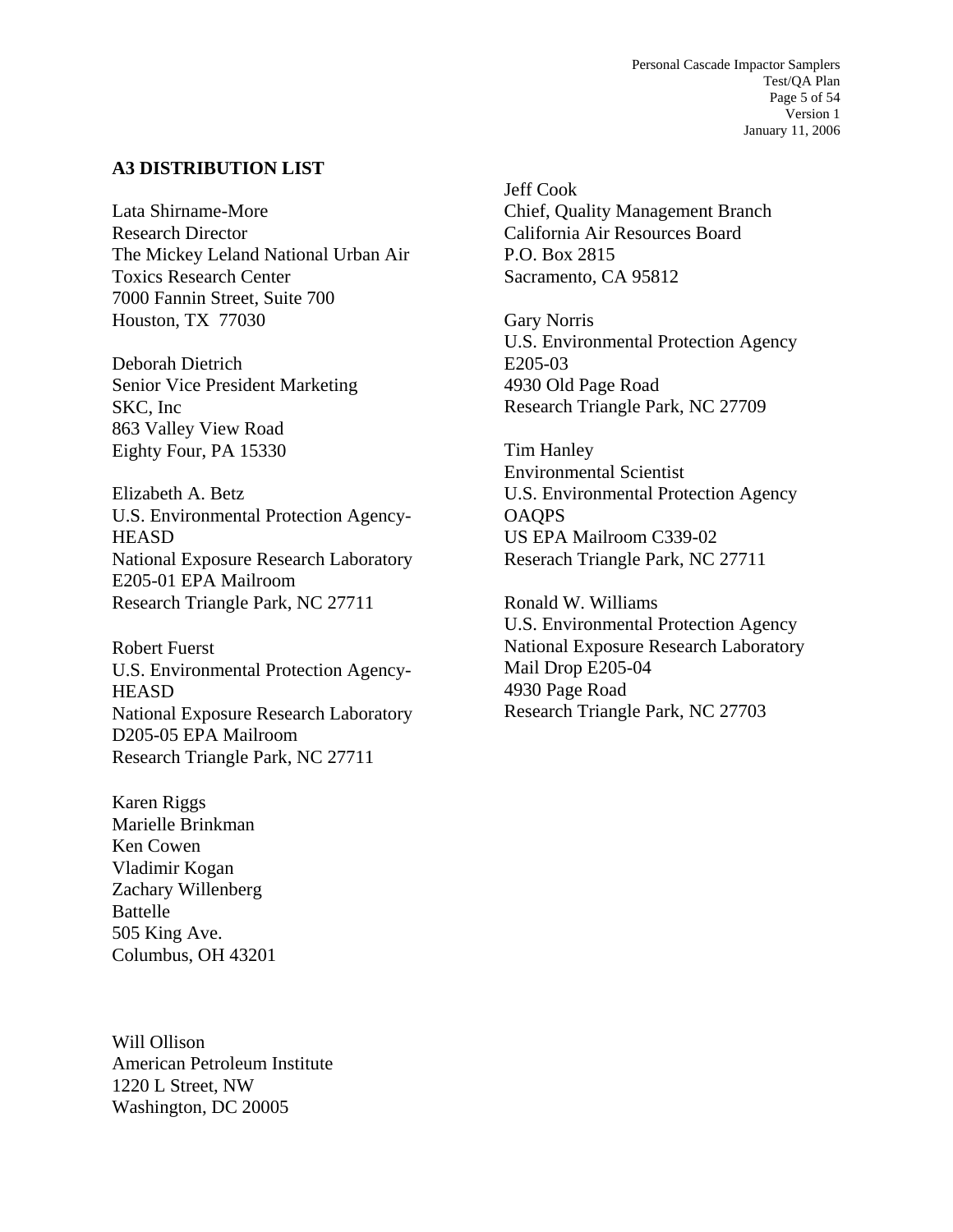#### **LIST OF ACRONYMS**

AMS – Advanced Monitoring Systems Center

- A/C Alternating current
- BCO Battelle Columbus Ohio Operations
- CoC Chain-of-custody
- EPA Environmental Protection Agency
- ETV Environmental Technology Verification
- FRM Federal Reference Method
- ISL Instrument Services Laboratory
- LRB Laboratory record book
- NIST National Institute of Standards and Technology
- PCIS Personal Cascade Impactor Sampler
- PE Performance evaluation
- PES Performance evaluation standard
- PEM Personal Environmental Monitor
- PM Particulate matter
- PM2.5 Particulate matter with particle diameter of less than or equal to 2.5  $\mu$ m
- PTFE Polytetrafluoroethylene (Teflon®)
- QA Quality Assurance
- QC Quality Control
- QS Quality assurance standard
- QMP Quality Management Plan
- RPD Relative percent difference
- SOP Standard operating procedure
- SRM Standard reference material
- TSA Technical systems audit
- XRF X-ray fluorescence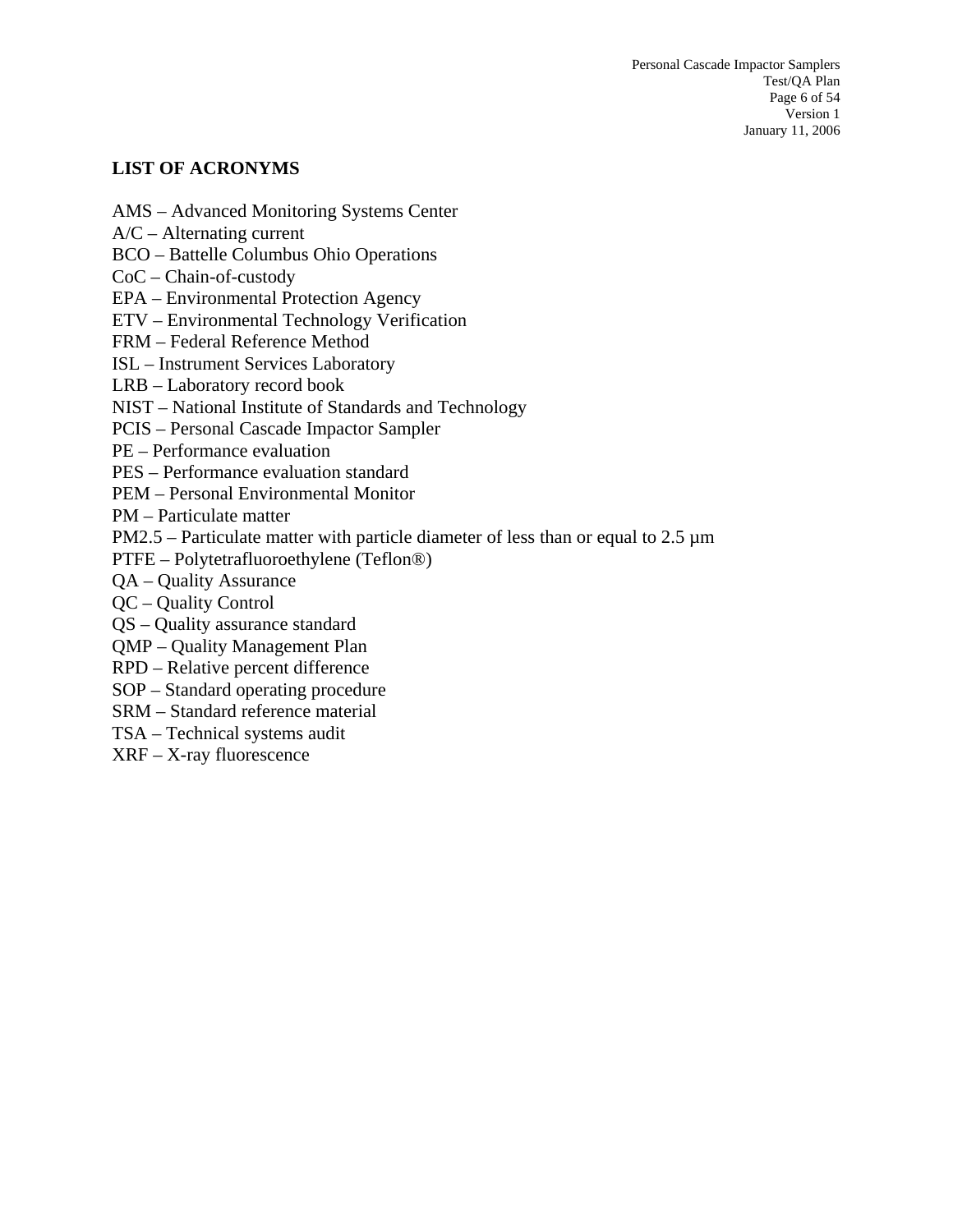#### **SECTION A**

#### **PROJECT MANAGEMENT**

#### **A4 VERIFICATION TEST ORGANIZATION**

The verification test will be conducted under the auspices of the U.S. Environmental Protection Agency (EPA) through the Environmental Technology Verification (ETV) Program. It will be performed by Battelle, which manages the ETV Advanced Monitoring Systems (AMS) Center through a cooperative agreement with EPA. The scope of the AMS Center covers verification of monitoring technologies for contaminants and natural species in air, water, and soil.

This verification test will be conducted by Battelle personnel, with telephone assistance or equipment repair/maintenance as needed by the vendor who will be having the performance of their personal cascade impactor sampler (PCIS) verified. The laboratory and environmental chamber testing will occur at Battelle headquarters (BCO), located in Columbus, OH. In situ field tests involving human subjects wearing the PCISs for a period of 48 hours will also be conducted, and the PCISs will be returned to the BCO laboratories for analysis. XRF analyses will be carried out by Chester LabNet according to EPA Compendium Method IO-3.3<sup>1</sup>. Quality assurance (QA) oversight will be provided by the Battelle Quality Manager, and also by the EPA AMS Center Quality Manager at her discretion. The organization chart in Figure 1 identifies the responsibilities of the organizations and individuals associated with the verification test. Roles and responsibilities are defined further below.

#### **A4.1 Battelle**

Marielle C. Brinkman is the AMS Center Verification Test Coordinator for this test. In this role, she will have overall responsibility for ensuring that the technical, schedule, and cost goals established for the verification test are met. Specifically, she will: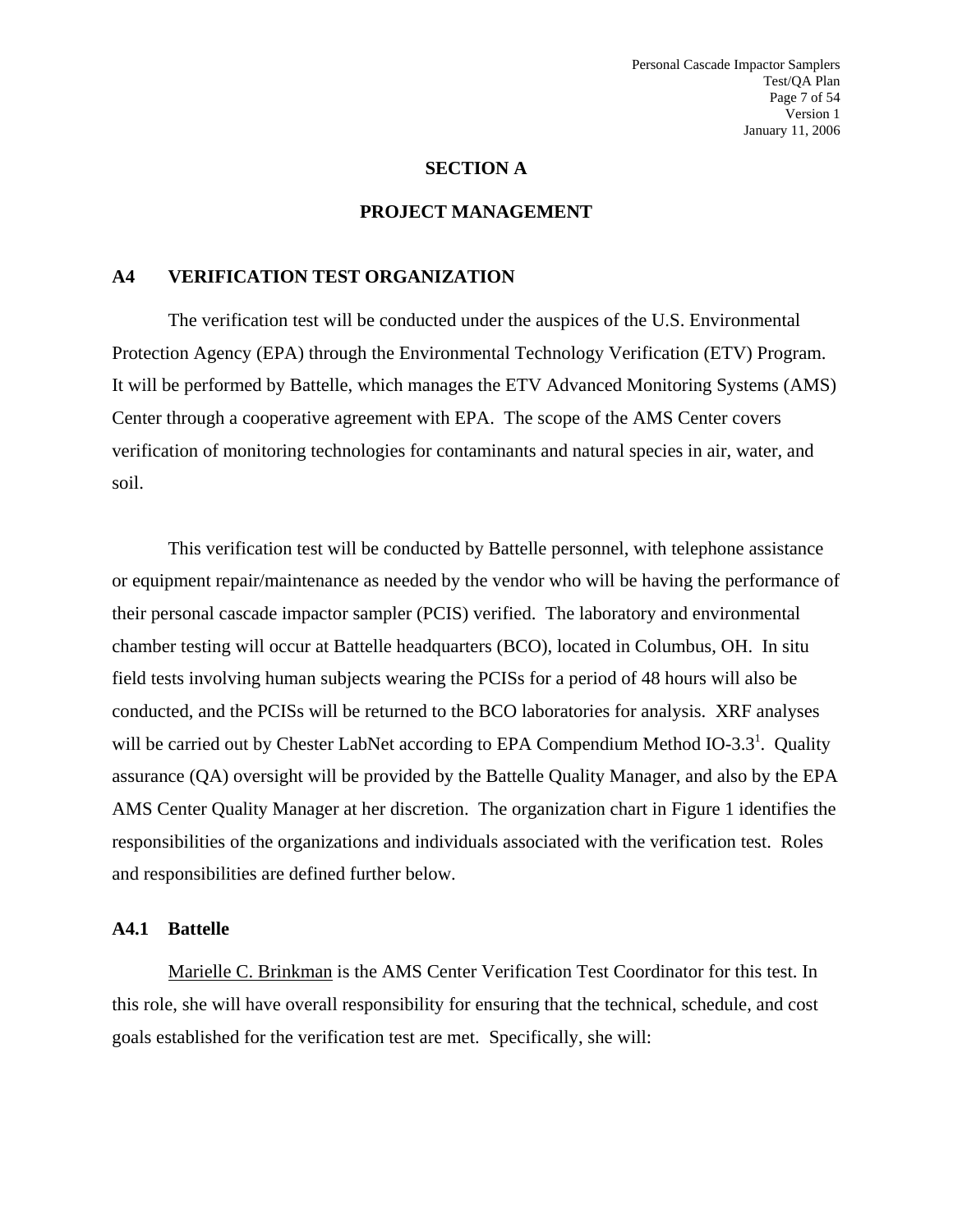

# **Figure 1. Organization Chart**

- C Assemble a team of qualified technical staff to conduct the verification test.
- C Direct the team (Battelle and Chester LabNet) in performing the verification test in accordance with this test/QA plan.
- C Ensure that all quality procedures specified in this test/QA plan and in the AMS Center Quality Management  $Plan<sup>2</sup> (QMP)$  are followed.
- C Prepare the draft and final test/QA plan, verification reports, and verification statements.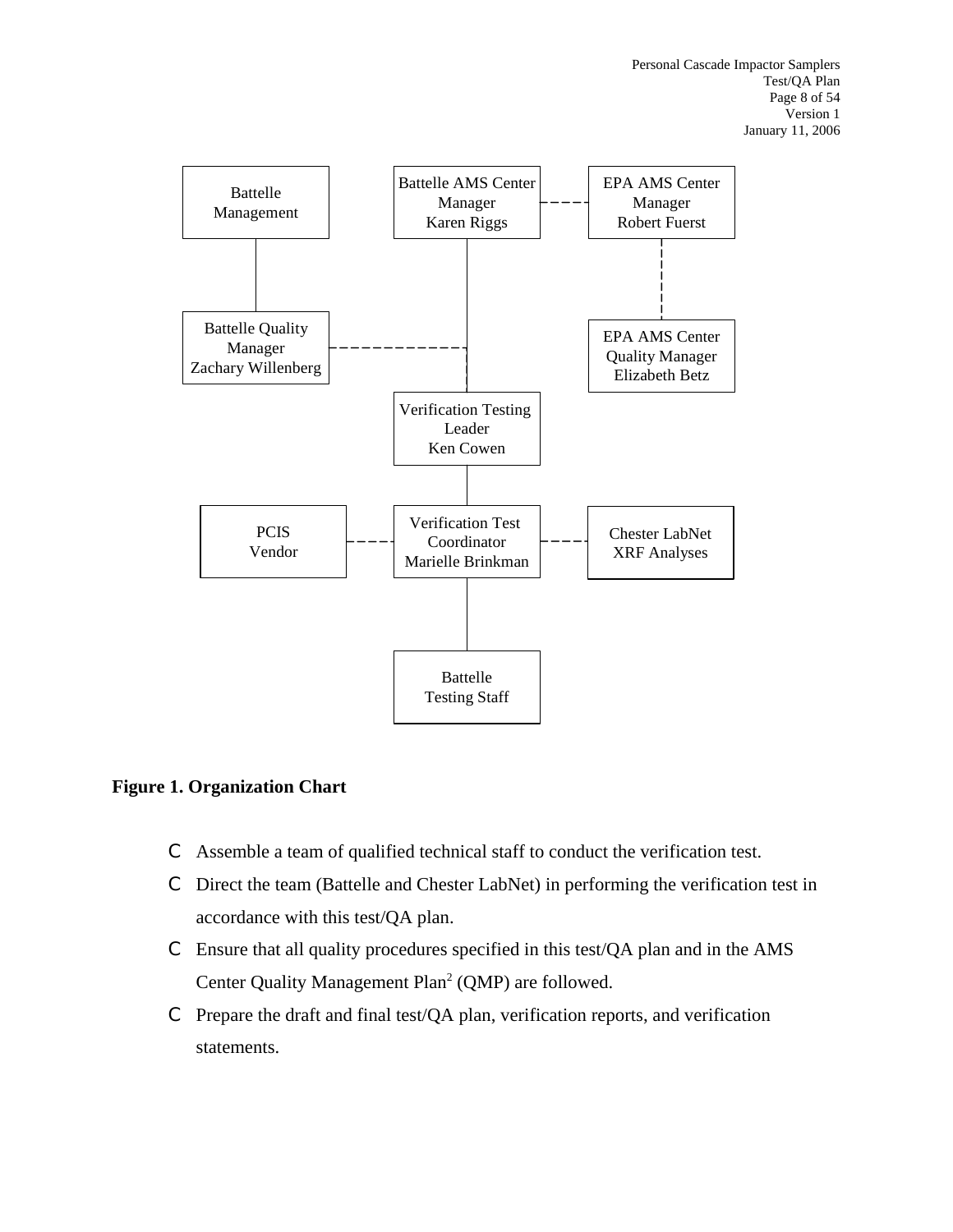- C Revise the draft test/QA plan, verification reports, and verification statements in response to reviewers' comments.
- C Respond to any issues raised in assessment reports and audits, including instituting corrective action as necessary.
- C Serve as the primary point of contact for vendor representatives.
- C Coordinate distribution of the final test/QA plan, verification reports, and statements.
- $\mathbb C$  Establish a budget for the verification test and manage staff to ensure the budget is not exceeded.
- C Ensure that confidentiality of sensitive vendor information is maintained.

Dr. Kenneth Cowen will serve as the Verification Testing Leader for this verification test. As such, Dr. Cowen will provide technical guidance and oversee the various stages of verification testing. He will:

- C Dr. Cowen will provide technical input on particle sampling procedures for the test/QA Plan and the verification testing procedures.
- $\mathbb C$  In his role as technical leader, Dr. Cowen will be assisted by Vladimir Kogan, who will provide technical expertise in the areas of aerosol generation, sampling, and characterization.
- C Support Ms. Brinkman in preparing the test/QA plan and organizing the testing.
- C Review the draft and final test/QA plan.
- C Review the draft and final verification reports and statements.

# Ms. Karen Riggs is Battelle's manager for the AMS Center. Ms. Riggs will

- C Review the draft and final test/QA plan.
- C Review the draft and final verification reports and verification statements.
- C Ensure that necessary Battelle resources, including staff and facilities, are committed to the verification test.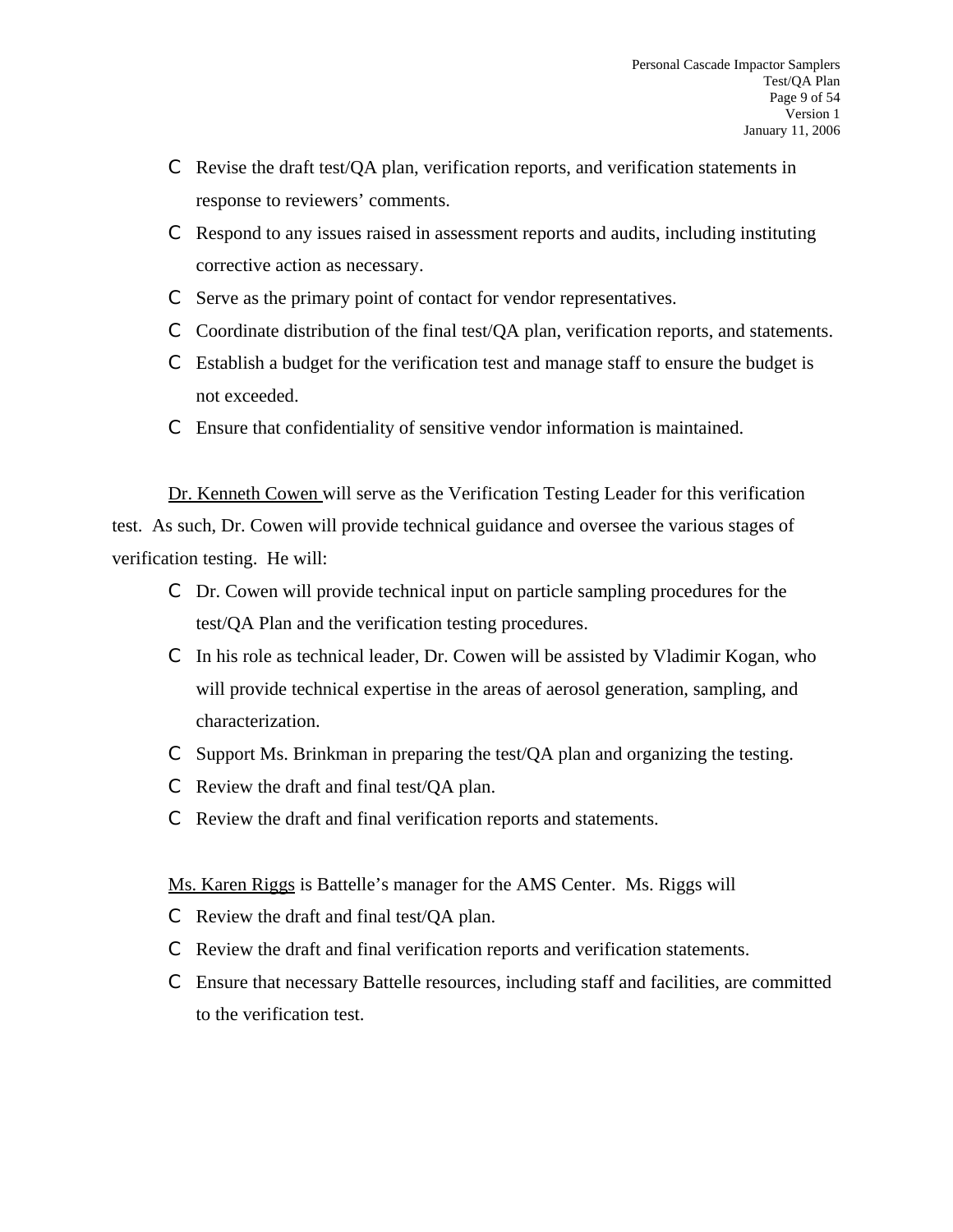- C Ensure that confidentiality of sensitive vendor information is maintained.
- C Support Ms. Brinkman in responding to any issues raised in assessment reports and audits.
- C Maintain communication with EPA's technical and quality managers.
- C Issue a stop work order if Battelle or EPA QA staff discovers adverse findings that will compromise test results.

Battelle Technical Staff will conduct and oversee the testing of the PCISs during the verification test. Battelle staff will be working in the BCO environmental chamber and air quality laboratories and will be in communication with the PCIS vendor as needed. The responsibilities of the technical staff will be to:

- C Become familiar with the operation and maintenance of the PCIS through instruction by the vendor.
- C Assure that verification testing is performed as described in the test/QA plan.
- C Communicate with Chester LabNet on the planning, performance, and reporting of the ambient air metals sample analysis.
- C Recruit human subjects for the field testing of the PCIS.
- C Communicate the field testing protocol and familiarize the subjects with the equipment, as needed.
- C Weigh reference sampler and PCIS substrates before and after testing and deliver gravimetric data to the Verification Test Coordinator within ten days of collection.
- C Communicate and coordinate with the PCIS vendor on operation and maintenance of the PCIS.
- C Record qualitative observations about the maintenance and operation of the PCIS during testing.
- C Provide input on test procedures, PCIS operation and maintenance, and chamber conditions for the draft verification reports.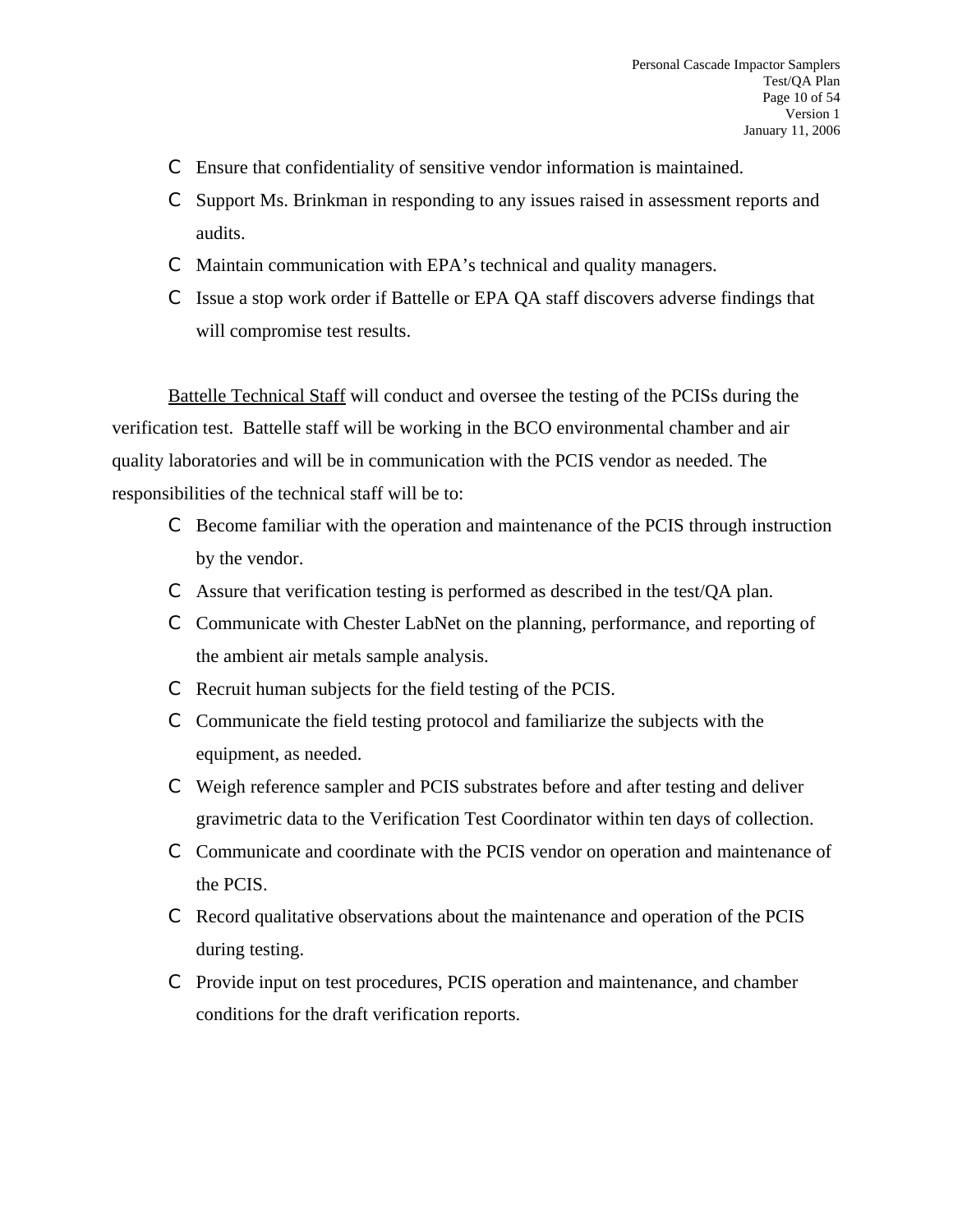Mr. Zachary Willenberg is Battelle's Quality Manager for the AMS Center. Mr. Willenberg will:

- C Review the draft and final test/QA plan.
- $\mathbb C$  Conduct a technical systems audit at least once during the verification test, or designate other QA staff to conduct the audit.
- C Audit at least 10% of the verification data.
- C Prepare and distribute an assessment report for each audit.
- C Verify implementation of any necessary corrective action.
- C Request that Battelle's AMS Center Manager issue a stop work order if audits indicate that data quality is being compromised.
- C Provide a summary of the QA/QC activities and results for the verification reports.
- C Review the draft and final verification reports and verification statements.
- C Assume overall responsibility for ensuring that the test/QA plan is followed.

# **A4.2 PCIS Vendor**

The responsibilities of the PCIS vendor is as follows:

- C Review and provide comments on the draft test/QA plan.
- C Accept (by signature of a company representative) the test/ $OA$  plan prior to test initiation (see page 4).
- C Provide four PCIS(s), complete with Leland Legacy sampling pumps, for evaluation during the verification test.
- C Provide all other equipment/supplies/reagents/consumables needed to operate their PCIS for the duration of the verification test.
- C Make available, as needed, a representative to maintain or repair their technology throughout the duration of the verification test.
- C Provide written instructions for routine operation of their PCIS, including a daily checklist of diagnostic and/or maintenance activities.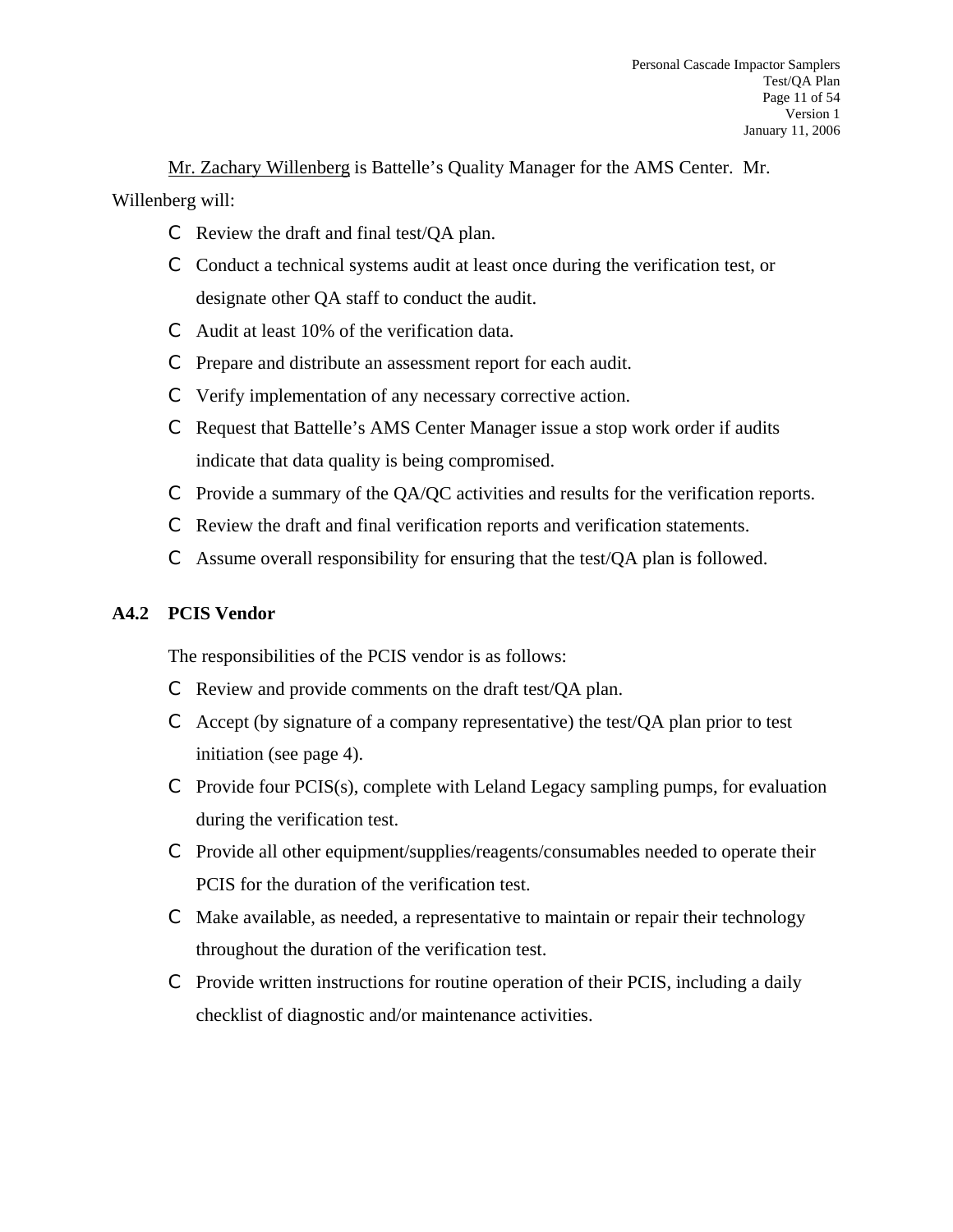C Review and provide comments on the draft verification report and statement for the PCIS.

# **A4.3 EPA**

EPA's responsibilities in the AMS Center are based on the requirements stated in the "Environmental Technology Verification Program Quality Management Plan" (EPA QMP).<sup>3</sup> The roles of specific EPA staff are as follows:

Ms. Elizabeth Betz is EPA's AMS Center Quality Manager. For the verification test, Ms. Betz will:

- C Review the draft test/QA plan.
- C Perform at her option one external technical system audit during the verification test.
- C Notify the EPA AMS Center Manager of the need for a stop work order if any external audit indicates that data quality is being compromised.
- C Prepare and distribute an assessment report summarizing results of any external audit.
- C Review draft verification reports and statements.

Mr. Robert Fuerst is EPA's manager for the AMS Center. Mr. Fuerst will:

- C Review the draft test/QA plan.
- C Approve the final test/QA plan.
- C Review the draft verification report and statements.
- C Oversee the EPA review process for the verification report and statements.
- C Coordinate the submission of the verification report and statements for final EPA approval.

#### **A4.4 Chester LabNet**

The responsibilities of Chester LabNet in this test are as follows:

C Conduct metals analyses on reference and test sampler substrates according to EPA Compendium Method IO-3.3.<sup>1</sup>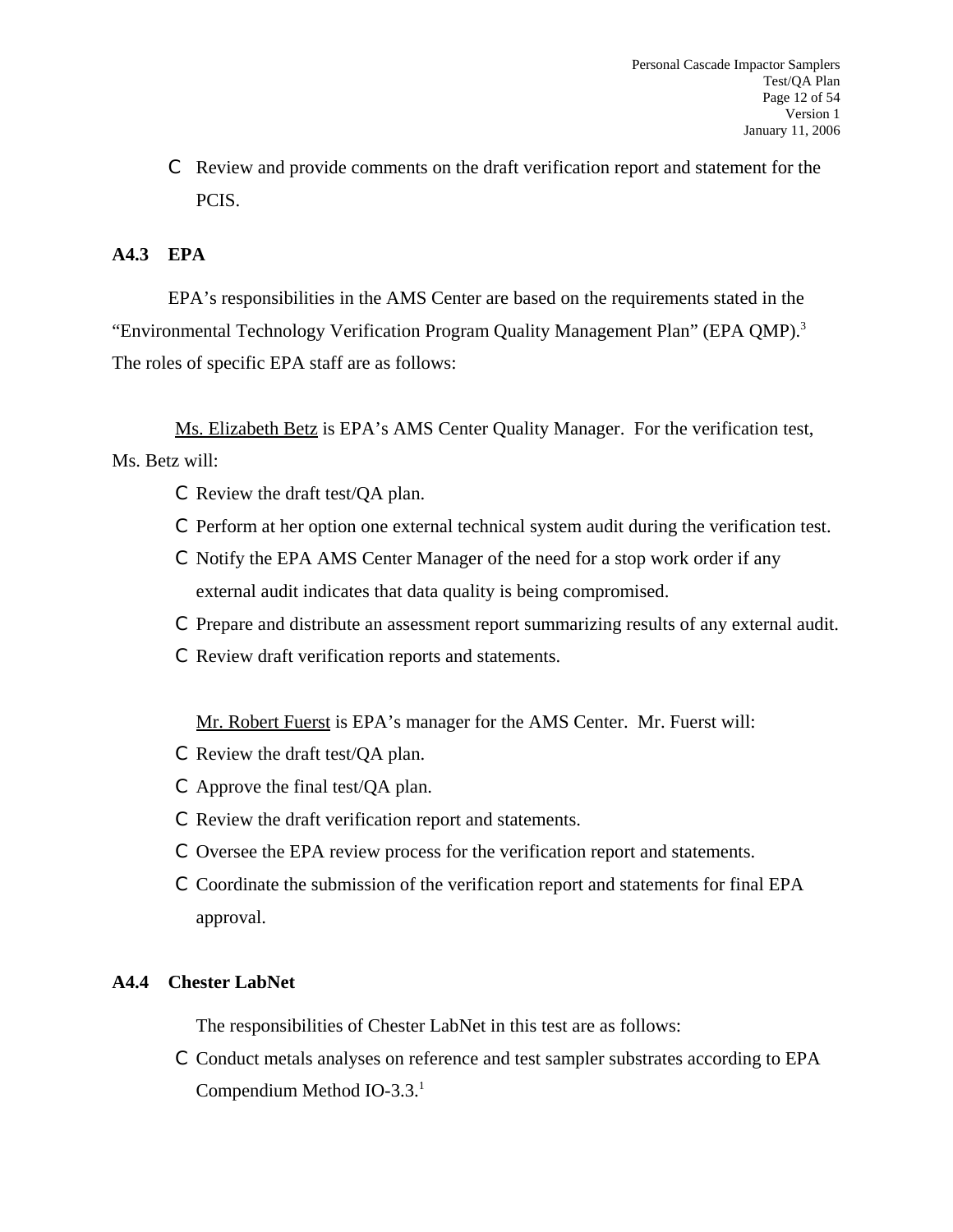- C Maintain substrate sample chain-of-custody (CoC).
- C Calculate the metals results in terms of concentrations as specified in the EPA method,<sup>1</sup> and provide a data package to Battelle that includes sample and QC sample results, all completed CoC sheets, analysis records, calibration data, and QA information.

#### **A5 BACKGROUND**

The ETV Program's AMS Center conducts third-party performance testing of commercially available technologies that detect or monitor natural species or contaminants in air, water, and soil. Stakeholder committees of buyers and users of such technologies recommend technology categories, and technologies within those categories, as priorities for testing. PCISs were identified as a priority technology category through the AMS Center stakeholder process. Epidemiological studies have often used central, fixed-site air monitors to determine exposures, although these monitors do not adequately represent actual human exposures. To better validate risk estimates, lightweight and user-friendly personal samplers that simultaneously separate and collect particles by size, thus allowing the characterization of sizespecific chemical constituents in air, are needed. The purpose of this verification is to evaluate the PCIS on the basis of sampling efficiency comparability with more well known reference samplers, ability to collect detectable levels of metals in ambient air, ruggedness, ease of use, reliability and acceptability to volunteer subjects.

#### **A6 VERIFICATION TEST DESCRIPTION AND SCHEDULE**

#### **A6.1 Summary of Technology Category**

Ambient particulate matter (PM) is an air pollutant that has become a major public health concern in the past 10 years. Health effects studies have typically used ambient monitors to represent human exposures. Understanding of individual exposures to PM can be significantly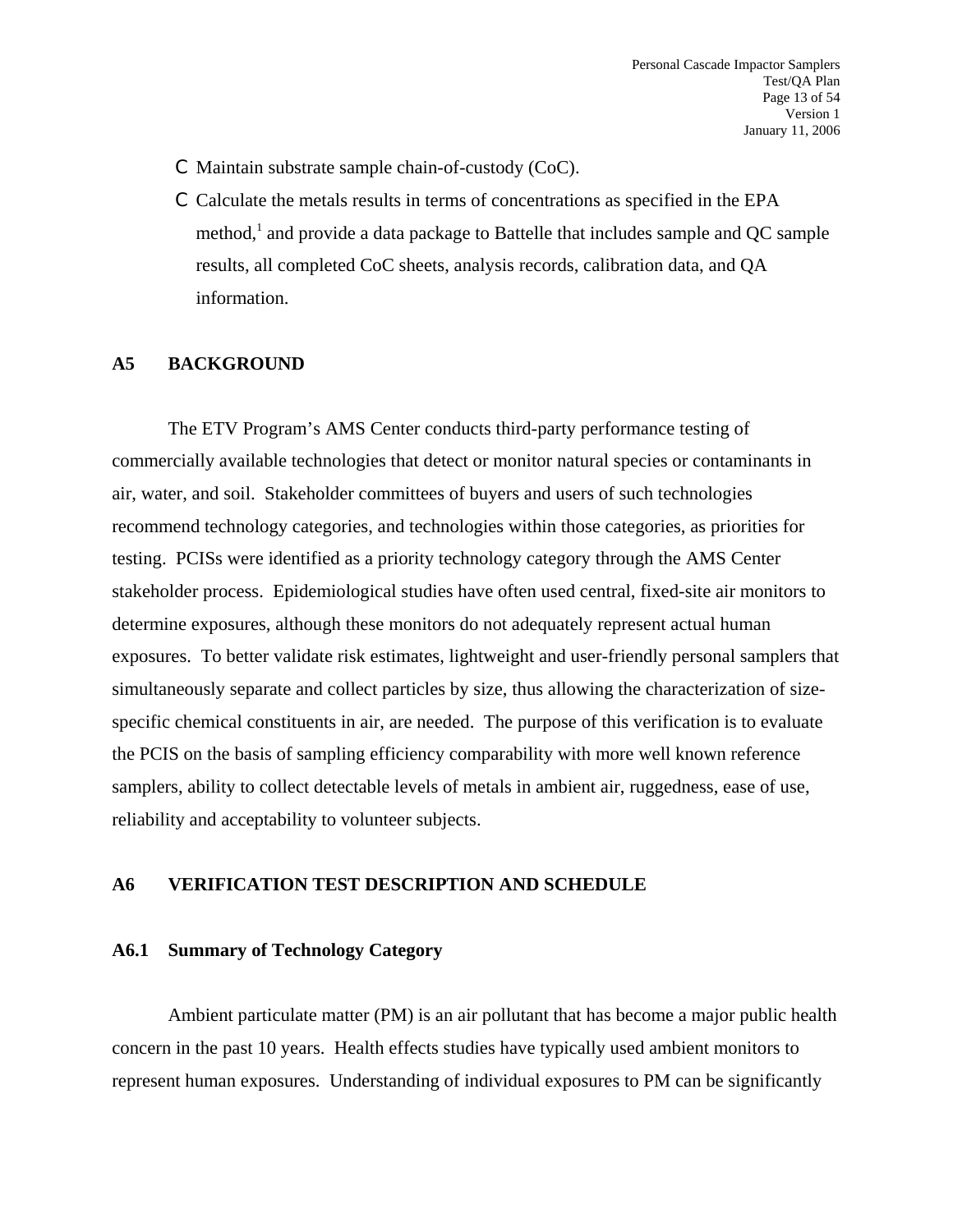improved by the use of personal monitors, which naturally incorporate the effects of such factors as indoor pollutant sources and human time/activity patterns. Newly introduced into the marketplace, PCISs are miniaturized personal cascade impactor samplers that are worn in the individual's breathing zone, commonly clipped to the shirt collar, and allow separation and collection of airborne particles onto a substrate in several size ranges, typically ranging from 0.1 - 10 µm. These samplers are coupled to small, high efficiency, battery-operated pumps capable of sampling for 24 hours on a single battery charge.

Prior to their introduction to the marketplace, the PCISs are characterized in the laboratory to corroborate the manufacturer's stated cutpoints, and evaluate collection efficiency and particle loading. Known particulate standards, such as monodisperse polystyrene latex particles and polydisperse aerosols; e.g., ammonium sulfate and ammonium nitrate, are commonly used for these characterizations. So as to interfere as little as possible with the ensuing chemical analyses, common collection substrate materials include PTFE (Teflon®) and quartz for the analysis of inorganic species, and aluminum for the analysis of organic species.

This verification test will not repeat the manufacturers' characterizations described in the preceeding paragraph, but will instead proceed to the next logical step and evaluate the PCIS on the basis of comparability with the sampling efficiency of more well known reference samplers, ability to measure detectable levels of metals in ambient air, ruggedness, ease of use, reliability, and acceptance among volunteer subjects. Although our evaluations will include the use of human subjects, formal communications with the Battelle Internal Review Board indicate that this study will not require the preparation of a Human Subject's Committee application, because wearing the PCISs will not expose study participants to risk, and time/activity diaries and questionnaire responses will not be directly linked to the study participants' names or other unambiguous identifying information.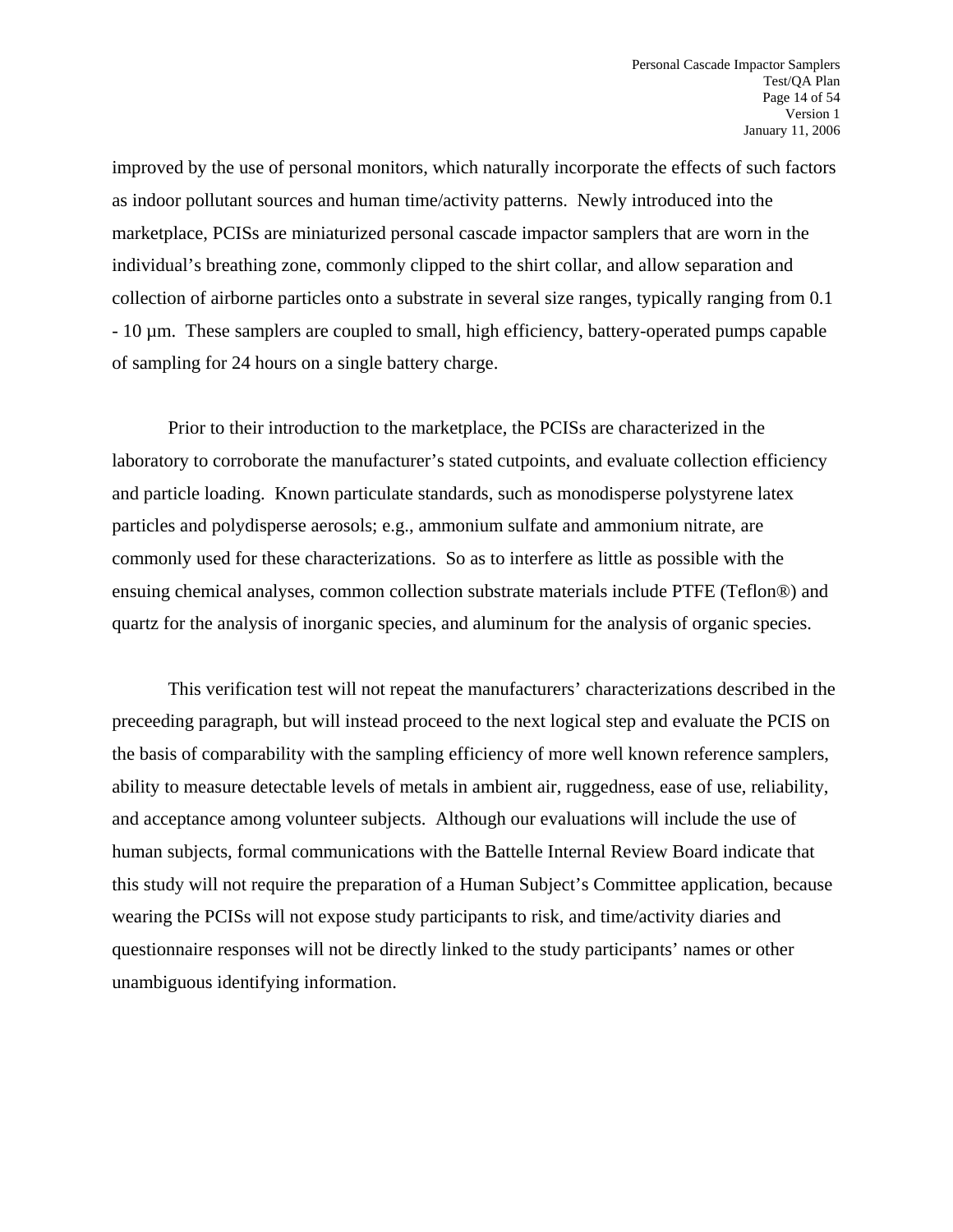In performing the verification test, Battelle will follow the technical and QA procedures specified in this test/QA plan and will comply with the data quality requirements in the AMS Center QMP, $^2$  and of the ETV QMP. $^3$ 

#### **A6.2 Verification Test Description**

The verification test will include four tasks: A) Pump Testing, B) Sampling Efficiency Comparisons, C) Sampling Metals in Ambient Air, and D) PCIS Ease of Use, Reliability and Subject Acceptance. These tasks are described in Sections A6.2.1 - 4.

#### **A6.2.1 Task A: Pump Testing**

This task will focus on the evaluation of the duration of operation, and ruggedness, i.e., operation under various temperature/humidity and pressure load conditions, of the Leland Legacy pump in simulated moderate and extreme real-world conditions. Each of the tests conducted in Task A will involve four pumps and will be repeated three times in order to measure inter- and intra-pump variability. Ruggedness testing that could result in damage done to the pumps, e.g. dropping the pump from successively higher heights, will not be performed.

A6.2.1.a Sampling Duration. Four Leland Legacy pumps will be evaluated to determine the duration that each pump can sample at the required flow rate under moderate temperature and low humidity conditions (25 ºC, 30%) on a single battery charge. Four pumps will be allowed to operate using battery power until the battery charge decays such that they no longer function. The batteries will be charged for 15 hours, and the pumps will be connected to an electronic flow meter and a precision orifice in order to simulate the pressure drop of the Sioutas impactor (11 inches  $H<sub>2</sub>O$ . The pumps will be allowed to run until the battery charge decays and the pumps stop functioning; flow rate for each pump will be logged electronically throughout the experiment.

A6.2.1.b Operation in Extreme Temperature/Humidity. Four Leland Legacy pumps will be outfitted with flow meters and precision orifi and allowed to discharge and charge as in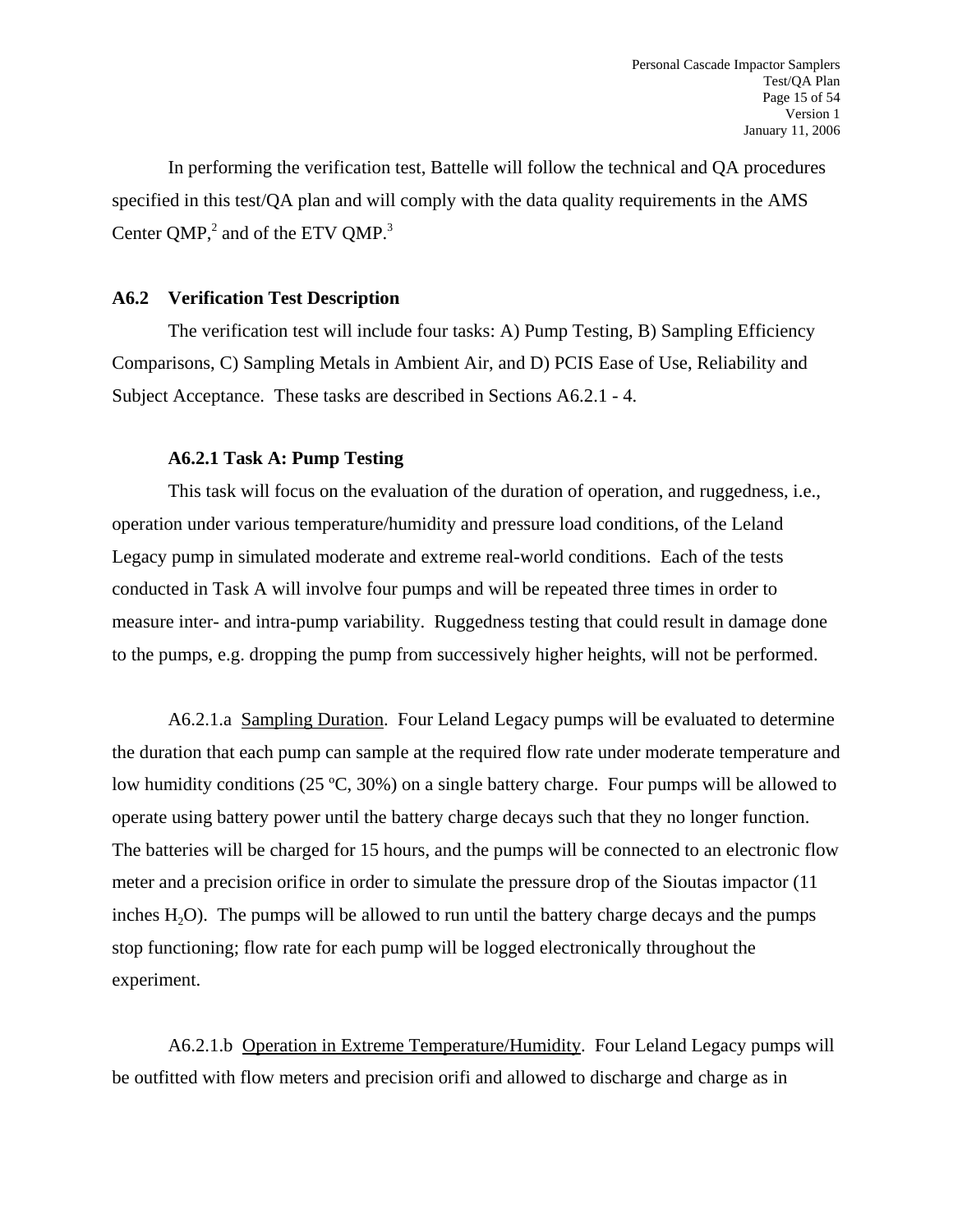Section A6.2.1.a. The pumps will then be evaluated for 24 hrs on their (battery powered) operation in high temperature, moderate humidity (40 ºC, 60%), and high temperature, high humidity (40 °C, 90%) atmospheres. Flow rate data will be logged electronically throughout the 24 hr period.

A6.2.1.c Sampling Performance at Different Pressure Loads. Four Leland Legacy pumps will be outfitted with flow meters and precision orifi and allowed to discharge and charge as in Section A6.2.1.a. A series of tests will be conducted in which the pumps will independently be connected to three different critical orifi, yielding pressure drops ranging from approximately 1 to 2 times that of the unsampled, substrate-loaded Sioutas personal cascade impactor (11 - 19 inches  $H_2O$ . For each test run, the pumps will be allowed to run until the battery charge decays and the pumps stop functioning; flow rate for each pump and overall sound level data will be logged electronically throughout the experiment.

#### **A6.2.2 Task B: Sampling Efficiency Comparison**

This task will focus on establishing the sampling efficiency of the PCIS as compared to more well-established reference samplers using a laboratory generated test aerosol in a wellmixed environmental chamber. This Task will involve four of each test and reference impactor samplers and will be repeated three times in order to measure inter- and intra-sampler variability.

Sampling efficiency comparison will be carried out by generating an aerosol of potassium chloride in Battelle's large environmental chamber  $(17.3 \text{ m}^3)$  and allowing both the PCIS test and reference samplers to sample the chamber environment. The environmental chamber is constructed of aluminum and is equipped with a large fan to promote mixing. Four of the test Sioutas personal cascade impactors will be placed in close proximity of one another inside our environmental chamber, which will be maintained at well-mixed conditions. The impactors will be connected to their respective pumps through ports in the side of the chamber. The sampling pumps will be located outside the chamber, and will be powered using DC adapters plugged into A/C outlets. Four PEMs (2.5  $\mu$ m cutpoint), four PM 2.5 FRMs, and four Battelle cascade impactor samplers will be placed similarly inside the chamber with their sampling inlets in close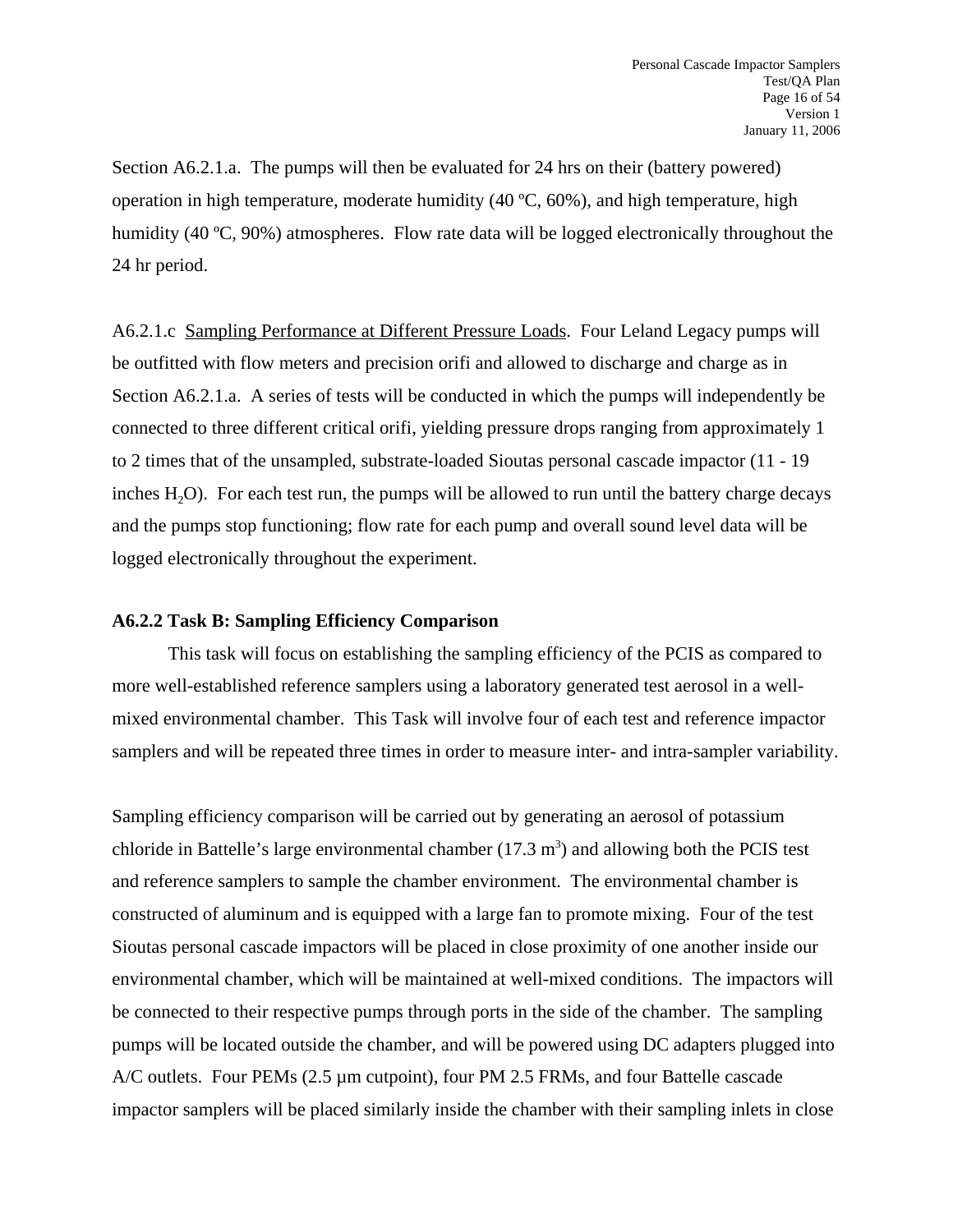proximity to the Sioutas' impactors, and their pumps either placed outside the chamber (if possible) or simply vented outside the chamber, where they will be powered by A/C outlets.

The test aerosol will consist of potassium chloride particles generated within the test chamber by aerosolizing a potassium chloride solution of known concentration with a commercially available nebulizer. The three parameters that will be varied in order to achieve the optimum test aerosol are: 1) nebulizer design, 2) atomizing air flow rate to the nebulizer, and 3) the potassium chloride solution concentration. During testing, the aerosol will be generated for a period of 1 to 4 hours at a flow rate that allows collection of a gravimetrically sufficient mass on each of the PCIS's impactor stages. The desired particle diameter size range for the aerosol is 0.1 to 10  $\mu$ m.

The aerosol flow rate will be determined by running the nebulizer for a known time and measuring the initial and final liquid volume. Once a nebulizer is selected, a trial run will be conducted to ensure that the test aerosol is uniformly mixed throughout the environmental chamber, and confirm that enough mass is collected on each of the PCIS impactor stages. Sampling efficiency of the impactors will be evaluated gravimetrically for all stages in all test and reference samplers. Table A-1 shows the number and type of air samplers to be used to collect samples, the particle size cutpoint ranges, the number of samples to be collected for gravimetric analyses, and the pumps and flow rates for the samplers.

#### **A6.2.3 Task C: Sampling Metals in Ambient Air**

This task will focus on the ability of PCISs to collect a sufficient sample to detect metals in ambient air during a 48 hr sampling period. The results of the PCISs will be compared with results from collocated reference samplers.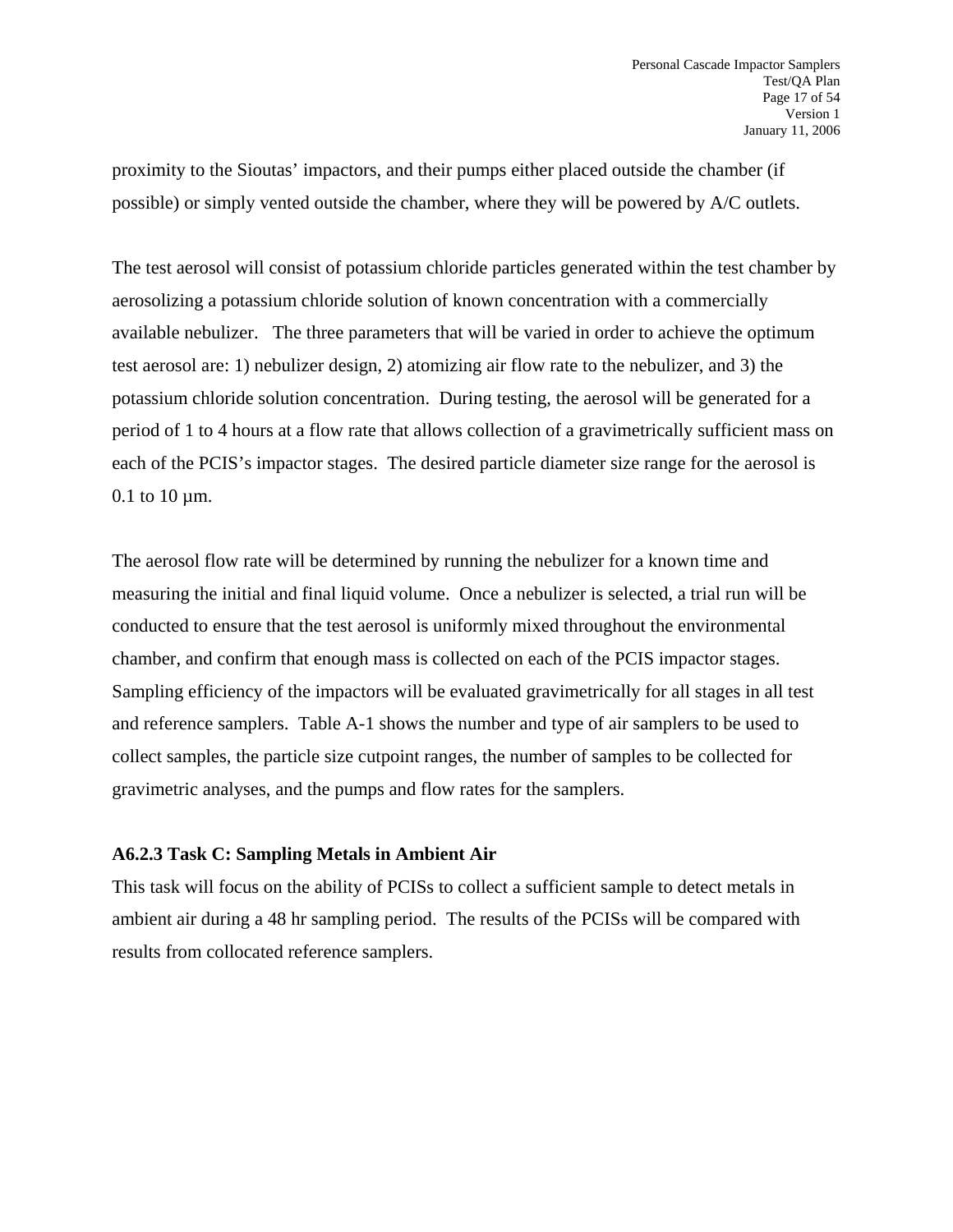| <b>Sampler</b>                                                                    | Pump, Flow<br>Rate        | <b>No. of Samplers</b><br>in<br><b>Chamber</b> | <b>Particle Diameter</b><br>Cutpoints $(\mu m)$ | <b>No. of Samples</b><br>for Grav. Anal. |
|-----------------------------------------------------------------------------------|---------------------------|------------------------------------------------|-------------------------------------------------|------------------------------------------|
|                                                                                   |                           |                                                | >2.5                                            | $\overline{4}$                           |
| <b>Sioutas</b>                                                                    |                           |                                                | $$1.0$ and #2.5                                 | $\overline{4}$                           |
| Cascade<br>Impactor                                                               | Leland Legacy,<br>9 L/min | $\overline{4}$<br>$$0.5$ and $#1.0$            |                                                 | $\overline{4}$                           |
| (PCIS)                                                                            |                           |                                                | $$0.25$ and $#0.5$                              |                                          |
|                                                                                   |                           |                                                | < 0.25                                          | $\overline{4}$                           |
|                                                                                   | Total                     |                                                |                                                 | 20                                       |
| <b>PEMS</b><br>Environmental<br>Monitor<br>(Reference)                            | SKC,<br>$10$ L/min        | $\overline{4}$                                 | #2.5                                            | $\overline{4}$                           |
| PM <sub>2.5</sub> FRM<br>Internal,<br>$\overline{4}$<br>16.7 L/min<br>(Reference) |                           | #2.5                                           | $\overline{4}$                                  |                                          |
|                                                                                   |                           |                                                | $>16$                                           | $\overline{4}$                           |
|                                                                                   |                           |                                                | $$8.0$ and #16                                  | $\overline{4}$                           |
| <b>Battelle</b>                                                                   | Gast,<br>$12.5$ L/min     |                                                | \$4.0 and $#8.0$                                | $\overline{4}$                           |
| Cascade<br>Impactor                                                               |                           | $\overline{4}$                                 | \$2.0 and $#4.0$                                | $\overline{4}$                           |
| (Reference)                                                                       |                           |                                                | $$1.0$ and #2.0                                 | $\overline{4}$                           |
|                                                                                   |                           |                                                | $$0.5$ and $#1.0$                               |                                          |
|                                                                                   |                           |                                                | < 0.5                                           | $\overline{4}$                           |
| Total                                                                             |                           |                                                |                                                 | 28                                       |

#### **Table A-1. Experiment Matrix for PCIS Sampling Efficiency Comparison**

Four test Sioutas personal cascade impactors and four PEMs (2.5 Fm cutpoint) will be placed in the chamber with their pumps located outside the chamber, as described in Section A6.2.2, Task B. Clean sample handling techniques for trace metals analysis will be used to load, and collect substrates from these samplers. Ambient air will flow through the well-mixed chamber at a rate of 1.0 ACH for a period of 48 hrs and will be sampled by the reference and PCIS samplers. At the beginning and end of the 48-hr sampling period, the pressure drop and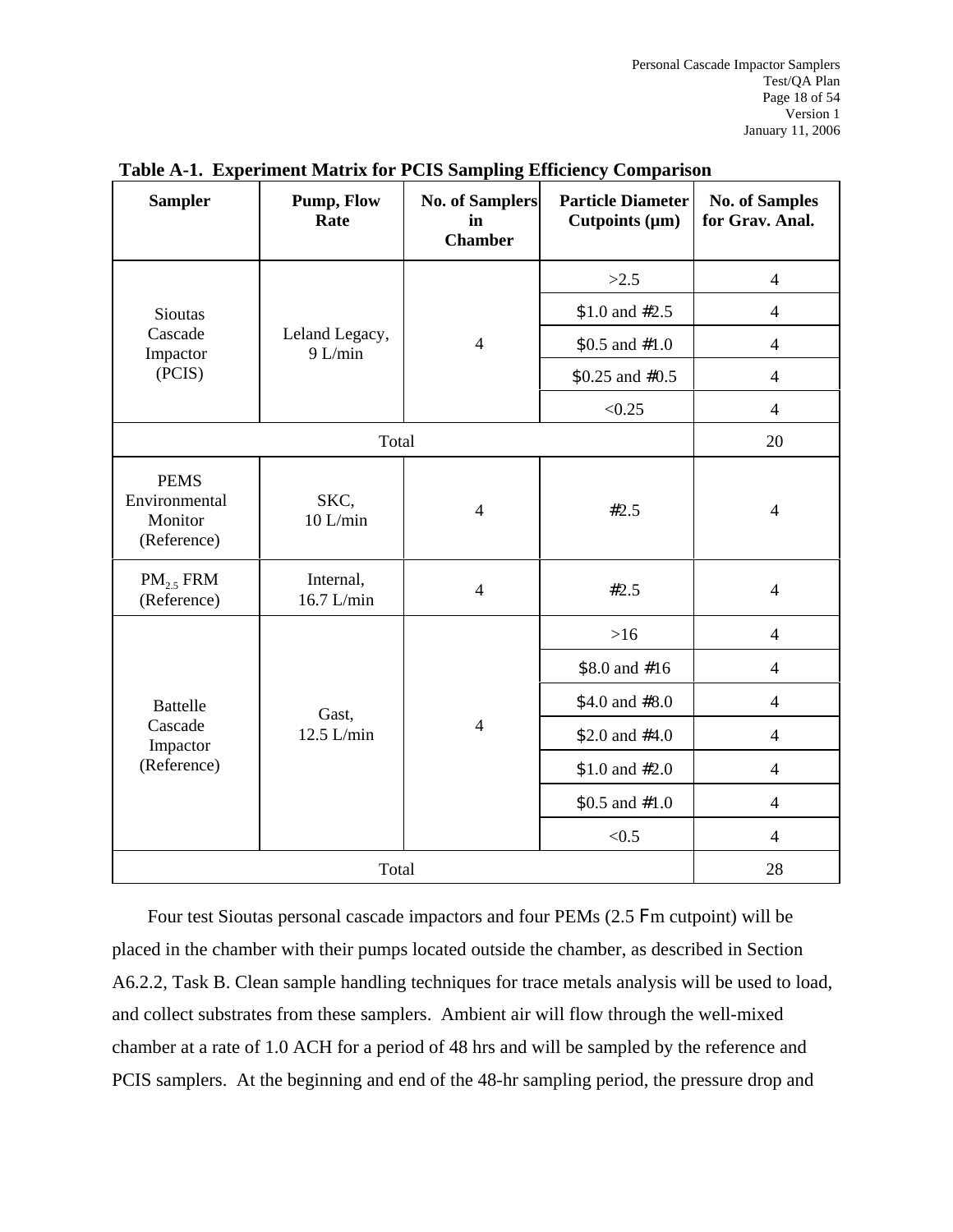flow rate will be measured for all samplers. Substrates corresponding to the different particle size ranges will be analyzed for the metals shown in Table A-2 using X-ray fluorescence (XRF). Approximate instrument and method detection limits for these techniques are also listed in Table A-2.

#### **A6.2.4 Task D: Sampler Ease of Use, Reliability, and Subject Acceptability/Compliance**

This task will focus on qualitatively and semi-quantitatively establishing the burden human subjects associate with using the PCIS. A total of 5 - 10 non-smoking subjects will be recruited to wear the PCIS for a period of 48 hours and keep a simple time/activity diary for that period. Non-smoking subjects will be recruited to come to the Battelle laboratory to be fitted with the PCIS. Subjects will be instructed to wear the PCIS during all the activities they conduct for the next 48-hour period, with the exception of sleeping and showering/bathing. At bedtime, subjects will be instructed to put the PCIS on the nightstand and plug it into the A/C adaptor so that the pump will continue to sample their environment while they are sleeping. Likewise during showering/bathing, the subjects will be instructed to place the PCIS on the bathroom counter, or other suitable surface, with the pump still operating. At the end of the sampling period, subjects will return to the laboratory to turn in their pumps and completed time/activity diaries, at which time they will be asked to fill out a questionnaire to gather information about the pump's ease of operation, reliability, and their acceptance of the device. Ease of use and reliability will also be evaluated by Battelle laboratory technicians during sampler setup and return. The pumps will be equipped with small, data-logging multidirectional accelerometers that will measure and log occurrence and intensity of activity, and thus will provide an objective measurement of subject protocol compliance during the 48 hr sampling period. The subject's time/activity diary will be compared to the occurrence and intensity of activity logged by the accelerometer during the 48-hr period. At the beginning and end of the sampling period the pressure drop and flow rate of each sampler will be measured. Subjects will be paid for their participation in the study.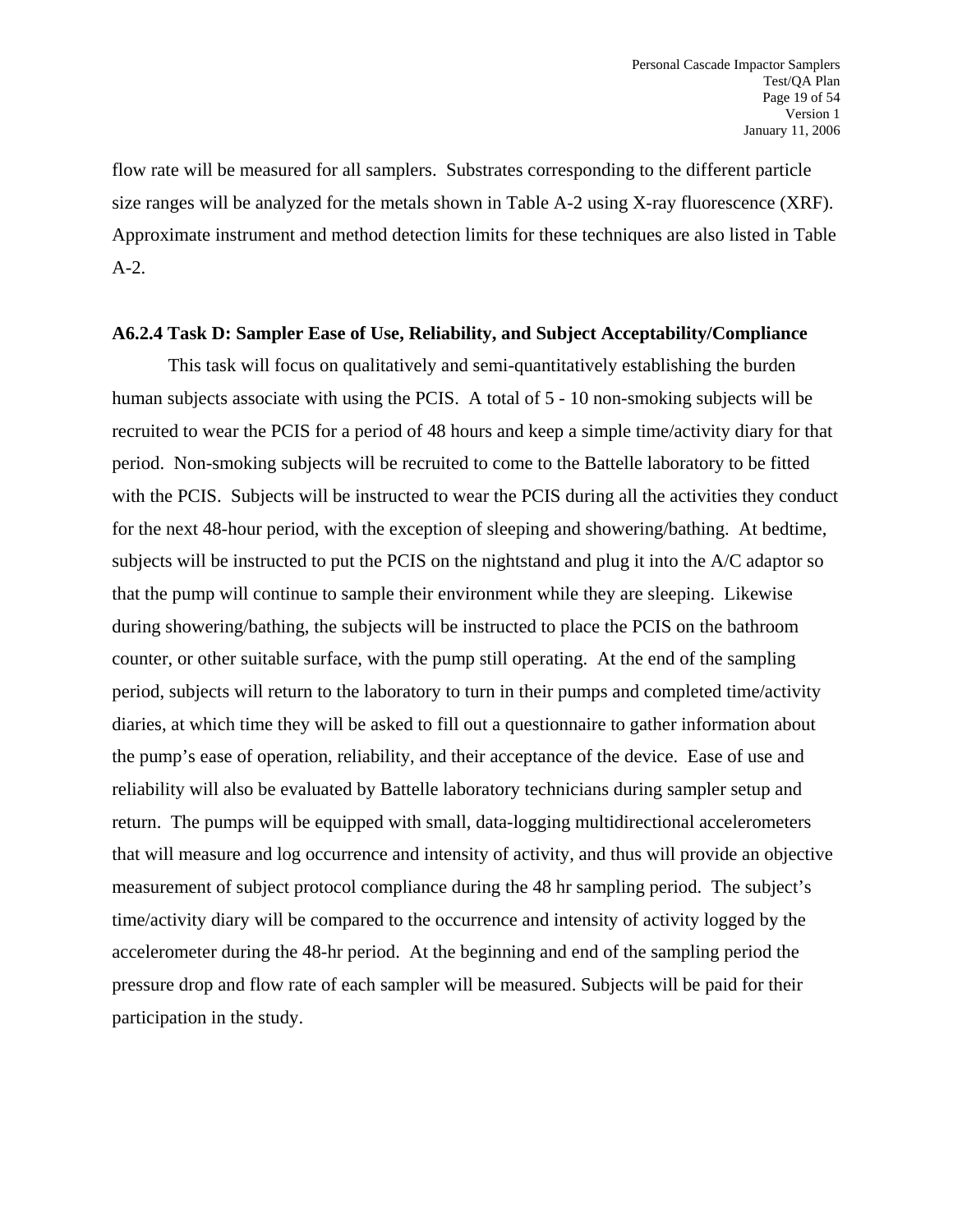| <b>Metal</b> | <b>Instrument Detection</b><br>Limit (ng/filter) | <b>Approx. Method</b><br><b>Detection Limit</b><br>$(ng/m^3)^*$ |
|--------------|--------------------------------------------------|-----------------------------------------------------------------|
| Al           | 64                                               | 2.5                                                             |
| Si           | 45                                               | 1.7                                                             |
| ${\bf P}$    | 39                                               | 1.5                                                             |
| ${\bf S}$    | 32                                               | 1.2                                                             |
| Cl           | 39                                               | 1.5                                                             |
| ${\bf K}$    | 24                                               | 0.93                                                            |
| Ca           | 16                                               | 0.61                                                            |
| Ti           | 11                                               | 0.44                                                            |
| $\mathbf V$  | 8.0                                              | 0.31                                                            |
| Cr           | 8.0                                              | 0.31                                                            |
| Mn           | 13                                               | 0.48                                                            |
| Fe           | 10                                               | 0.39                                                            |
| Co           | 6.8                                              | 0.26                                                            |
| Ni           | 6.8                                              | 0.26                                                            |
| Cu           | 6.8                                              | 0.26                                                            |
| Zn           | 8.0                                              | 0.31                                                            |
| Ga           | 17                                               | 0.66                                                            |
| Ge           | 16                                               | 0.61                                                            |
| As           | 14                                               | 0.53                                                            |
| Se           | 11                                               | 0.44                                                            |
| <b>Br</b>    | 10                                               | 0.39                                                            |
| Rb           | 11                                               | 0.44                                                            |
| <b>Sr</b>    | $18\,$                                           | 0.70                                                            |
| $\mathbf Y$  | $17\,$                                           | 0.66                                                            |
| Zr           | 21                                               | 0.79                                                            |
| Mo           | 28                                               | 1.1                                                             |
| Pd           | 58                                               | $2.2\,$                                                         |
| Ag           | 61                                               | 2.4                                                             |

# **Table A-2. Instrument and Method Detection Limits for Metals Analyses using XRF**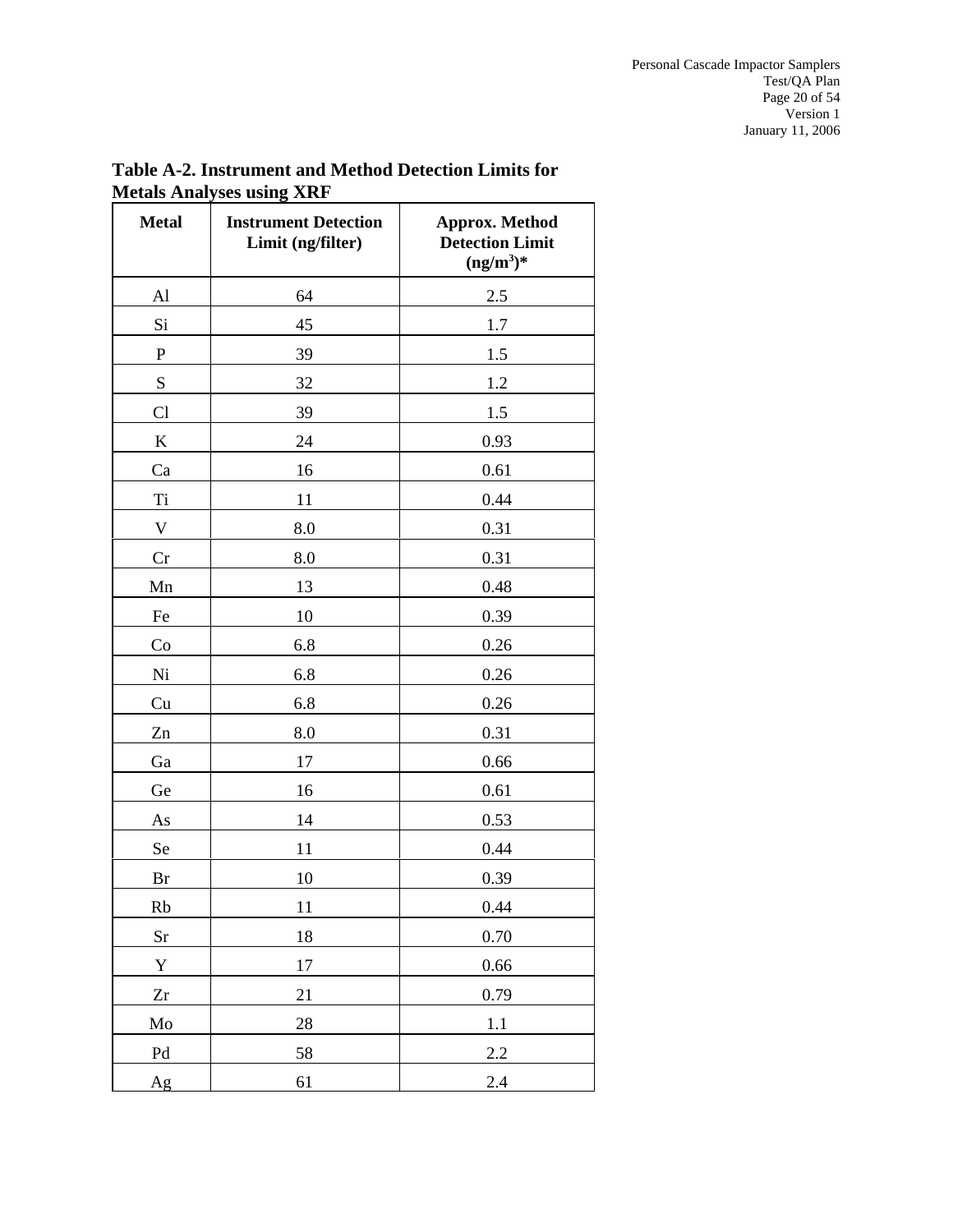| <b>Metal</b> | <b>Instrument Detection</b><br>Limit (ng/filter) | <b>Approx. Method</b><br><b>Detection Limit</b><br>$(ng/m^3)*$ |
|--------------|--------------------------------------------------|----------------------------------------------------------------|
| Cd           | 63                                               | 2.4                                                            |
| Sn           | 110                                              | 4.2                                                            |
| Sb           | 88                                               | 3.4                                                            |
| I            | 160                                              | 6.1                                                            |
| Ba           | 680                                              | 26                                                             |
| La           | 410                                              | 16                                                             |
| Hg           | 28                                               | 1.1                                                            |
| Pb           | 32                                               | 1.2                                                            |

# **Table A-2. (Cont'd.) Instrument and Method Detection Limits for Metals Analyses using XRF**

\*Assume 48 hr sampling period, 9 L/min sampling flow rate

#### **A6.3 Verification Schedule**

Table A-3 shows the planned schedule of laboratory and field testing activities and the data analysis/reporting in this verification test. As shown in Table A-3, the pump testing is planned to begin in January 2006. The laboratory testing will be completed in April 2006 with the completion of the sampling of metals in ambient air. The human subject field testing will be conducted in April and May 2006. Report preparation will begin while the testing is in progress, and draft reports will be generated, reviewed, and revised in July 2006, and finalized in August 2006.

#### **A7 QUALITY OBJECTIVES**

This verification test will evaluate the PCISs on the basis of sampling efficiency (as compared to more well-established reference samplers), ability to measure detectable levels of metals in ambient air, ruggedness, ease of use, reliability, and acceptability to volunteer subjects.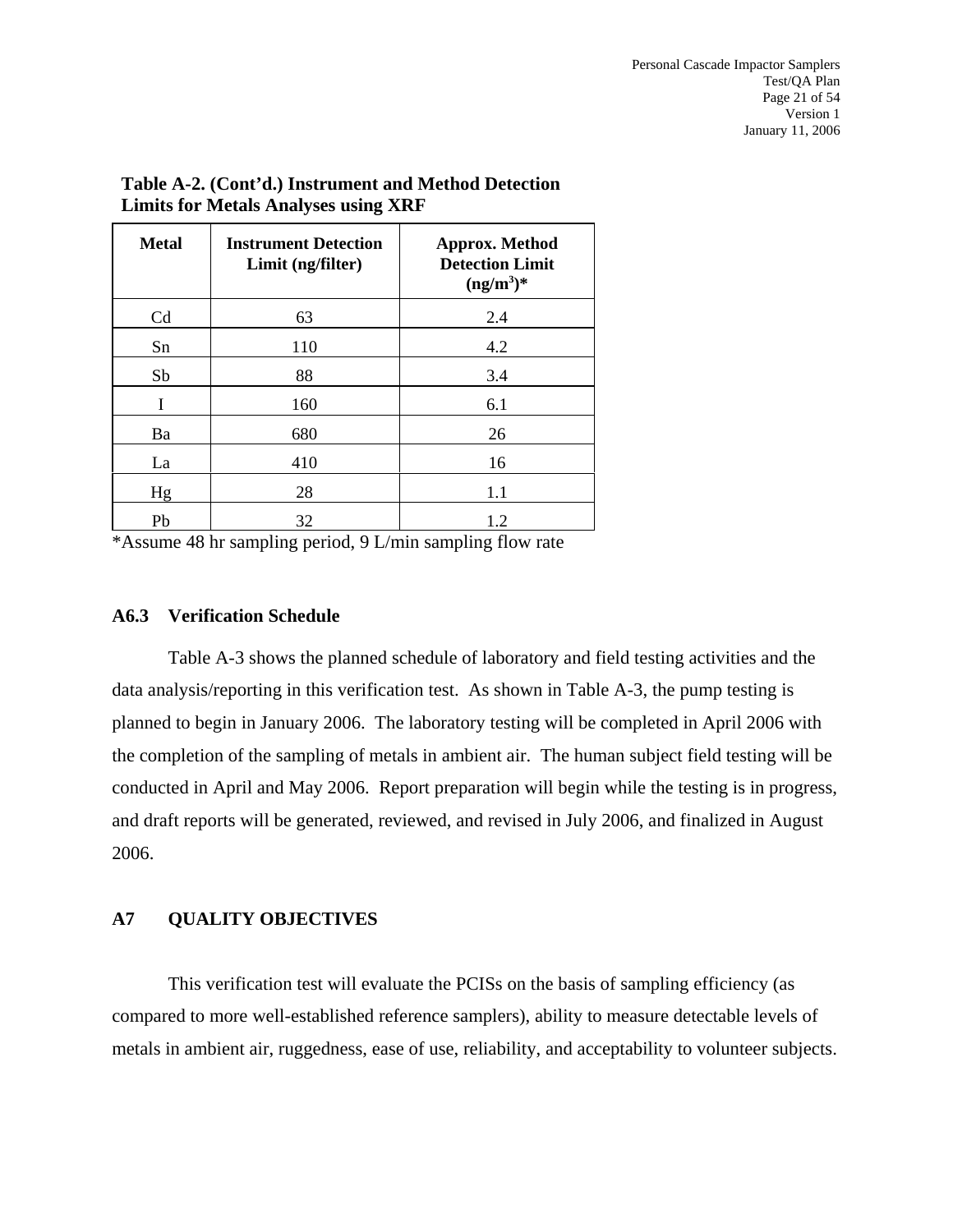| <b>Month</b><br>(Year)       | <b>Test Activity</b>                                                                                                                                                                                                                                                                                                                               |                                                                                                                                                                                                                                                                                                                                                                                                                                                                                 |  |  |
|------------------------------|----------------------------------------------------------------------------------------------------------------------------------------------------------------------------------------------------------------------------------------------------------------------------------------------------------------------------------------------------|---------------------------------------------------------------------------------------------------------------------------------------------------------------------------------------------------------------------------------------------------------------------------------------------------------------------------------------------------------------------------------------------------------------------------------------------------------------------------------|--|--|
|                              | <b>Pump Testing Activities</b>                                                                                                                                                                                                                                                                                                                     | <b>Pump Evaluation Parameters</b>                                                                                                                                                                                                                                                                                                                                                                                                                                               |  |  |
| January<br>(2006)            | C Set up/install PCISs in constant<br>temperature and humidity chamber<br>(CTHC)<br>C Select critical orifi to equal impactor<br>pressure drop $(11$ inches $H_2O$ )<br>C Equip pumps with data logging flow<br>meters<br>C Measure pre- and post-experiment<br>pressure drop and flow rate<br>C Equip CTHC with data logging sound<br>level meter | C Duration of operation (monitored via flow<br>rate) on single battery charge at moderate<br>temperature and low humidity conditions<br>C Flow rate for 24 hrs of battery operation<br>in high temperature, moderate humidity<br>(40EC, 60%) and high temperature/high<br>humidity (40EC, 90%) conditions<br>C Flow rate and noise level for duration of<br>operation (single battery charge) under<br>three different pressure drops, ranging<br>from $11 - 19$ inches $H2O$ . |  |  |
|                              | <b>Sampling Efficiency Comparison</b><br><b>Activities</b>                                                                                                                                                                                                                                                                                         | <b>Parameters for Comparison of PCISs to</b><br><b>Reference Samplers</b>                                                                                                                                                                                                                                                                                                                                                                                                       |  |  |
| February,<br>March<br>(2006) | C Set up/install PCISs in environmental<br>chamber<br>C Set up/install reference samplers in<br>environmental chamber<br>C Generate test KCl aerosol<br>C Measure pre- and post-experiment<br>pressure drop and flow rate<br>C Determine mass associated with each<br>particle size range                                                          | C Mass associated with each particle size<br>range $(\mu g/m^3)$<br>C Pre- and post-experiment pressure drop<br>(inches $H_2O$ ) and flow rate (L/min)                                                                                                                                                                                                                                                                                                                          |  |  |
|                              | <b>Sampling Metals in Ambient Air</b><br><b>Activities</b>                                                                                                                                                                                                                                                                                         | <b>Parameters for Comparison of PCISs to</b><br><b>PEMs</b>                                                                                                                                                                                                                                                                                                                                                                                                                     |  |  |
| March,<br>April<br>(2006)    | $\mathcal C$ Set up/install PCISs in chamber<br>C Set up/install PEMs in chamber<br>C Collect ambient air for 48 hours<br>C Measure pre- and post-experiment<br>pressure drop and flow rate<br>C Analyze substrate filters for metals                                                                                                              | C Pre- and post-experiment pressure drop<br>(inches $H_2O$ ) and flow rate (L/min)<br>$\degree$ Target metal concentrations (ng/m <sup>3</sup> )<br>associated with each particle size range in<br>48-hour ambient air sample                                                                                                                                                                                                                                                   |  |  |

# **Table A-3. Planned Verification Schedule**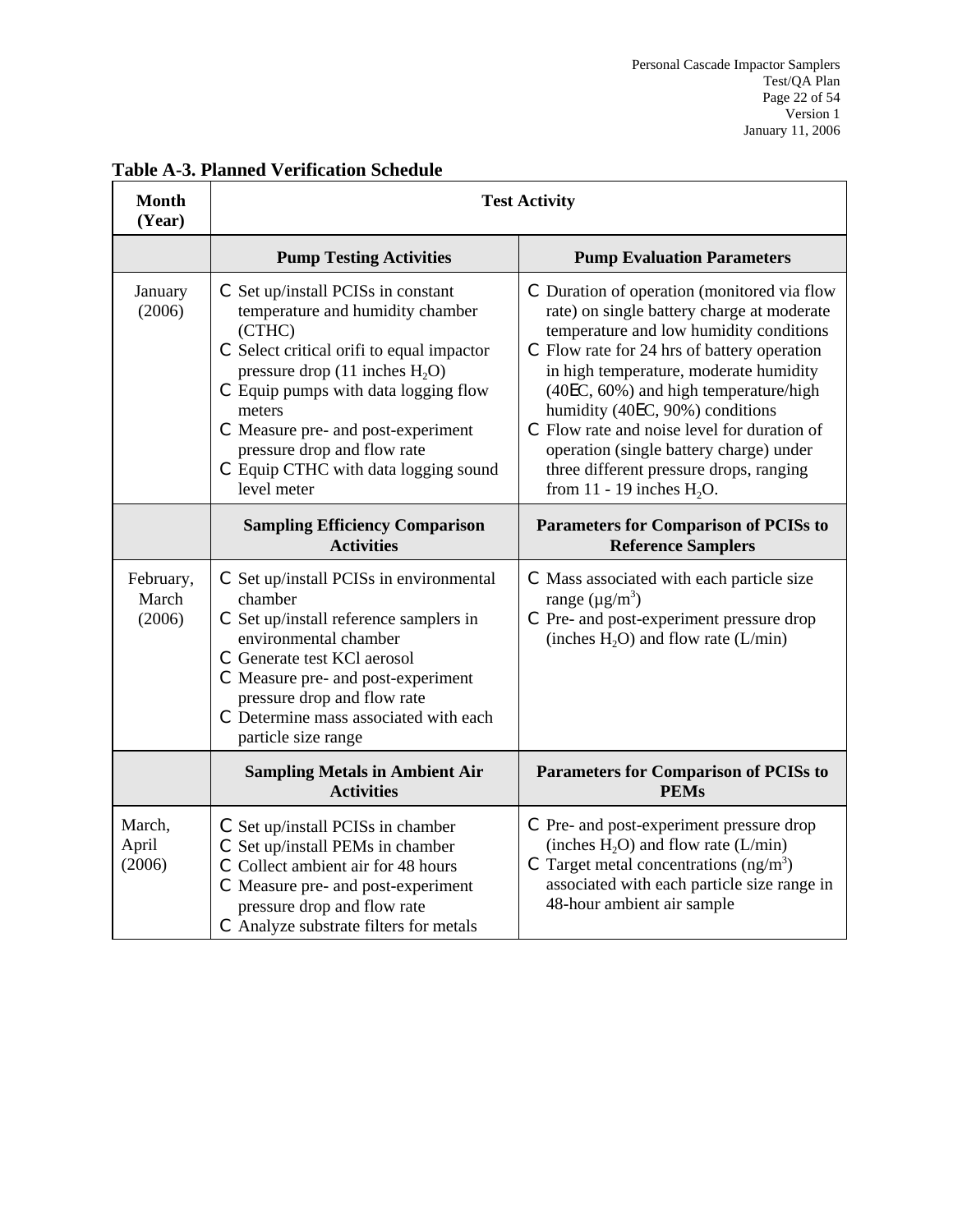| <b>Month</b><br>(Year)      | <b>Test Activity</b>                                                                                                                                                                                                                                                                                                                                                                                                                                   |                                                                                                                                                                                                                                                                                                                                   |  |  |
|-----------------------------|--------------------------------------------------------------------------------------------------------------------------------------------------------------------------------------------------------------------------------------------------------------------------------------------------------------------------------------------------------------------------------------------------------------------------------------------------------|-----------------------------------------------------------------------------------------------------------------------------------------------------------------------------------------------------------------------------------------------------------------------------------------------------------------------------------|--|--|
|                             | <b>Sampler Ease of Use, Reliability, and</b><br><b>Subject Acceptability/Compliance</b><br><b>Activities</b>                                                                                                                                                                                                                                                                                                                                           | <b>PCIS Evaluation Parameters</b>                                                                                                                                                                                                                                                                                                 |  |  |
| April, May<br>(2006)        | C Recruit 5-10 subjects<br>C Explain sampling protocol, basic pump<br>operation, time/activity diary to each<br>subject<br>C Characterize pump/PCIS and equip<br>with accelerometer; releast to subject<br>C After 48-hour sampling period,<br>characterize pump/PCIS, download<br>accelerometer data<br>$\mathcal C$ Have subject provide time/activity<br>diary and written response to<br>questionnaire<br>C Pay subject for participation in study | $\mathbb C$ Pre-and post-experiment pressure drop<br>(inches $H_2O$ ) and flow rate (L/min)<br>C Qualitative subject acceptance and<br>compliance with sampling protocol<br>(questionnaire)<br>C Semi-quantitative subject compliance<br>with sampling protocol (compare gross<br>accelerometer data with time/activity<br>diary) |  |  |
|                             |                                                                                                                                                                                                                                                                                                                                                                                                                                                        | <b>Reporting</b>                                                                                                                                                                                                                                                                                                                  |  |  |
| January -<br>July<br>(2006) | C Prepare draft reports<br>C Vendor review of draft reports<br>Revision of draft reports<br>C Peer review of draft reports                                                                                                                                                                                                                                                                                                                             |                                                                                                                                                                                                                                                                                                                                   |  |  |
| July,<br>August<br>(2006)   | C Revision of draft reports<br>Submission of final reports for EPA approval                                                                                                                                                                                                                                                                                                                                                                            |                                                                                                                                                                                                                                                                                                                                   |  |  |

**Table A-3. (Cont'd.) Planned Verification Schedule** 

Pump testing will be assessed using data logging flow meters, a sound level meter, and well mixed constant temperature and humidity chambers. The flow meters (TopTrak, Sierra Instruments) are calibrated annually by the Battelle Instrument Services Laboratory (ISL). The ISL is accredited by the American Association for Laboratory Accreditation in mass, temperature, flow, pressure, time frequency and humidity. The sound level meter (2238 Mediator, Bruel & Kjaer) is calibrated annually to a NIST-traceable standard by the manufacturer. The constant temperature and humidity chambers  $(1.2 \text{ m}^3)$ , Webber Manufacturing) are calibrated annually by the manufacturer's service technician, in situ at Battelle.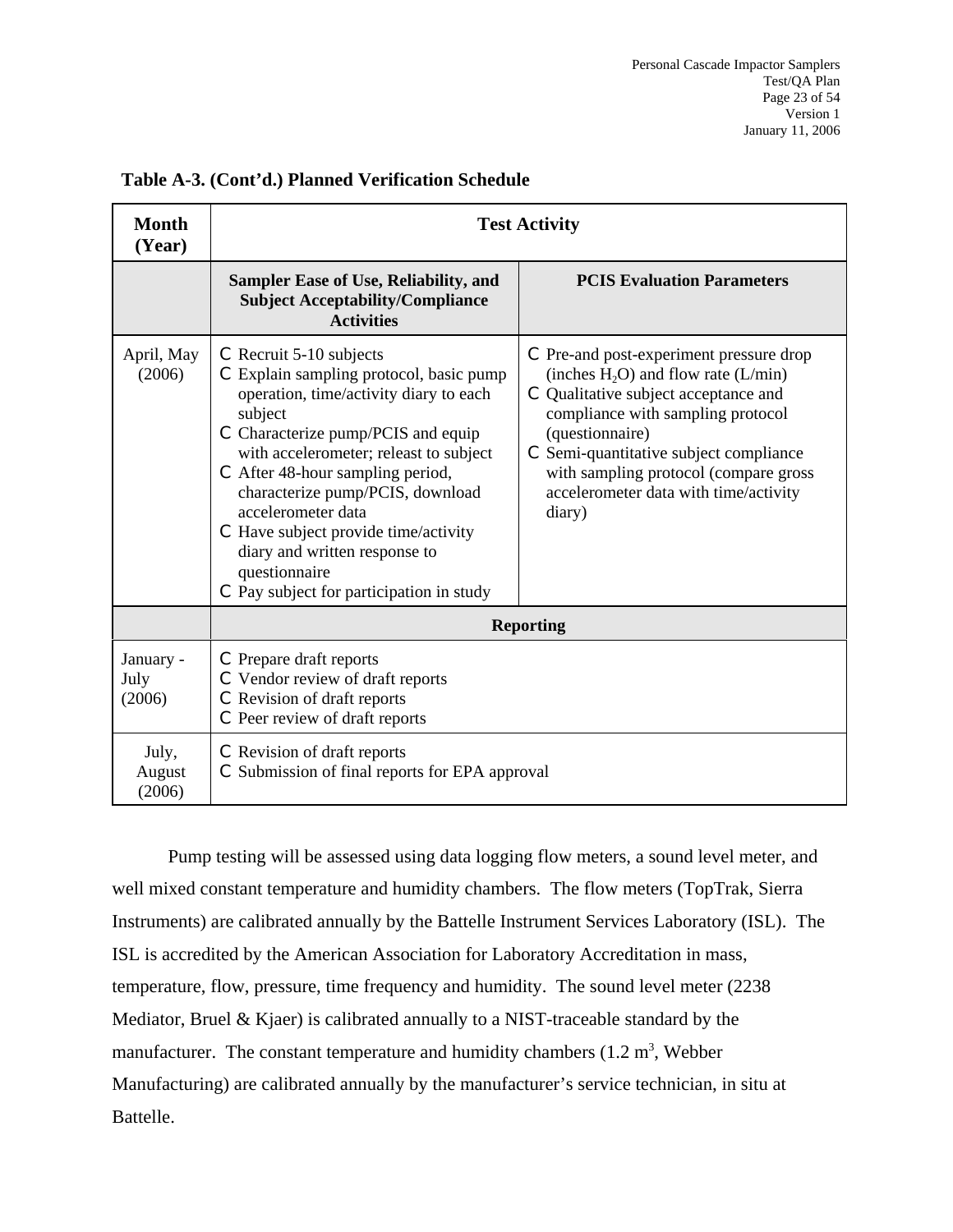Sampling efficiency, including precision from replicate samplers, will be assessed from comparisons of gravimetric samples collected using reference samplers and PCISs. To ensure the quality of the gravimetric analyses, all gravimetric analyses will be performed in Battelle's constant temperature and humidity microbalance laboratory. The microbalance laboratory is kept at  $22 \pm 1\text{EC}$  and  $52 \pm 2.5\%$  relative humidity per 24 hours. All balances will be calibrated against a NIST-traceable reference standard. Routine quality control measurements, as described in Section B5, will be made to ensure accurate operation of the balances. Flow rate measurements will be performed using a primary gas flow piston calibrator (e.g., DryCal DC-Lite, Bios International), the calibration of which is performed by the manufacturer, an ISO-17025 accredited laboratory. In the ambient air task where metals analyses will be performed, flow rates will be measured using a soap bubble (M-30 Mini-Buck, A.P. Buck Inc.) primary gas flow calibrator, which has all-plastic wetted parts, and will be less likely to introduce metal contamination to the substrates. The Mini-Buck calibrators are calibrated annually by the manufacturer. The pressure drop measurements will be performed using a Magnehelic gauge, which is calibrated annually to a NIST-traceable standard by the Battelle ISL.

The ambient air sampling task of this verification test will include metals analyses using XRF. The quality of the metals analyses will be assured by adherence to acceptance accuracy and precision criteria for quality assurance (QA) standards, laboratory replicates, and National Institute of Standards and Technology (NIST) standard reference materials (SRMs); these acceptance criteria are given in Section B5.

Reliability, ease of use, and subject acceptability will be determined qualitatively by subjects completing a self-administered questionnaire about their experience using the PCIS after their participation in the field study portion of the test. Incongruous or confusing responses will be reviewed with the participants at the time of completion so as to assure the quality of the responses. Subject compliance will be determined semi-quantitatively by comparing the subject's time/activity diary with the occurrence and intensity of movement logged by the accelerometer attached to the subject's pump.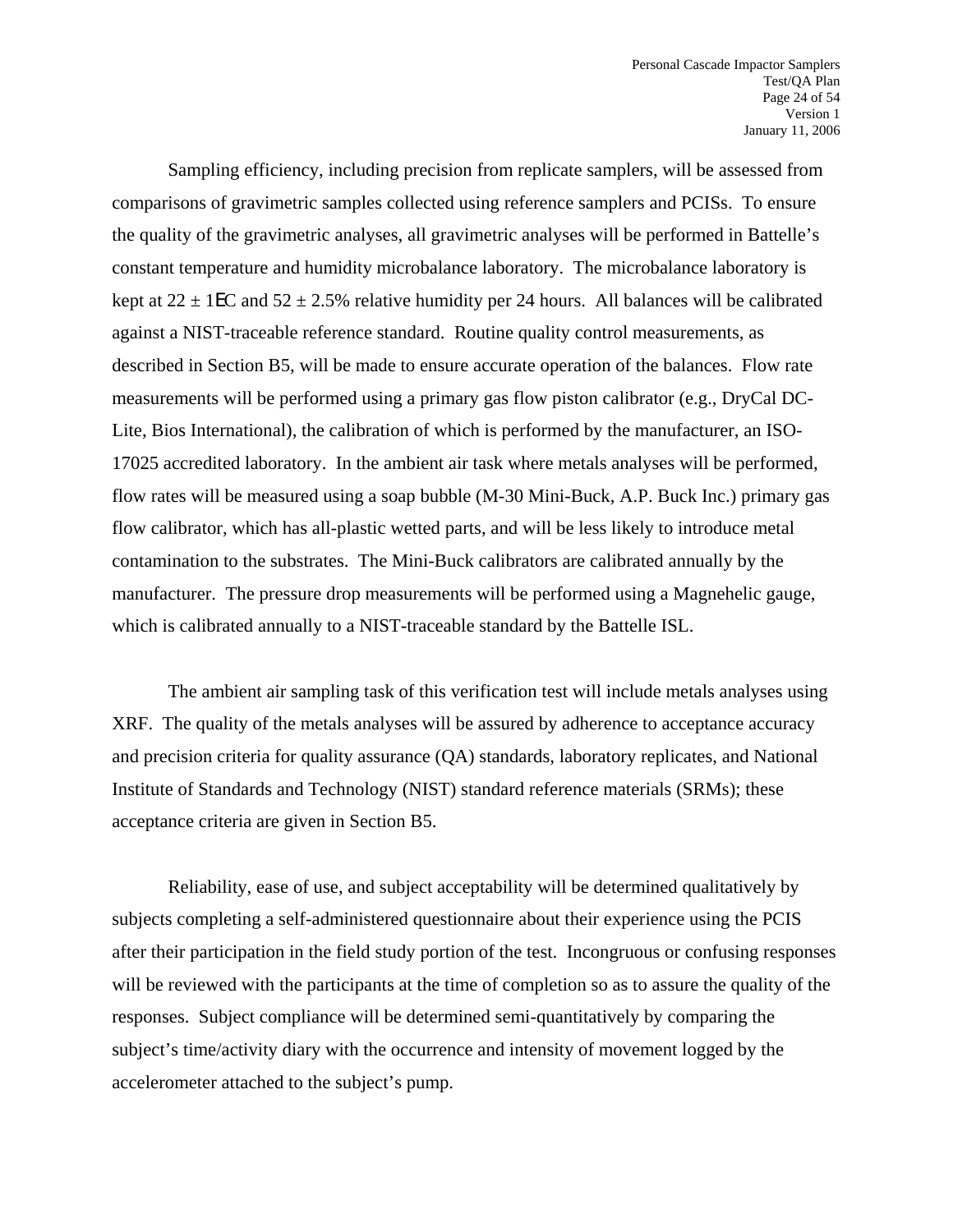Performance evaluation (PE) audits will be conducted to ensure adherence to quality control requirements and to assure the data quality for the verification test. Section C1 describes the activities and acceptance criteria for the PE audit.

These QA/QC requirements will be augmented by a Technical Systems Audit (TSA), carried out by Battelle. The EPA Quality Manager also may conduct an independent TSA, at her discretion.

#### **A8 SPECIAL TRAINING/CERTIFICATION**

Documentation of training related to technology testing, field testing, data analysis, and reporting is maintained for all Battelle technical staff in training files at their respective locations. The Battelle Quality Manager may verify the presence of appropriate training records prior to the start of testing. Battelle technical staff will have a minimum of a bachelor's degree in science/engineering or have equivalent work experience. Staff performing the gravimetric determinations in Task B will have been trained and be qualified to perform mass measurements at low microgram levels.

#### **A9 DOCUMENTATION AND RECORDS**

The records for this verification test will be contained in the test/QA plan, chain-ofcustody (CoC) forms, laboratory record books (LRB), data collection forms, electronic files (both raw data and spreadsheets), and the final verification report. All of these records will be maintained in the Verification Testing Coordinator's office during the test and will be transferred to permanent storage at Battelle's Records Management Office at the conclusion of the verification test. All Battelle LRBs are stored indefinitely, either by the Verification Testing Coordinator or Battelle's Records Management Office. EPA will be notified before disposal of any files. Section B10 gives further details regarding the data recording practices and responsibilities.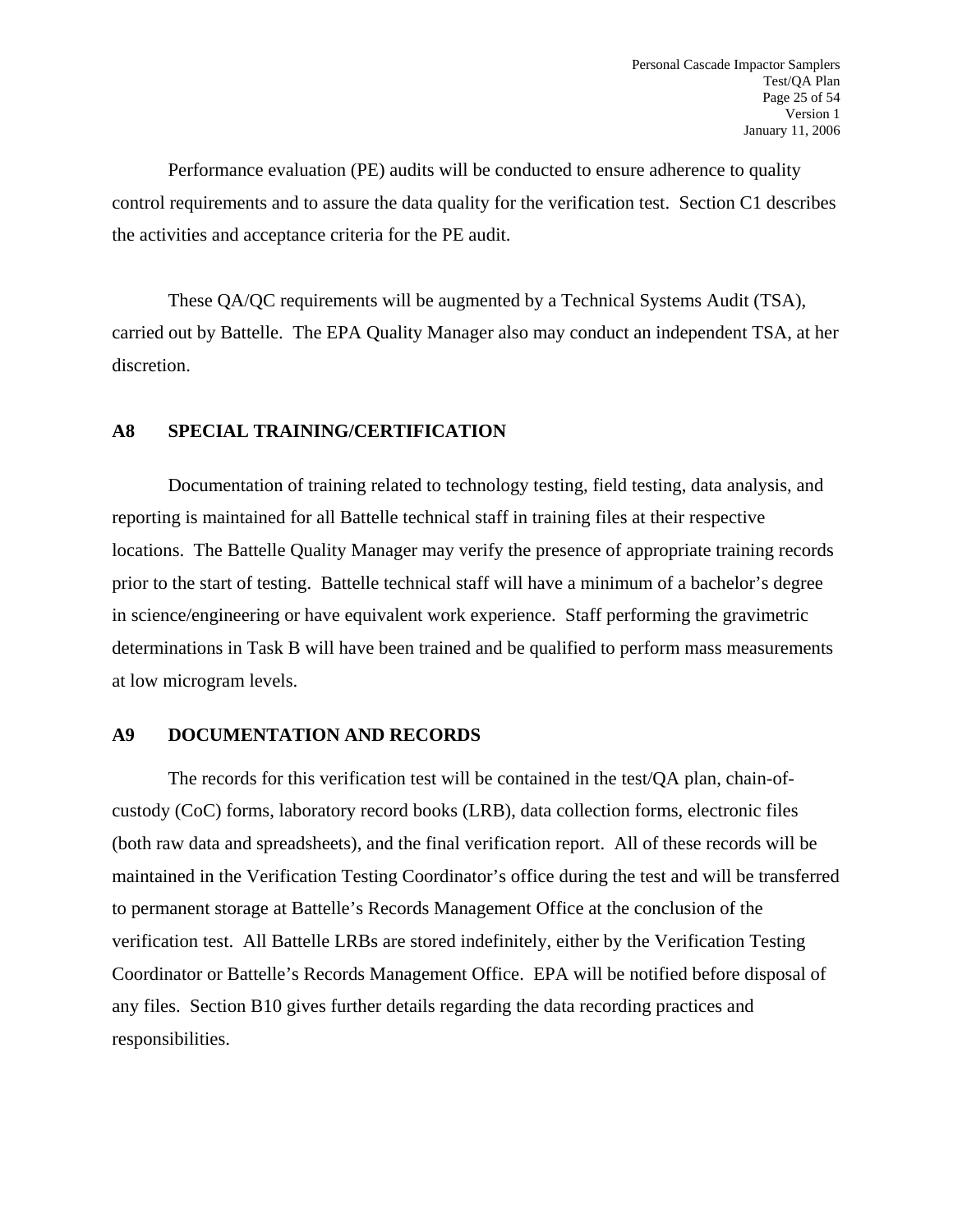All written records must be in permanent ink. Any corrections to notebook entries, or changes in recorded data, must be made with a single line through the original entry. The correction is then to be entered, initialed, and dated by the person making the correction. A brief explanation will be written in next to all non-obvious corrections. In all cases, strict confidentiality of data from each vendor's technology, and strict separation of data from different technologies, will be maintained. Separate files (including manual records, printouts, and/or electronic data files) will be kept for each technology being verified.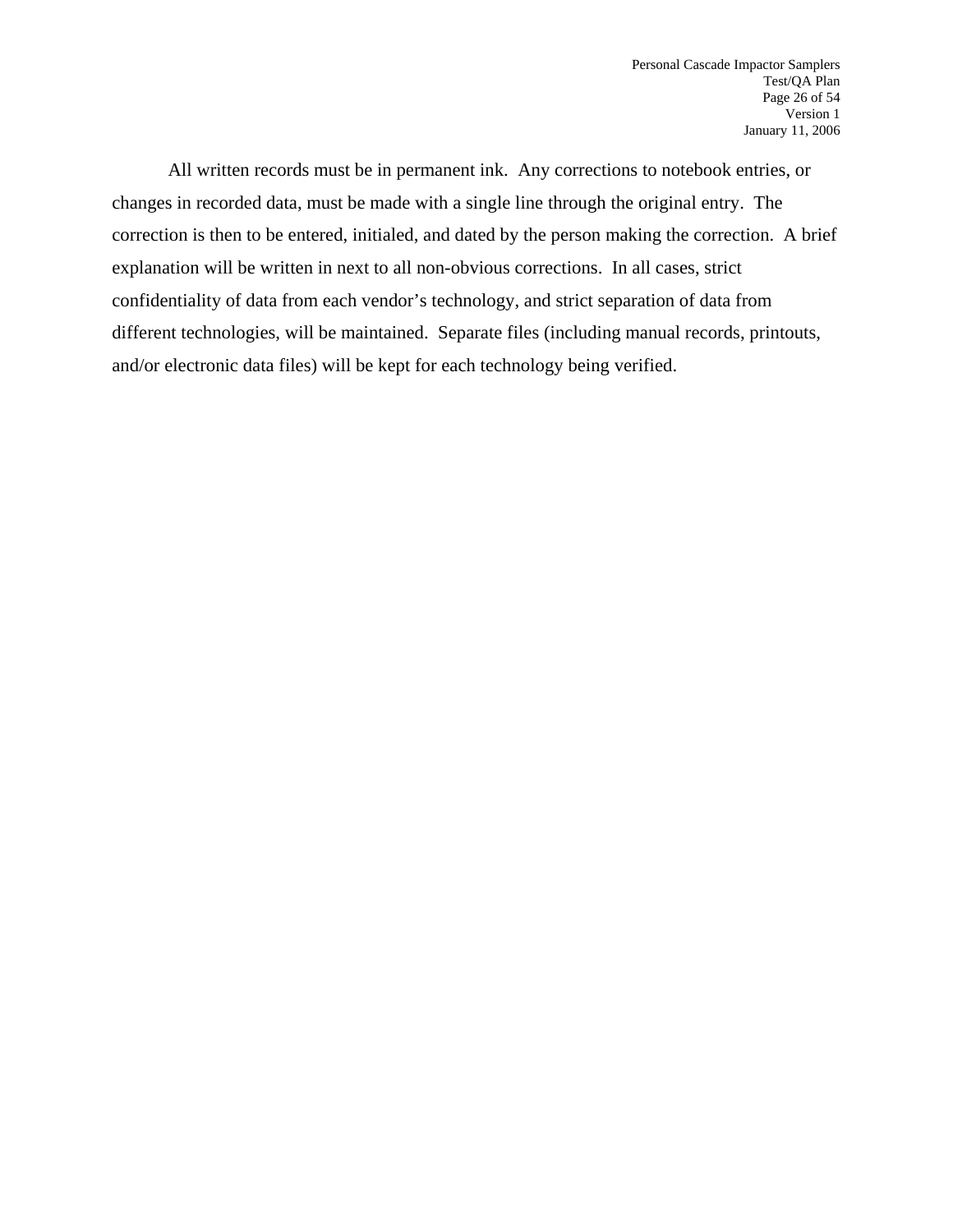### **SECTION B**

#### **MEASUREMENT AND DATA ACQUISITION**

#### **B1 EXPERIMENTAL DESIGN**

This test will evaluate a variety of performance parameters of the Leland Legacy pump (alone) and the combination PCIS, which consists of the Sioutas Personal Cascade Impactor coupled to the Leland Legacy pump, under realistic operating conditions. Specifically, the pump will be evaluated for the following performance parameters:

- Sampling Duration
- Operation in Extreme Temperature/Humidity
- Sampling Performance at Different Pressure Drops

The PCIS will be evaluated for the following performance parameters:

- Comparability of Sampling Efficiency
- C Ability to Collect Detectable Levels of Metals in Ambient Air
- Operational Factors (i.e., Ease of Use, Reliability, etc.)
- Subject Acceptability/Compliance

When designing a human exposure assessment study, it is important to understand the limitations of the field sampling equipment. To reduce subject burden and increase target pollutant detection limits, a personal sampling pump should be able to sample for a long period of time (> 24 hours) without requiring a battery recharge. Considering human exposure field studies often take place during the summer months, these pumps should also be rugged enough to operate in hot, humid weather.

As personal sampling pumps are used in the field, the substrates become loaded with particles and the pressure drop of the personal cascade impactor may increase, causing the pump to work harder to sample at the same flow rate. For this reason, pump performance in terms of flow rate will be monitored while the pumps sample under increasing pressure drop levels ranging from circa 1 to 2 times the pressure drop of an unsampled, substrate-loaded Sioutas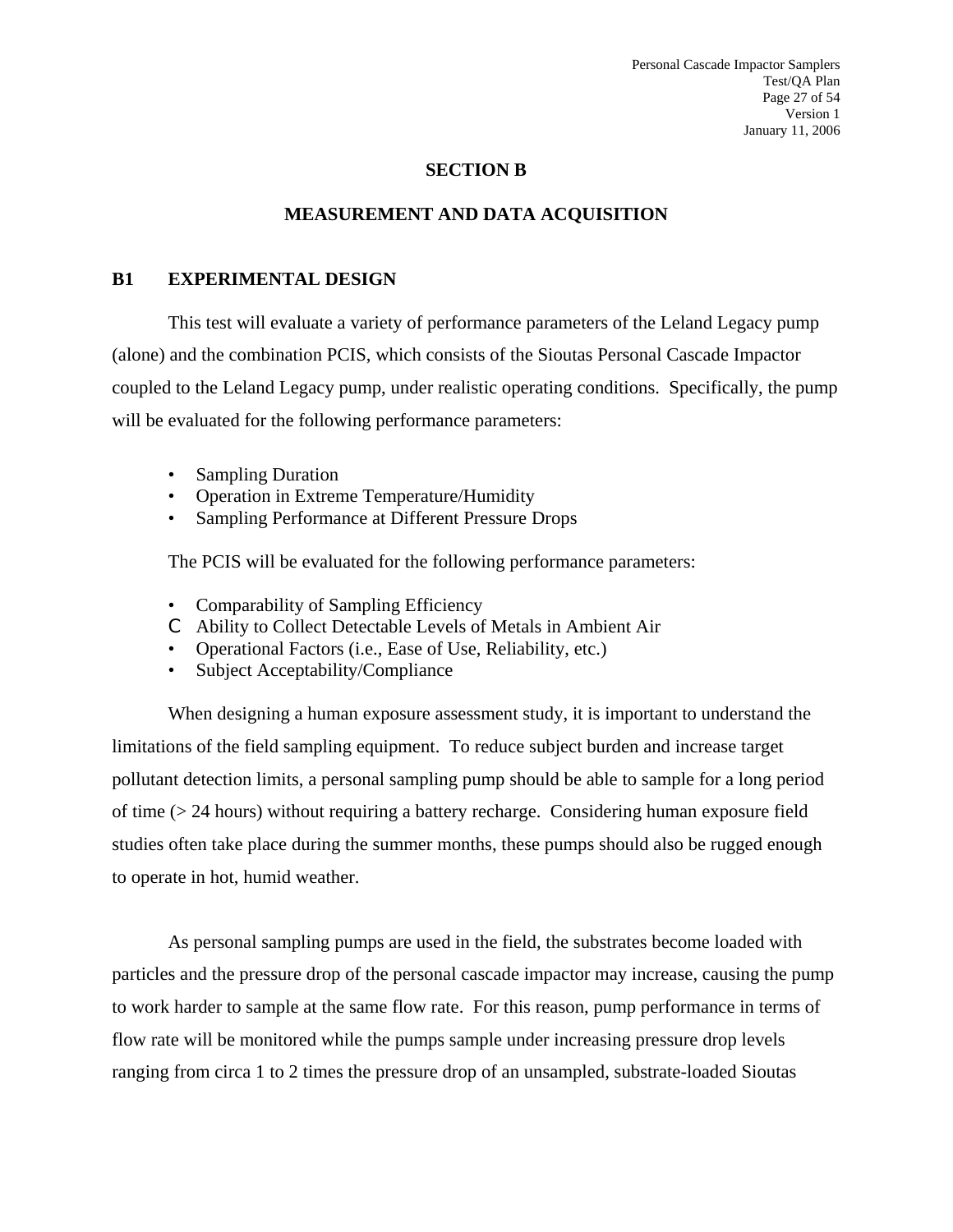personal cascade impactor. Again, time and magnitude of flow rate fluctuations, and termination of operation will be summarized for each pump. Subjects have historically complained about how noisy personal sampling pumps are. Sound level data for the group of four pumps will also be measured in decibels and logged to a file during the testing of the pump performance under increasing pressure drop loads.

It is important to characterize newly introduced technology and compare it to more well established similar technologies that already have a body of human exposure data associated with them. The sampling efficiency of the PCIS will be compared to that of several reference samplers and comparisons will be reported as a relative percent difference of the means. Reference and test samplers will be co-located in an environmental chamber where they will sample a test KCl aerosol for a defined period of time. Sampling efficiency determinations will be made gravimetrically for all stages in all impactors. The reference samplers employed in this comparison include four  $PM_2$ , FRMs, four PEMs (2.5  $\mu$ m cutpoint), and four Battelle cascade impactors. This Task will involve four of each test and reference impactor samplers and will be repeated three times in order to measure inter- and intra-sampler variability.

The PM<sub>2.5</sub> FRM is the recognized standard for the gravimetric determination of PM<sub>2.5</sub>. The FRM method involves sampling of ambient air at 16.7 L/min to collect particles  $\#2.5 \,\mu \text{m}$  in diameter onto a 37 mm polytetrafluoroethylene (PTFE) filter. The PEM is a lightweight personal sampling device consisting of a single impaction stage that, like the FRM, collects particles #2.5 µm in diameter onto a 37 mm PTFE filter. The PEM requires a personal sampling pump sampling at 10 L/min. The PEM will be used as a reference since it is a well established sampler that has been extensively used for personal PM exposure estimates, $4-20$  and can be worn in a fashion similar to the PCIS, thus allowing a more direct comparison of PM exposure than the FRM allows.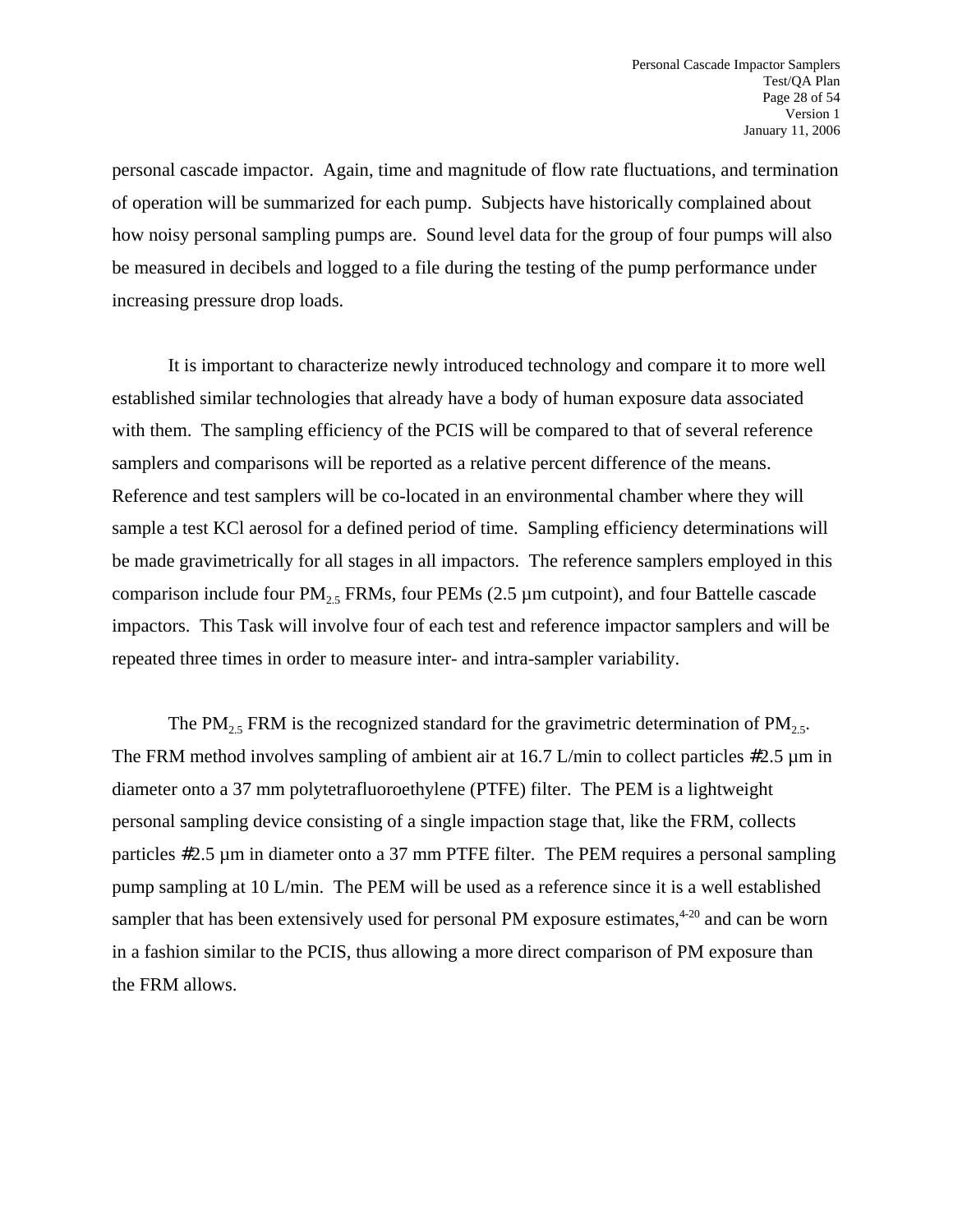The Battelle cascade impactor is a seven-stage particle sampler used to determine particle size distribution and particle mass concentration. The first six stages of the BCI consist of a series of nozzles each combined with a single glass slide to which a film of suitable impaction grease or water-based lubricant is applied (to prevent particle "bounce"). The geometry of each stage, combined with the controlled airflow through the device  $(12.5 L_{air}/min)$  provide for aerosol cut-points of 16, 8, 4, 2, 1, and  $0.5 \mu$ m. A backup filter is used to collect particles smaller than this size. The Battelle cascade impactors are suitable as reference samplers because gravimetric results from the two lowest cutpoints, the 0.5 and 1.0  $\overline{\phantom{a}}$  fm stages, can be directly compared with results from those same PCIS cutpoints.

Inter-sampler precision will be determined from comparisons of the gravimetric analysis for the four replicate sets of samples collected for each test and reference impactor sampler during the sampling efficiency comparison test. Intra-sampler precision will be determined from the gravimetric data collected for each test and reference sampler for each of the three times the sampling efficiency comparison test will be conducted.

Ability to detect metals in ambient air will be determined from the analysis of the reference and test sampler substrates for metals content. The number of target metals with concentrations above the method detection limit will be reported for the  $2.5 \mu m$  stage for the PEMs, and separately for each of the stages for the PCISs. In cases where metals concentrations are above the method detection limit, the results  $(ng/m<sup>3</sup>)$  for the stages will be summed for each PCIS and compared with those obtained for each PEM.

Historically, personal air sampling is vulnerable to sample selection bias because it imposes a substantial burden on the subjects, making it difficult to recruit a representative sample of subjects that will comply with the air sampling protocol.<sup>21</sup> Because of these difficulties, this verification test will not attempt to assess the performance of the PCIS using human subjects. Rather, this verification test will use human subjects to evaluate the PCIS in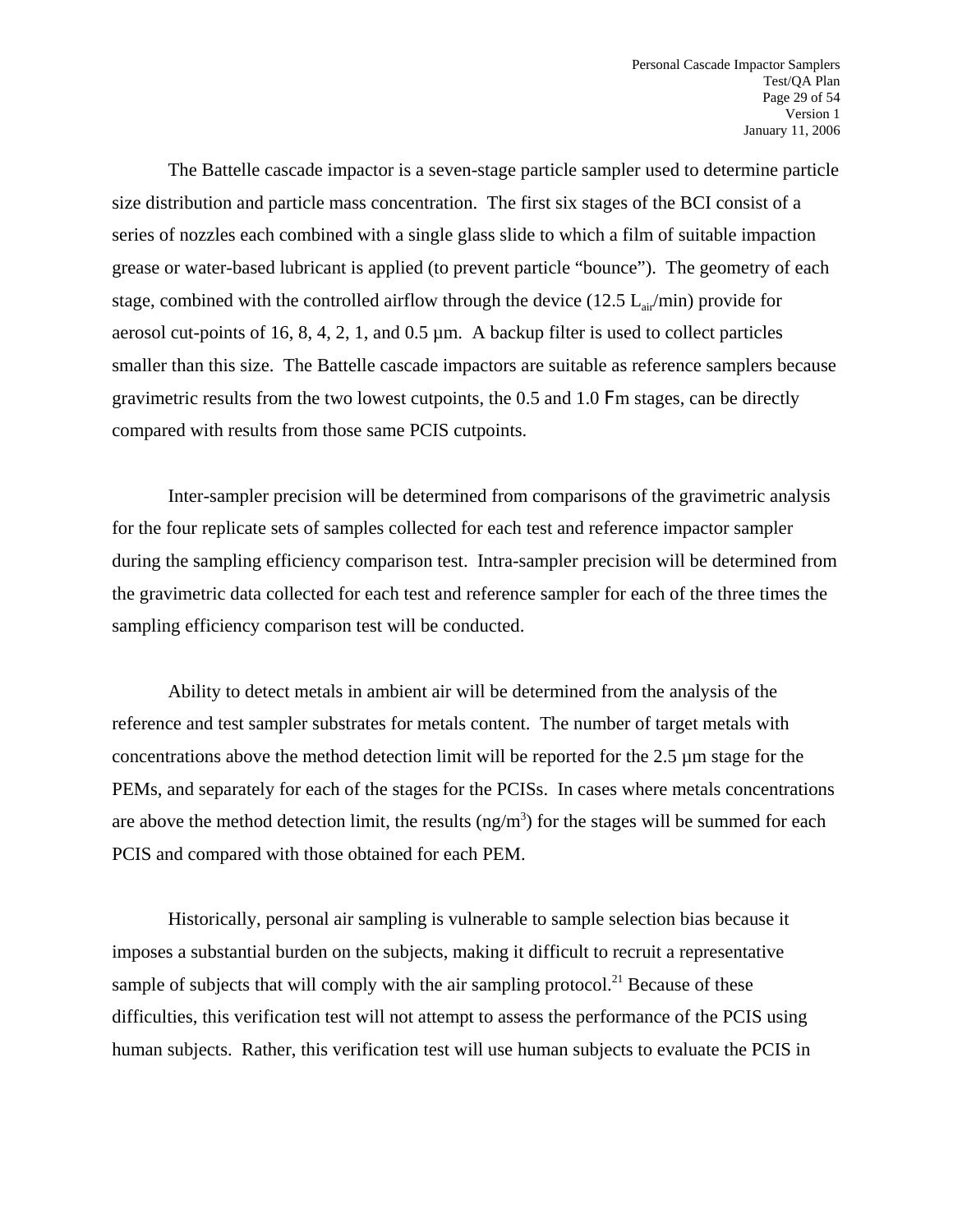terms of ease of use, reliability, and acceptability. In Task D, each subject's pump will be equipped with a small  $(\langle 18 \text{ g} \rangle)$ , unobtrusive accelerometer (AW-64, Mini Mitter Co., Inc.) that will log movement occurrence and intensity to an electronic file throughout the 48 hr field sampling period. Subject compliance will be determined semi-quantitatively by comparing the subject's time/activity diary with the data logged by the accelerometer attached to the subject's pump. Long periods of complete inactivity  $(> 2 \text{ hrs})$  that take place during active periods described in the time/activity diary will be summarized for each subject.

Reliability, ease of use, and subject acceptability will be determined qualitatively by having subjects complete a self-administered questionnaire about their experience using the PCIS after their participation in the field study portion of the test. Incongruous or confusing responses will be reviewed with the participants at the time of completion so as to assure the quality of the responses.

Operational factors such as time taken to configure the pump, maintenance needs, how easy it is to clean the impactor and load and recover the substrates, and reliability will be determined by the laboratory technician that configures the PCIS, records of needed maintenance, and the pump's run time during the field study.

#### **B1.1 Test Procedures**

The following sections describe the test procedures that will be used to evaluate each of the PCIS performance parameters listed above.

All of the pump evaluation experiments will be performed in a constant temperature and humidity chamber used to simulate moderate and extreme conditions and equipped with feedthroughs that will allow the collection and logging of flow rate data chronologically for each pump. Each of the tests conducted in Task A will involve four pumps and will be repeated three times in order to measure inter- and intra-pump variability. The flow rate will be monitored using a digital flow meter that has a 0-5V analog output that will be logged to an electronic file using LabView (ver. 6) software. This file will be reviewed after the experiments, and the time and magnitude of flow rate fluctuations, the time at which the flow rate decayed by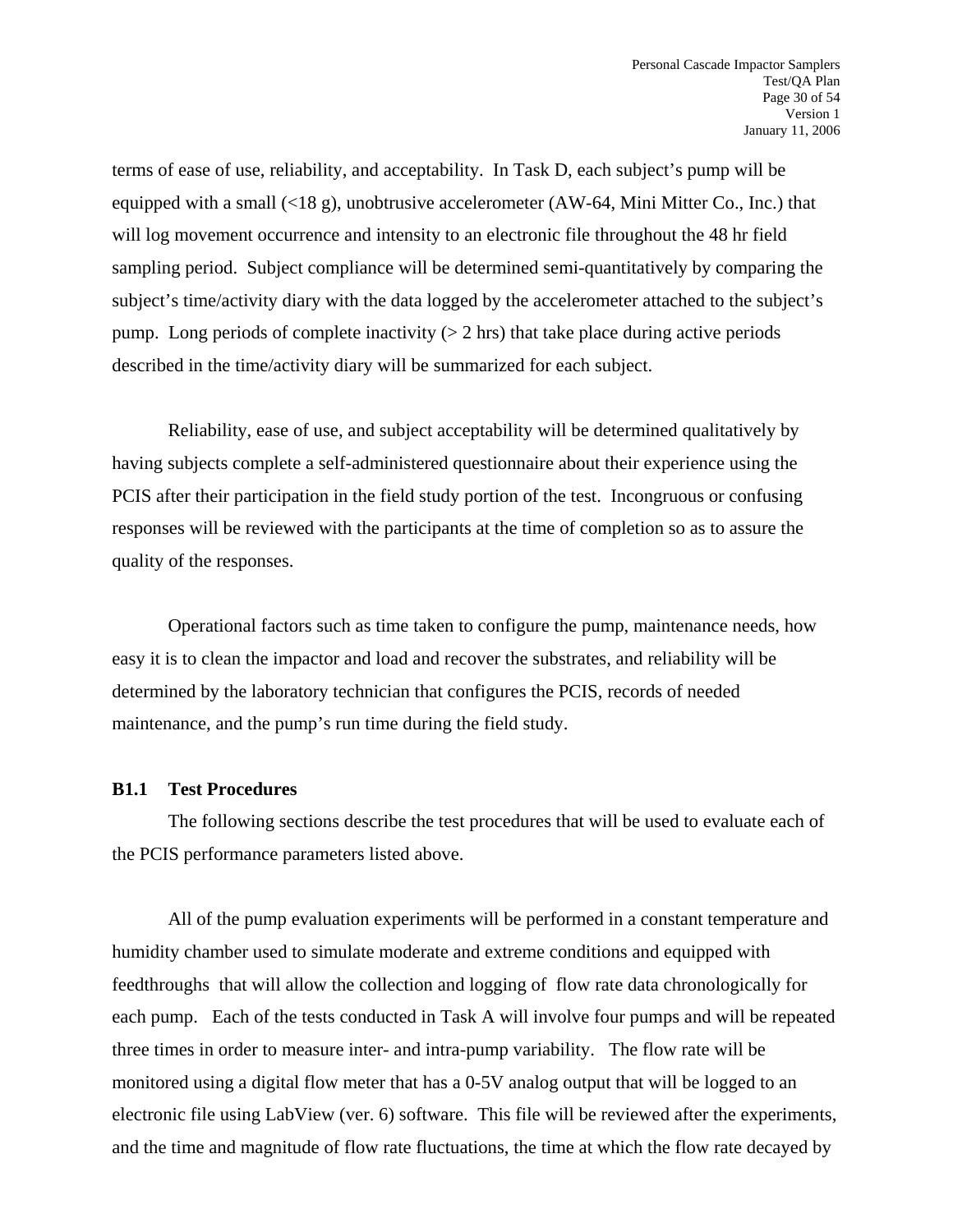>10%; (e.g., from 9 L/min to <8.1 L/min for the Leland Legacy pump), and the time at which the pump stopped operating, will be recorded in the data log file.

#### *B1.1.1 Sampling Duration*

The sampling duration of each PCIS will be evaluated by monitoring the flow rate chronologically during sampler operation from a single 15-hour battery charge. The time and magnitude of flow rate fluctuations, the time at which the flow rate decayed by  $>10\%$ ; (e.g., from 9 L/min to <8.1 L/min for the Leland Legacy pump), and the time at which the pump stopped operating, will be summarized from the flow rate data log file. These measurements, along with the pump identification code, date, and time, will be recorded either electronically or in the LRB.

# *B1.1.2 Ruggedness: Sampling Performance Under Different Temperature, Humidity and Pressure Load Conditions*

The flow rate for each pump will be logged chronologically during the high temperature and humidity and increasing pressure drop experiments described in Sections A6.2.1.B and A6.2.1.C. The time and magnitude of flow rate fluctuations, the time at which the flow rate decayed by >10%; (e.g., from 9 L/min to <8.1 L/min for the Leland Legacy pump), and the time at which the pump stopped operating, will be summarized from the flow rate data log file. These measurements, along with the pump identification code, date, and time, will be recorded either electronically or in the LRB.

#### *B1.1.3 Comparability*

The comparability of each PCIS will be evaluated in Task B, Section A6.2.2, by comparison of sampling efficiency results for similar particle diameter ranges and for the entire range monitored to those obtained for the reference samplers during simultaneous fixed-site sampling of a laboratory generated KCl test aerosol. The number of samples intended for gravimetric analyses is shown in Table A-2. To limit potential bias between the PCIS and the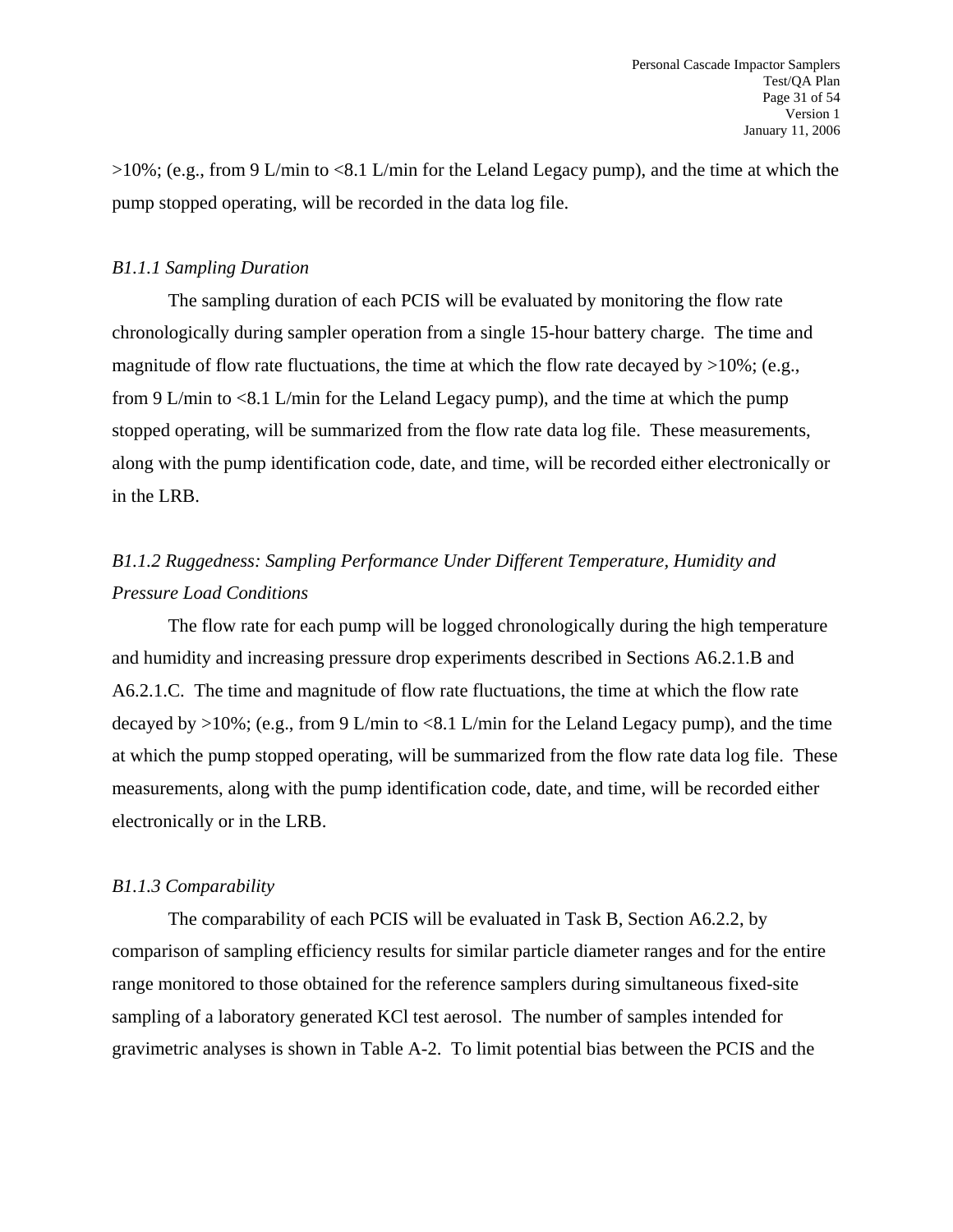reference sampler's results, the devices will be run simultaneously in a well-mixed environmental chamber, and samplers will be co-located in a  $2 \text{ m}^2$  area.

#### *B1.1.4 Ability to Collect Metals in Ambient Air*

The ability of the PCIS to collect metals in ambient air will be determined in Task C, Section A6.2.3, by analyzing the substrates from the individual stages using XRF according to the guidelines specified in EPA Compendium Method IO-3.3<sup>1</sup>. These results will be compared to those obtained for the PEMs samplers. Clean sampling techniques for trace metals analysis will be used to minimize contamination of the low levels expected to be found in these samples. Blank substrates will also be analyzed to quantify any metals contamination of the substrates.

The flow rate for each PCIS will be measured at the beginning and at the completion of each of the tests in Tasks B-D. The flow rate will be measured using a primary flow piston or bubble flowmeter. These measurements, along with the PCIS identification code, date, and time, will be recorded in the LRB.

#### *B1.1.5 Operational Factors*

Operational factors such as maintenance needs, consumables used, ease of use, repair requirements, etc., will be evaluated based on observations recorded by Battelle laboratory staff, and in some cases by the human subject volunteers. Battelle staff will record these observations, along with the PCIS identification code, date, and time in the LRB. Examples of information to be recorded in the LRB include use or replacement of any consumables; the effort or cost associated with maintenance or repair; vendor effort (e.g., telephone consultation time or time on site) for repair or maintenance; the duration and causes of any PCIS down time; and observations about ease of use and portability of the PCIS. These observations will be summarized to aid in describing PCIS performance in the verification report on each PCIS.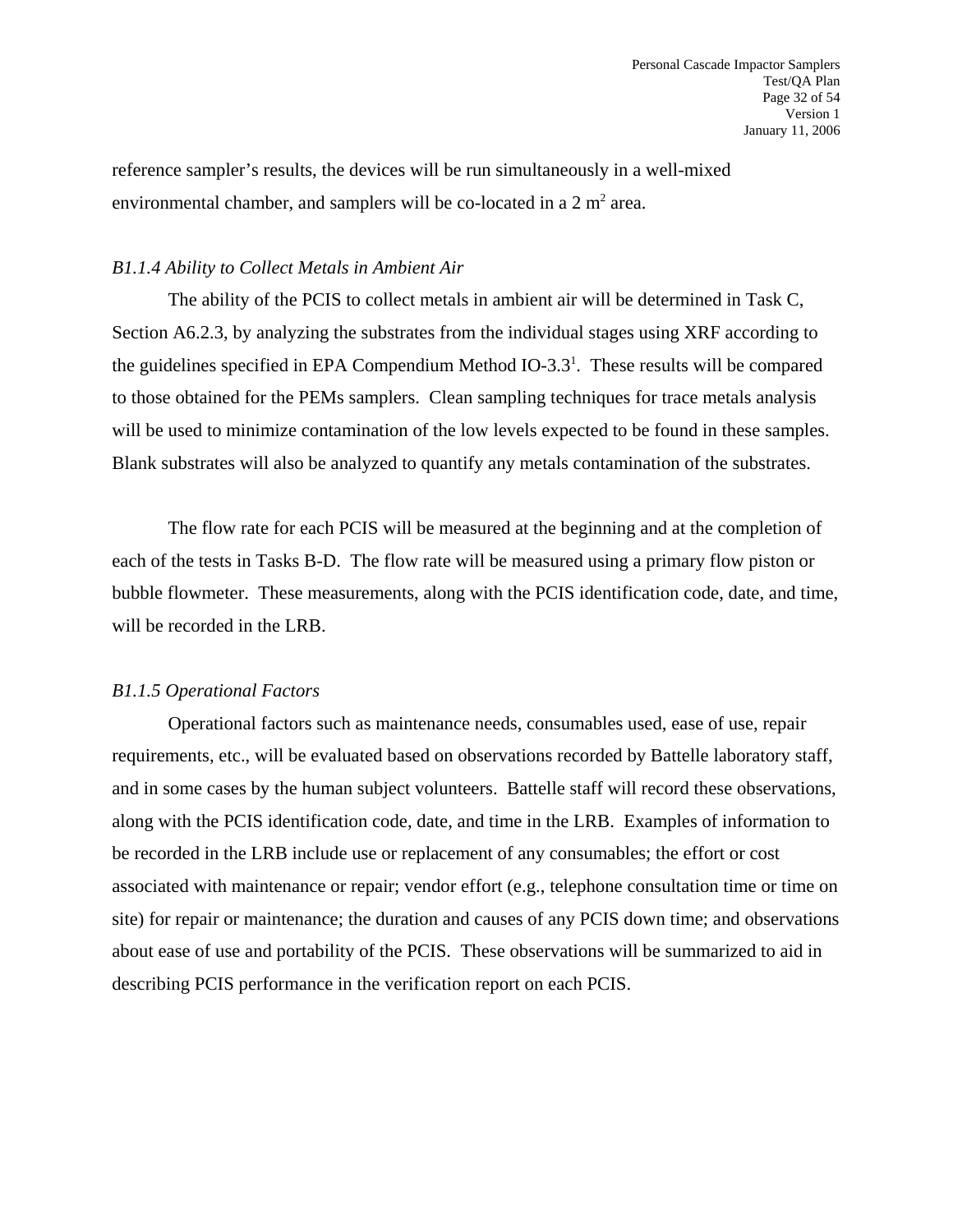#### *B1.1.6 Subject Acceptability/Compliance*

At the end of the 48-hr human subject field sampling period, subjects will return to the laboratory and fill out a questionnaire to gather their impressions on the PCISs burden, reliability, ease of operation, and their own protocol compliance. The questionnaire is included as Appendix A to this test/QA plan.

Subjects will keep a simple time/activity diary during the 48 hr sampling period. Each subject's pump will be equipped with an accelerometer that will log the occurrence and intensity of movement to a data file. At the end of the sampling period, subject compliance will be determined semi-quantitatively by comparing the subject's time/activity diary with the data logged by the accelerometer attached to the subject's pump. Long periods of complete inactivity  $(2 \text{ hrs})$  that take place during active periods described in the time/activity diary will be summarized for each subject. The time/activity diary is included as Appendix B to this test/QA Plan.

#### **B1.2 Statistical Analysis**

The statistical methods and calculations used for evaluation of the quantitative performance parameters are described in the following sections.

#### *B1.2.1 Comparability of Sampling Efficiency*

The comparability of the PCISs will be assessed in terms of the relative percent difference (*RPD*) of the mean of four replicate PCIS measurements with respect to the mean of the four replicate measurements of the reference samplers , using Equation 1:

$$
RPD = \frac{\left|C_{PCIS} - C_{REF}\right|}{C_{REF}} \times 100\%
$$
\n(1)

where:

 $C_{\text{PCIS}}$  = mean particle or metal mass concentration ( $\mu$ g/m<sup>3</sup>) measured by the PCIS  $C_{REF}$  = particle or metal mass concentration ( $\mu$ g/m<sup>3</sup>) measured by reference sampler.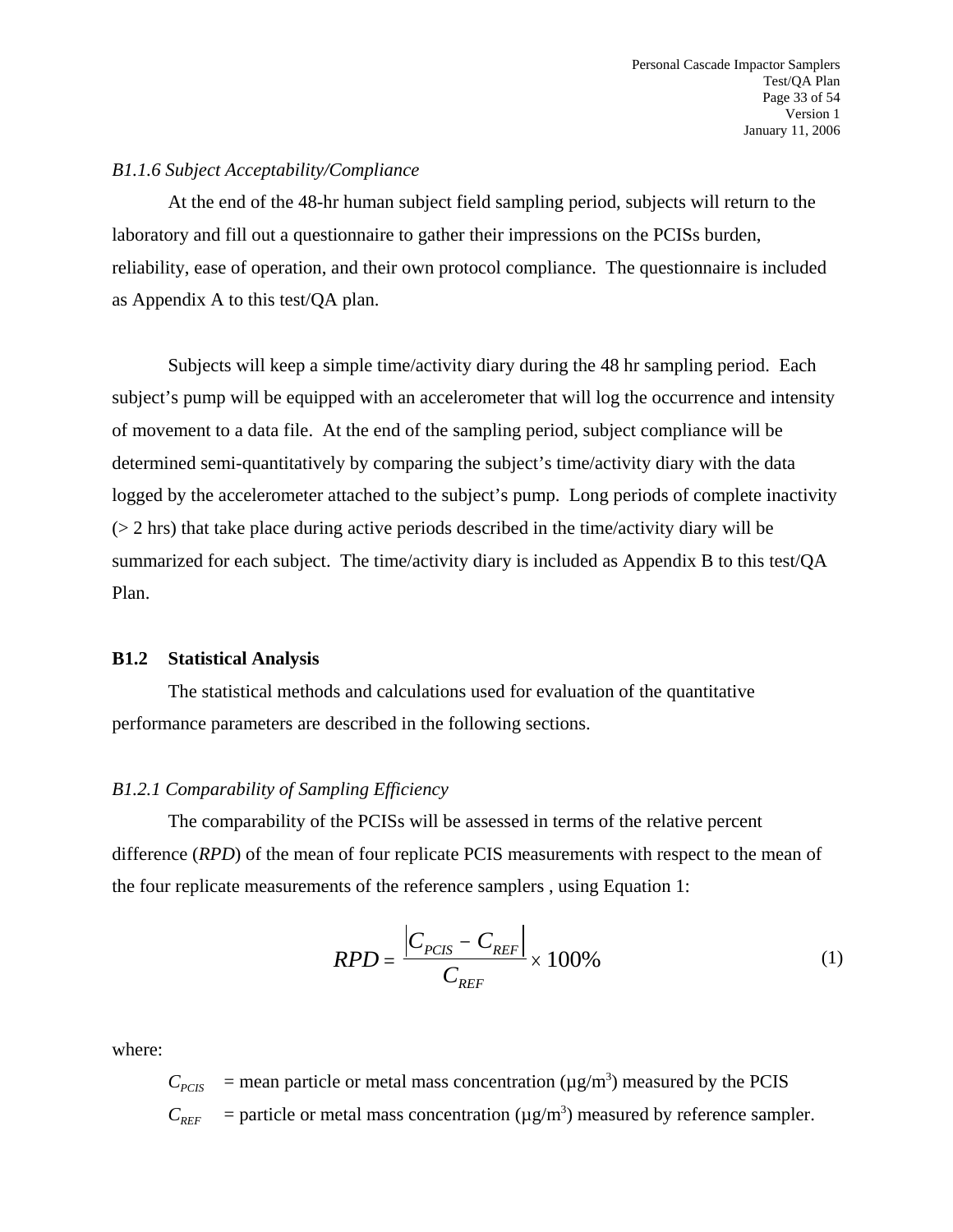The *RPD* will be calculated and reported separately for comparisons of each PCIS with the PM<sub>2.5</sub> FRM and the PEM, as well as for the corresponding stages of the Battelle impactor.

#### *B.1.2.2 Variability*

The inter-pump/sampler variability (*V*) for Tasks A - C will be assessed in terms of relative standard deviation from the mean of four replicate pumps/samplers, according to Equation 2:

$$
V = \frac{1}{n} \sum_{i=1}^{n} C_i \pm \frac{S.D.}{\left[\frac{1}{n} \sum_{i=1}^{n} C_i\right]} \times 100
$$
 (2)

where:

- $C_i$  = duration of pump operation for pump *i*, or particle or metal mass concentration  $(\mu g/m^3)$  for sampler *i*
- *S.D.* = standard deviation of the sample  $(n=4)$

The intra-pump/sampler variability  $(V_i)$  will be assessed in terms of relative standard deviation from the mean of three replicate test runs, according to Equation 3: where:

$$
V_i = \frac{1}{n} \sum_{j=1}^n C_{i,j} \pm \frac{S.D._i}{\left[\frac{1}{n} \sum_{j=1}^n C_{i,j}\right]} \times 100
$$
 (3)

- $C_{ij}$  = duration of pump operation for pump *i*, or particle or metal mass concentration  $(\mu g/m^3)$  for sampler during Test Run *j*
- $SD_i$  = standard deviation of the sample (n=3).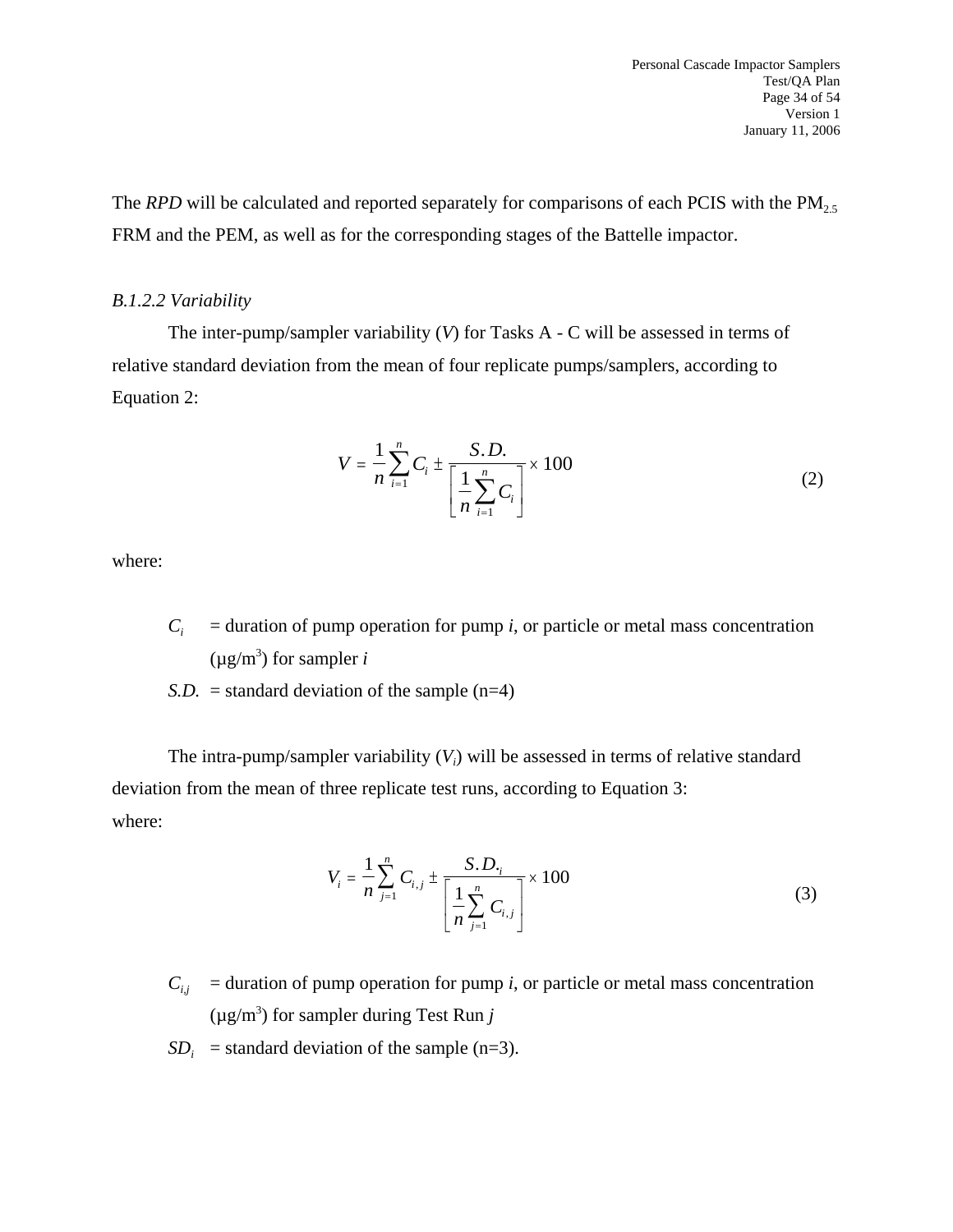#### *B.1.2.3 Metals Detection*

The collection ability of the PCISs for a given metal will be judged against the analytical method detection limits for each target analyte divided by the volume of air sampled by the PCIS during a 48-hour period. The analytical method detection limits (ng/filter) are determined according to EPA Compendium Method IO-3.3<sup>1</sup>, and are presented in Table A-3. The concentration  $(C_M)$  of the PCIS (ng/m<sup>3</sup>) for a given metal in ambient air will be calculated using Equation 4:

$$
C_M = \frac{S_M}{F_A \times T} \times 1000\tag{4}
$$

where:

 $S_M$  = concentration (ng/filter) of the metal in the collected substrate sample  $F_A$  = average flow rate (L/min) during the 48-hour sampling period  $T =$  time period air was sampled (min)

Target metals will be reported as detectable if  $C_M$  is greater than the analytical detection limit. All detectable analytical results for the test and reference sampler substrates collected during Task B will be presented and compared.

#### **B1.3 Reporting**

The statistical comparisons described above will be conducted for the PCIS technology being tested, and information on the operational parameters will be compiled and reported. The data for this technology will not be compared to data from any other technologies other than the reference samplers shown in Table A-1. A verification report will be prepared for the PCIS technology tested that presents the test procedures and test data, as well as the results of the statistical evaluation of those data.

Operational aspects of the PCISs will be recorded by both testing staff and study participants. Testing staff will record their observations during the chamber tests and those observations will be summarized in the verification report. For example, consumables used,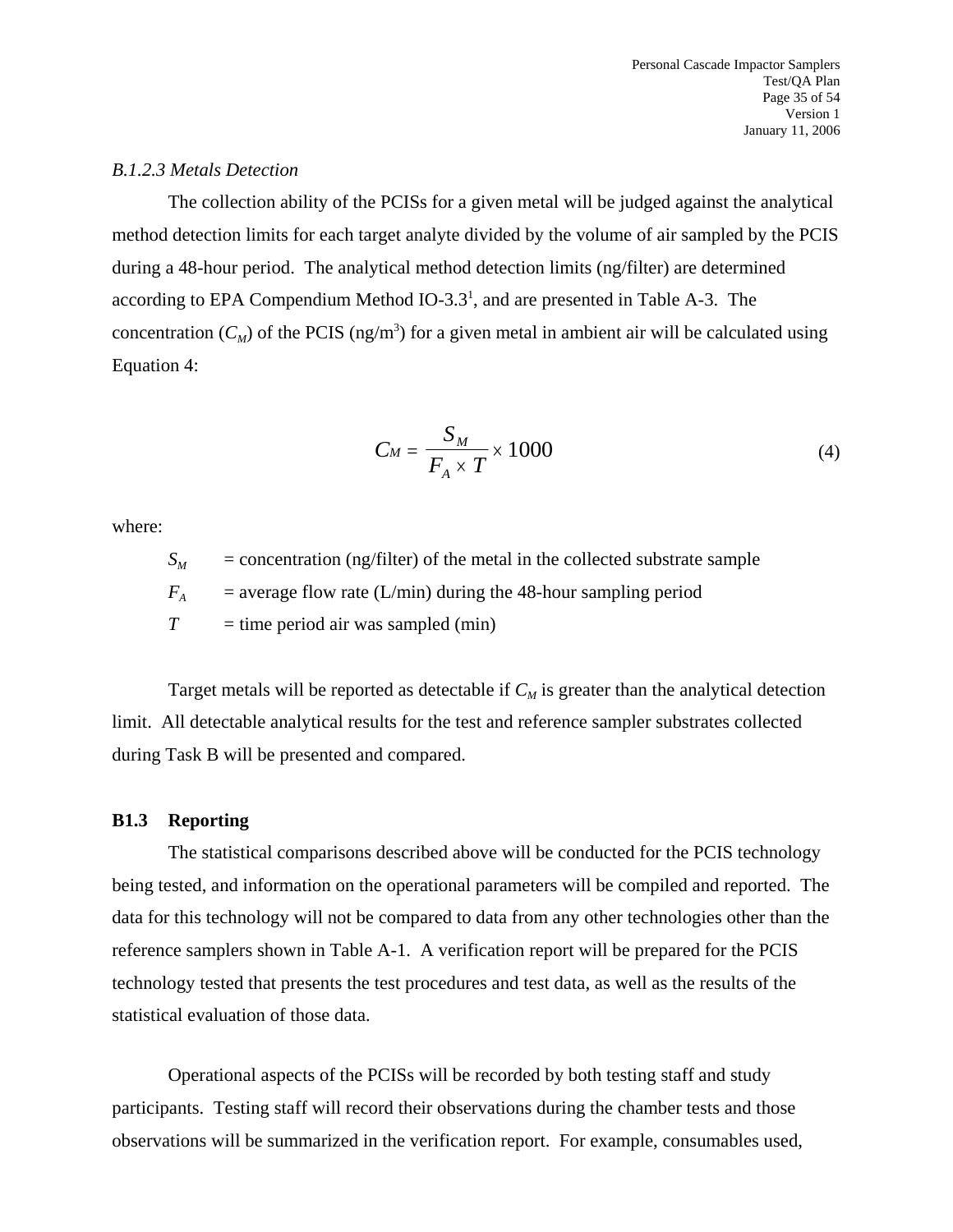repairs and maintenance needed, and the nature of any problems will be presented in the report. Study participants will record their responses to the questions regarding ease of use, reliability, and portability at the conclusion of their participation in the human subject field test. The questionnaire data for all of the participants will also be summarized in the report. A comparison of the time/activity diary with the accelerometer data will be performed for all of the participants and summarized in the report. Each verification report will briefly describe the ETV program, the AMS Center, and the procedures used in verification testing. The results of the verification test will be stated quantitatively, without comparison to any other technology tested, or comment on the acceptability of the PCIS's performance. The draft verification report will first be subjected to review by the technology vendor, then revised and subjected to a review by EPA and other peer reviewers. The peer review comments will be addressed in further revisions of the report, and the peer review comments and responses will be tabulated to document the peer review process. The reporting and review process will be conducted according to the requirements of the AMS Center QMP.2

#### **B2 SAMPLING METHODS**

Sampling will be conducted for four specific tasks for this verification: A) Pump Testing, B) Sampling Efficiency Comparisons, C) Sampling Metals in Ambient Air, and D) PCIS Ease of Use, Reliability and Subject Acceptance. In Tasks A-C, operation of the pump/PCIS, will be performed by Battelle staff according to the PCIS manufacturer's recommendations. In Task D, Battelle staff will instruct study participants on personal sample collection, including how to operate the pump using the A/C adaptor, for the 48-hr human subject field study, but ultimately, no supervision by Battelle staff will be performed during these samplings. The inlet tube for all personal samples will be clipped to the breast pocket area of the subject's shirt on the dominant hand side. The inlet tubes for the fixed site sampling will be approximately the same length as that used for the personal sampling, and will be co-located in a  $2 \text{ m}^2$  area.

For Task B, each impactor sampler will be outfitted with pre-conditioned and pre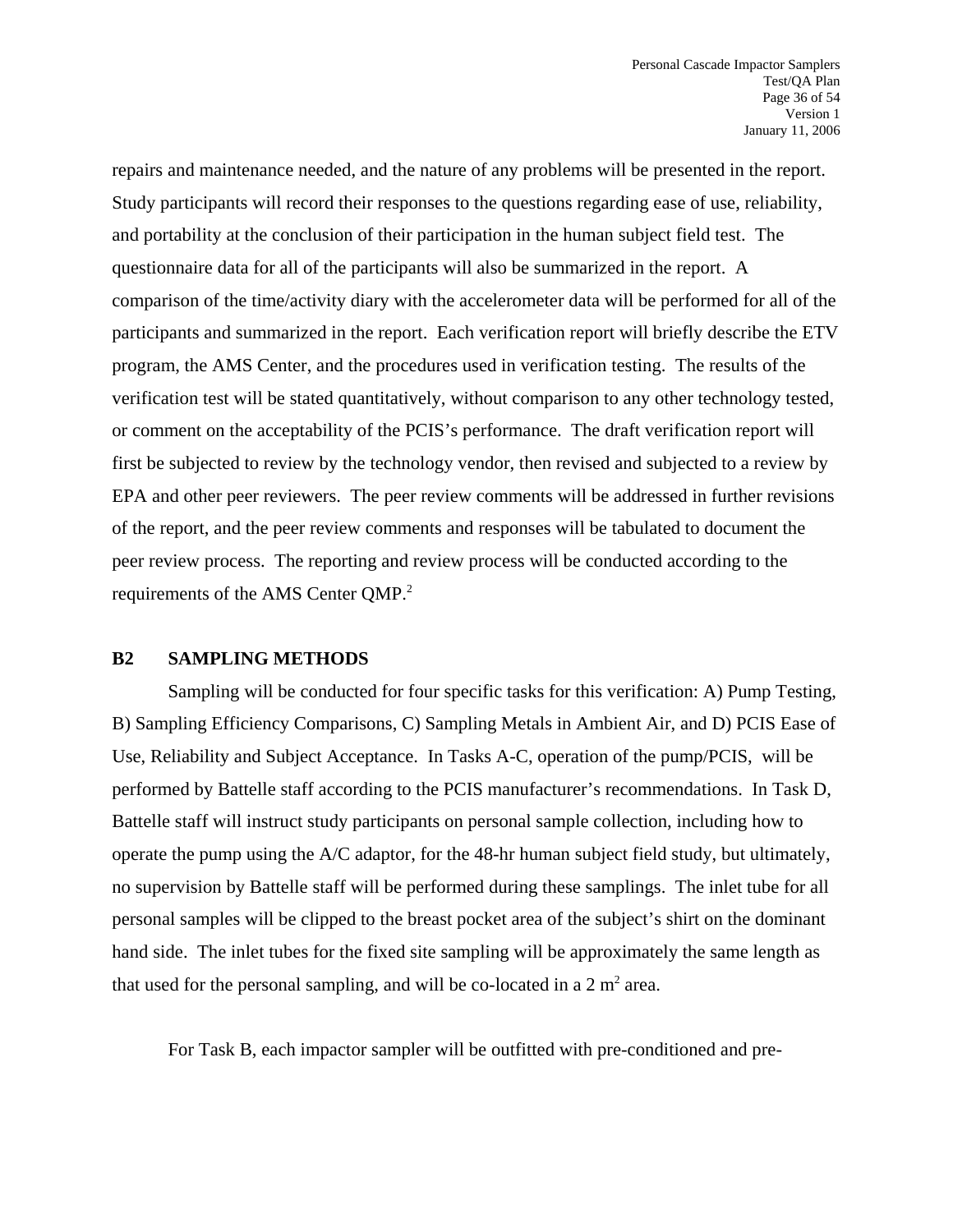weighed substrates. The substrate gravimetric determinations will be performed based on the guidelines outlined in the Quality Assurance Guidance Document 2.12, "Monitoring  $PM<sub>2.5</sub>$  in Ambient Air Using Designated Reference or Class I Equivalent Methods".<sup>22</sup> Gravimetric determinations will be completed within 10 days of sample collection.

For Task C, each impactor sampler will be outfitted with pre-conditioned substrates that are not weighed. Clean sampling techniques for trace metals analyses will be used to avoid contamination of the substrates. The collection of the samplers' substrates into filter cassettes will be conducted exclusively by Battelle staff according to the vendor's instructions within 1 hour of the completion of the sampling period. Substrates will be shipped via overnight carrier to Chester LabNet for XRF analysis according to the guidelines outlined in EPA Compendium Method IO-3.3. $<sup>1</sup>$ </sup>

For Tasks B and C, if a pump failure occurs prior to the time at which the sampling period is <80% completed, the pump will be replaced and sampling will continue for the required period; this event, along with the sampler and pumps' identifications, will be described in the LRB. If the sampling period is \$80% completed and a pump failure occurs, the test will be stopped and the sample will be processed as is, taking the shorter sampling duration into account during the gravimetric or metals concentration data reduction. Field blanks will be processed at an overall rate of 10% of the real samples. In addition, independent audits of sampling procedures will be carried out by Battelle as part of the Technical Systems Audit procedure (Section C1.2).

#### **B3 SAMPLE HANDLING AND CUSTODY**

For gravimetric determinations, all air substrate samples will be entirely in the custody of Battelle from sample collection through sample recovery and analysis. For metals analyses, air substrate samples will be recovered into filter cassettes and shipped in insulated shipping coolers, containing blue ice and capable of maintaining a temperature of below 25 EC, via overnight carrier to Chester Lab Net with proper chain-of-custody (CoC) documentation. Sample custody will be documented throughout collection, recovery, and analysis of the samples, using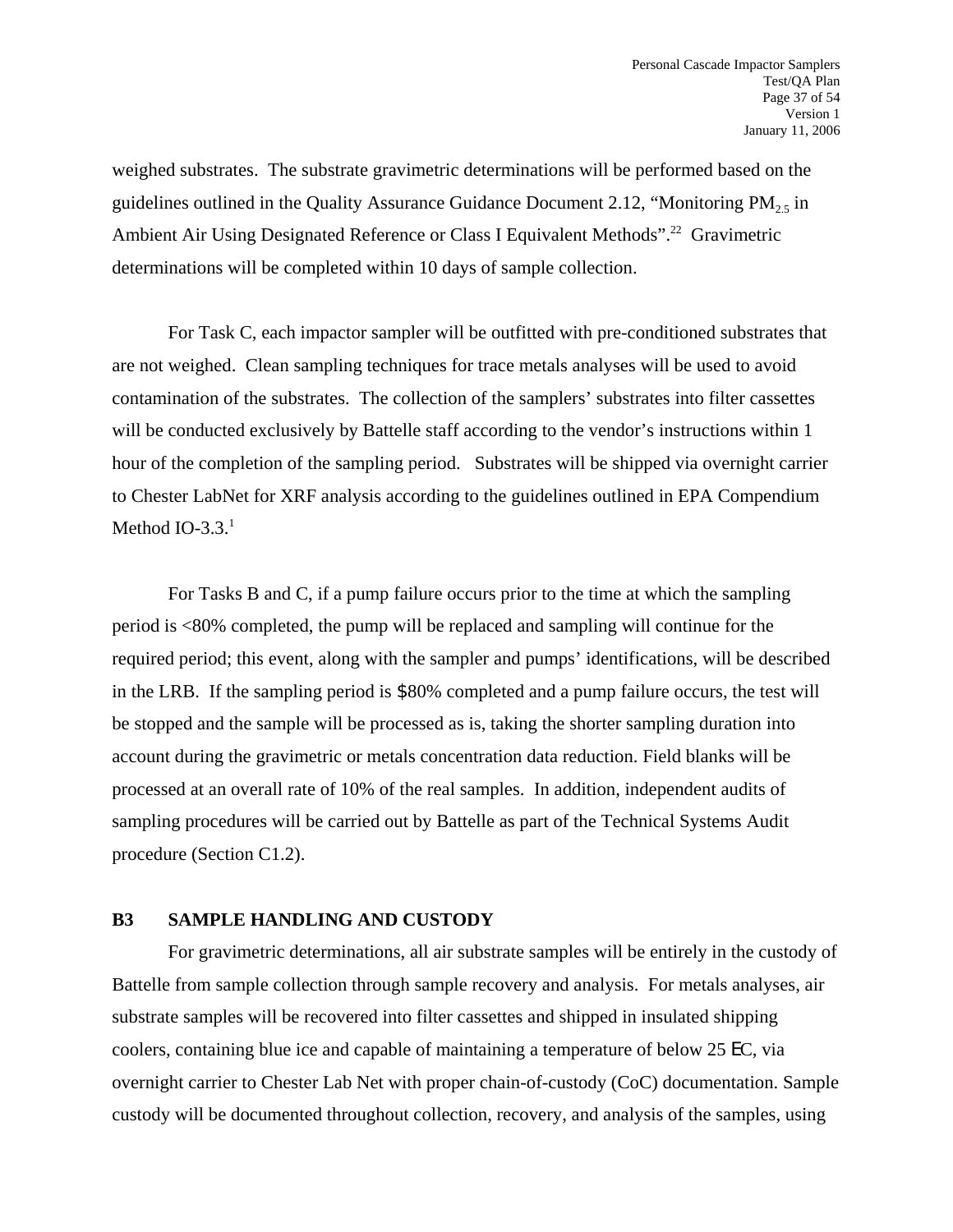standard CoC forms that document sample custody transfer according to the Battelle SOP MDAS.I-009-Draft. Each CoC form will be signed by the person relinquishing samples once that person has verified that the CoC form is accurate. Upon receipt of samples in order to perform gravimetric determinations or XRF analyses, CoC forms will be signed by the person receiving the samples once that person has verified that all samples identified on the CoC are to be processed that day. Any discrepancies will be noted on the form and the sample receiver will immediately contact the Verification Testing Coordinator to report missing, broken, or compromised samples. Copies of all CoC forms will be delivered to the Verification Testing Coordinator, and maintained with the test records.

#### **B4 ANALYTICAL METHODS**

All XRF determinations will be performed by Chester LabNet according to the guidelines specified in EPA Compendium Method IO-3.3.<sup>1</sup> Chester LabNet is responsible for providing the analytical instrumentation, calibrating that instrumentation based on the guidelines specified in EPA Compendium IO-3.3, performing method QA/QC (see Section B5.2), and maintaining calibration records for any instrumentation used. A summary of the calibration verification and quality control data for XRF determinations will be provided in the report.

Gravimetric analyses will be performed based on guidelines specified in EPA's  $PM<sub>25</sub>$ method<sup>22</sup> for monitoring ambient air. Battelle is responsible for providing the constant temperature and humidity balance room, and calibrating the balances based on the guidelines specified in the "Filter Preparation and Analysis" section of the  $PM_{2.5}$  method, performing QA/QC (see Section B5.3), and maintaining calibration and maintenance records for instrumentation used. A summary of calibration and quality control data for the gravimetric determinations will be provided in the report.

#### **B5 QUALITY CONTROL**

Fixed site air sampling and gravimetric analyses will be performed based on guidelines specified in EPA's PM<sub>2.5</sub> method<sup>22</sup> for monitoring ambient air, and metals analyses will be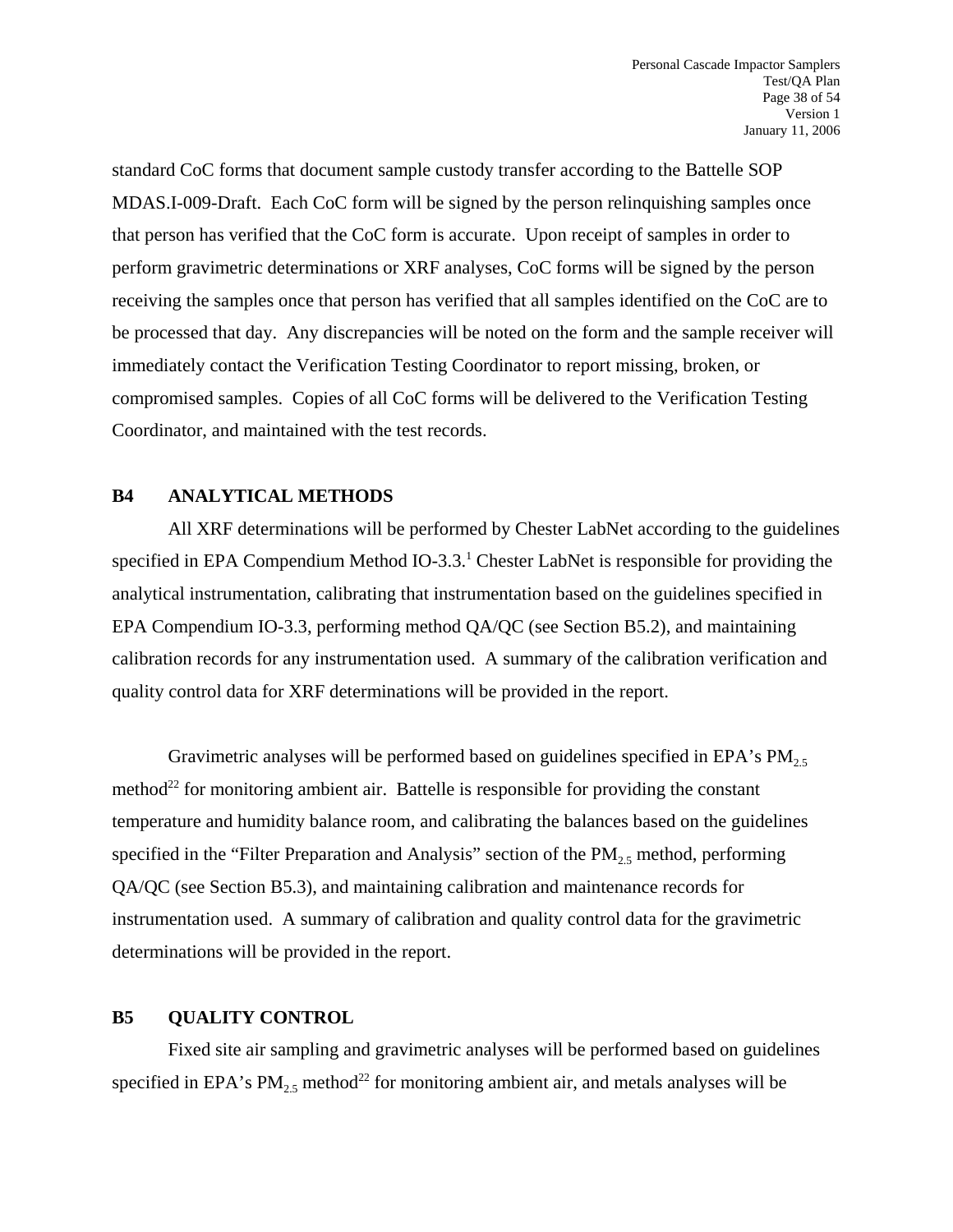performed based on guidelines specified in EPA's Compendium Method  $IO-3.3$ <sup>1</sup>. These measurements will be subject to the data quality control requirements summarized in Table B-1.

#### **B5.1 Flow Rate Checks**

The flow rate of each reference sampler and each PCIS will be measured at the beginning of each test in Tasks B - D. If, at the beginning of each test, the measured flow rate exceeds a 10% variance from the manufacturer's recommended values, the reference sampler or PCIS will be removed from the test and repair or maintenance will be performed according to the vendor's recommendations. The sampler will be re-included in the test once the initial parameters fall within the 10% variance. The flow rate of each reference sampler and each PCIS will also be measured at the end of each sampling period and recorded. If the flow rate exceeds a 10% variance from the manufacturer's recommended values, the data from the reference sampler or PCIS will be flagged.

#### **B5.2 Pressure Drop Checks**

The pressure drop of each PCIS will be measured at the start of each sampling period for Tasks B-D. If the measured pressure drop is less than 11 inches  $H_2O$  or exceeds 16 inches  $H_2O$ , the PCIS will be removed from the test and leak checks, repair or maintenance will be performed according to the vendor's recommendations. The PCIS will be re-included in the test once the initial pressure drop falls within the  $11 - 16$  inches  $H<sub>2</sub>O$  range. The pressure drop of each PCIS will also be measured at the end of each sampling period and recorded. If the pressure drop falls outside of the  $11 - 16$  inches  $H<sub>2</sub>O$  range, the data will be flagged.

#### **B5.3 Field Replicates**

The Sampling Efficiency Comparison test will include the collection of four replicates for test and reference samplers to establish the variability of the test and reference samplers. Relative standard deviation from the mean must fall within 30%, or data will be flagged, and the well-mixed state of the chamber will be verified.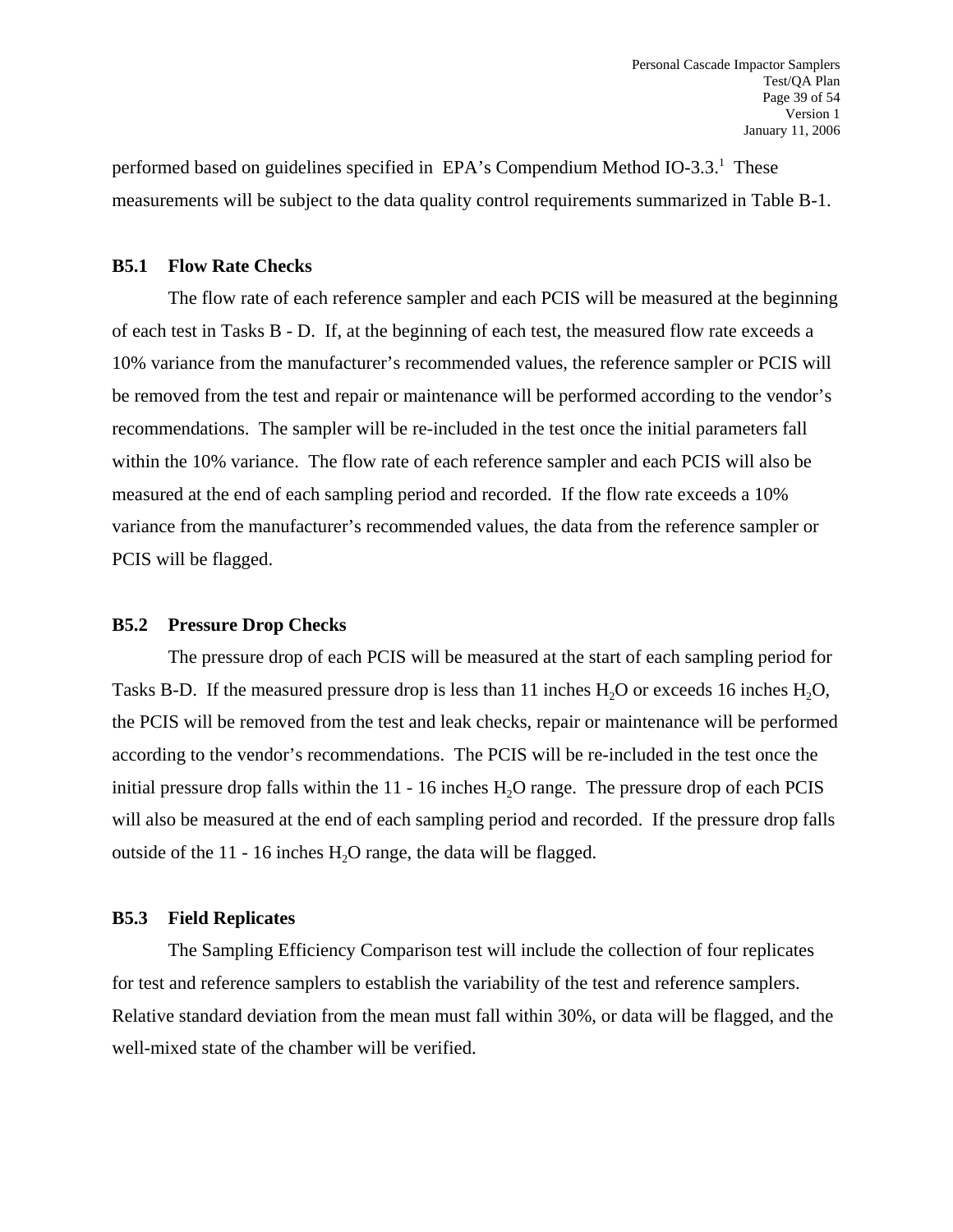| <b>QC</b> Parameter                            | <b>Addressed By</b>                                                                                                                             | <b>Required Performance</b>                                                                                                                                                                                                                                                               |
|------------------------------------------------|-------------------------------------------------------------------------------------------------------------------------------------------------|-------------------------------------------------------------------------------------------------------------------------------------------------------------------------------------------------------------------------------------------------------------------------------------------|
| Reference Sampler and<br><b>PCIS Flow Rate</b> | Measure flow rate at<br>the beginning and<br>end of each test                                                                                   | Beginning results within 10% of<br>vendor's recommended value;<br>otherwise remove sampler and<br>troubleshoot; ending results outside<br>10% data will be flagged                                                                                                                        |
| <b>PCIS Pressure Drop</b>                      | Measure pressure<br>drop at the beginning<br>and end of each test                                                                               | Beginning results $$11$ and #16 inches<br>$H2O$ ; otherwise remove sampler and<br>troubleshoot; ending results outside<br>this range will be flagged                                                                                                                                      |
| <b>Field Replicates</b>                        | Samples recovered<br>from co-located<br>samplers                                                                                                | Relative standard deviation $#30\%$ ,<br>otherwise chamber will be analyzed to<br>prove well-mixed condition, data will<br>be flagged                                                                                                                                                     |
| Field blanks                                   | Substrates handled in<br>all ways like real<br>sample except no<br>sampling performed,<br>collected at a<br>frequency of 10% of<br>real samples | If blank $\langle 10\% \text{ of sample's metal} \rangle$<br>concentration or $<$ 10 x MDL, subtract<br>blank from samples;<br>if blank $>10\%$ of sample's metal<br>concentration, data will be flagged,<br>source of contamination<br>found/eliminated                                  |
| Metals matrix blanks                           | Analyze blank<br>substrate every time<br>new batch of real<br>samples is analyzed                                                               | If blank $\langle 10\% \text{ of sample's metal} \rangle$<br>concentration or <10 x MDL, subtract<br>blank from samples;<br>if blank $>10\%$ of sample's metal<br>concentration, data will be flagged,<br>source of contamination<br>found/eliminated                                     |
| Metals measurement<br>accuracy                 | Analyze QS <sup>a</sup> sample<br>every analytical run                                                                                          | Results within 10% of expected value,<br>otherwise terminate analysis, determine<br>cause of QS failure; repeated failures<br>require a recalibration of any excitation<br>condition(s) not meeting the required<br>limits and reanalysis of the samples<br>associated with the failed QS |
| Metals measurement<br>accuracy                 | Analyze SRM <sup>b</sup><br>weekly                                                                                                              | Results within NIST certified<br>uncertainty, otherwise terminate<br>analysis, recalibrate the excitation<br>condition in which the failure occurs,<br>reanalysis of the samples associated<br>with the failed SRM.                                                                       |

**Table B-1. Quality Control Requirements for Verification Tests**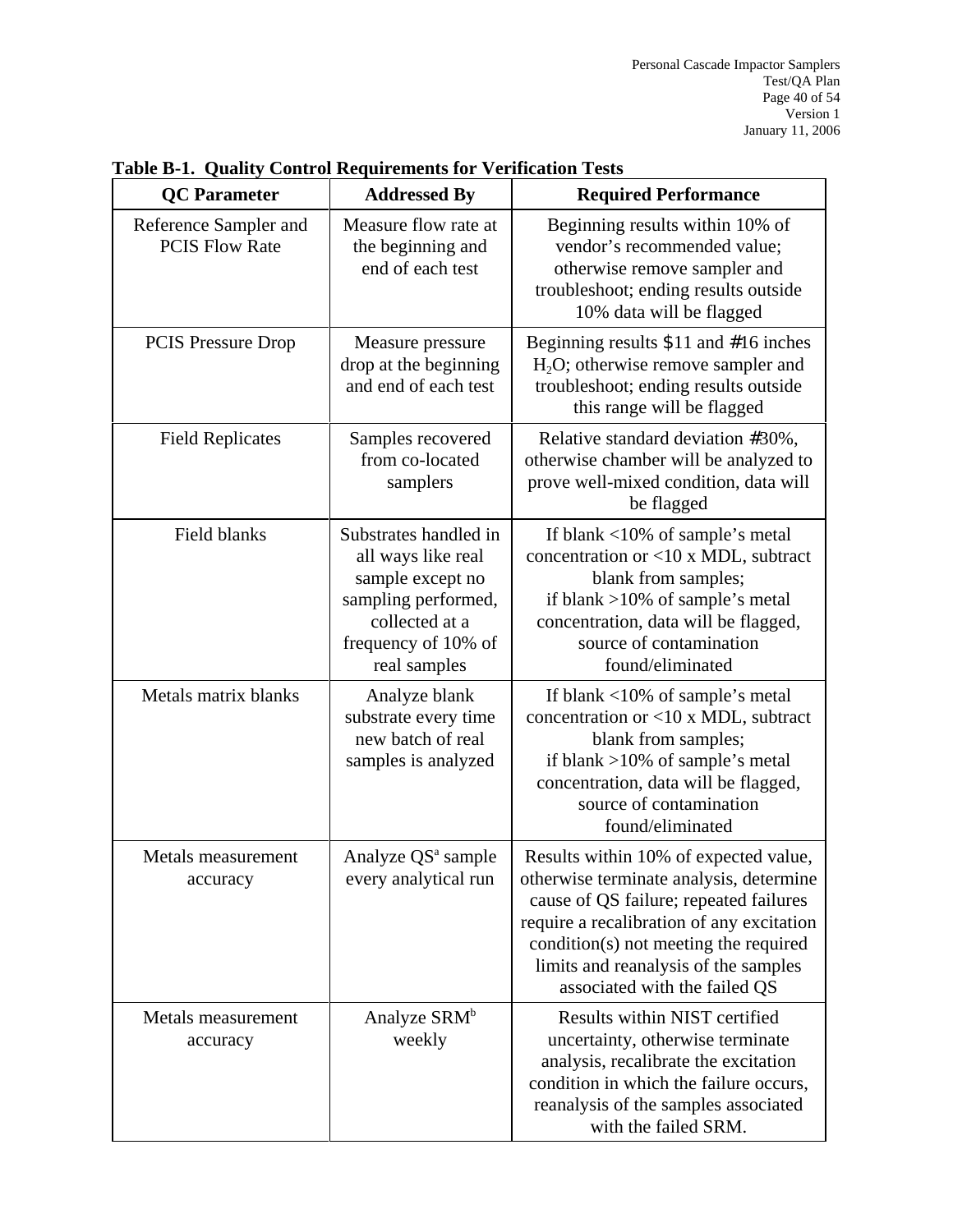| <b>QC</b> Parameter                               | <b>Addressed By</b>                                                                                                                       | <b>Required Performance</b>                                                                                               |
|---------------------------------------------------|-------------------------------------------------------------------------------------------------------------------------------------------|---------------------------------------------------------------------------------------------------------------------------|
| Metals measurement<br>accuracy                    | Analyze<br>independently<br>prepared standard<br>(blind $PESc$ ) every 20<br>samples                                                      | Results within 20% of expected value,<br>otherwise recalibrate and re-test; if<br>problem persists data will be flagged   |
| Gravimetric measurement<br>accuracy and precision | Measure mass<br>reference standards<br>prior to, after every<br>10 substrates, and at<br>the completion of<br>each balance-use<br>session | $\pm 2$ µg of true value; otherwise service<br>balance                                                                    |
| Substrate stability                               | Re-weigh 10% of<br>previous balance-use<br>session's samples                                                                              | $\pm 15$ µg for blank substrate<br>$\pm 30$ µg for exposed substrate;<br>otherwise check temperature and<br>humidity logs |

|  |  | Table B-1. (Cont'd.) Quality Control Requirements for Verification Tests |  |
|--|--|--------------------------------------------------------------------------|--|
|  |  |                                                                          |  |

<sup>a</sup> QS - quality assurance standard

 $\rm ^{b}$  SRM - NIST standard reference material  $\rm ^{c}$  DES performance evaluation standard

PES - performance evaluation standard

#### **B5.4 Field Blanks**

To verify that metals results are real and not due to contamination, field blanks will be processed at a rate of 10% of the real samples collected. Field blank substrates will be precleaned (if needed), stored, and treated in all ways like a real sample, with the exception that no sampling will be performed on these substrates. If the field blanks show contamination that is less than 10% of the metal concentration found in the real samples or less than ten times the MDL, then the results for the field blanks will be subtracted from the real samples. If the field blanks show contamination that is greater than 10% of the samples's metal concentration the results for the laboratory matrix blank will be examined. If the laboratory matrix blanks show no contamination, sample collection materials will be examined until the source of contamination is found and/or is eliminated. If the contamination cannot be eliminated the data will be flagged and the impact will be discussed in the report.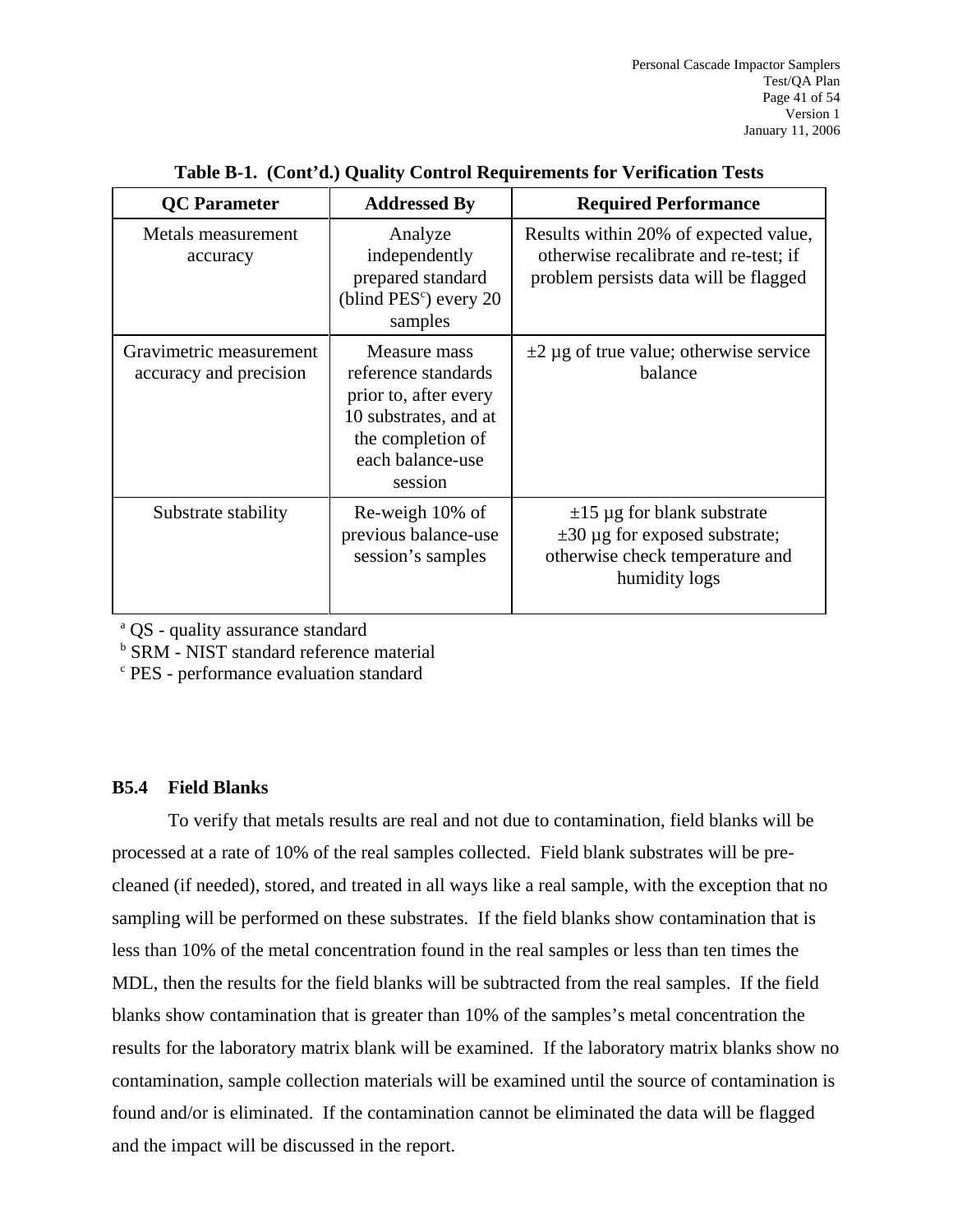#### **B5.5 Checks of Metals Analysis Accuracy**

The calibration of the XRF is performed only when a change in fluorescers, x-ray tubes or detector is made, or a serious malfunction occurs. Calibration verification Quality Assurance Standards (QS), or multi-element thin film vapor-deposited standards on mylar, will be analyzed every analytical run as a check of the instrument's operation. If the results are not within 10% of the expected value, the analysis will be terminated and the cause of the QS failure will be determined. Repeated failures will require a recalibration of any excitation condition not meeting the required limits, and reanalysis of the samples associated with the failed QS will be performed.

NIST-certified SRMs will be analyzed weekly alongside the samples. If the percent recovery for any of the target metals in the SRM falls outside the NIST certified uncertainty, analysis will be terminated and the cause of the SRM failure will be determined. The excitation condition in which the failure occurs will be recalibrated and the samples associated with the failed SRM will be reanalyzed. The percent recovery (*R*) of a given metal will be calculated using Equation 5:

$$
R = \frac{C_M}{C_T} \times 100\%
$$
\n<sup>(5)</sup>

where:

 $C_M$  = measured concentration ( $\mu$ g/cm<sup>2</sup>)

 $C_T$  = theoretical or certified concentration ( $\mu$ g/cm<sup>2</sup>)

Blind PE samples will be analyzed as part of the PE audit (see Section C1) to assess the quality of the metals measurements made in this verification test. If the percent recovery measured for any target metal in the PE sample falls outside the 80-120% range, the instrumentation will be examined and serviced or maintained as needed, and the PE samples will be re-analyzed. If the PE sample results continue to fall outside the acceptable range, the data will be flagged.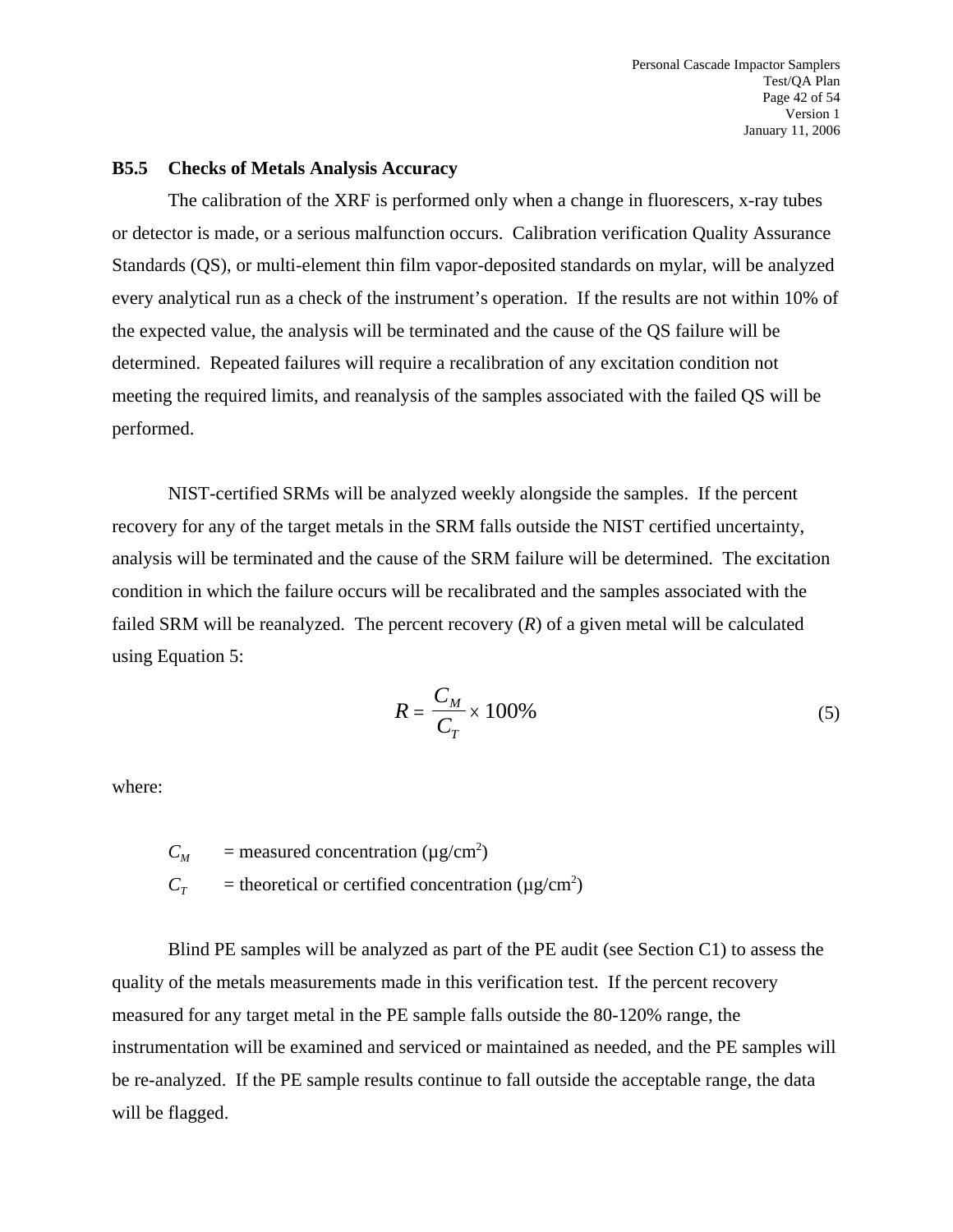#### **B5.6 Metals Matrix Blank Samples**

A laboratory matrix blank, or blank substrate, will be analyzed with every new batch of real samples. If laboratory matrix blanks show detectable contamination that is greater than 20% of the detectable metal concentration in the samples being analyzed the sample storage containers and collection materials will be examined until the source of contamination is found and corrected if feasible. For example, substrates may require pre-cleaning prior to being used for sampling. If the contamination cannot be eliminated the data will be flagged.

#### **B5.7 Gravimetric Measurement Checks**

The calibration of the analytical balances will be checked using NIST-traceable mass reference standards that span the range of weights to be measured, i.e., 100-300 mg, prior to and at the completion of performing any gravimetric determinations. Balances will also be checked with these weights after the measurement of every ten real samples. If the measurement of the certified weights falls outside  $\pm 2 \mu$ g, the balance will be recalibrated or repaired by a certified technician prior to its use for this test.

The stability of the substrates will also be checked by re-weighing 10% of the samples from the previous batch of samples. If the blank substrates do not fall within  $\pm 15 \mu$ g of the previously made measurements and/or the exposed substrates don't fall within  $\pm$  30 µg of the previously made measurements, the temperature and humidity logs for the balance room will be examined. If temperature and humidity inside the balance room prove stable, the data will be flagged, and other sources responsible for the differences will be investigated.

#### **B6 INSTRUMENT/EQUIPMENT TESTING, INSPECTION, AND MAINTENANCE**

Operation, and maintenance of the reference samplers and each PCIS will be performed by Battelle staff according to the vendor's written instruction. The equipment used for measuring continuous flow rate and pressure drop is inspected annually and maintained by Battelle's ISL, which is accredited by the American Association for Laboratory Accreditation. Both the piston and bubble flowmeters used for measuring discrete flow rate are calibrated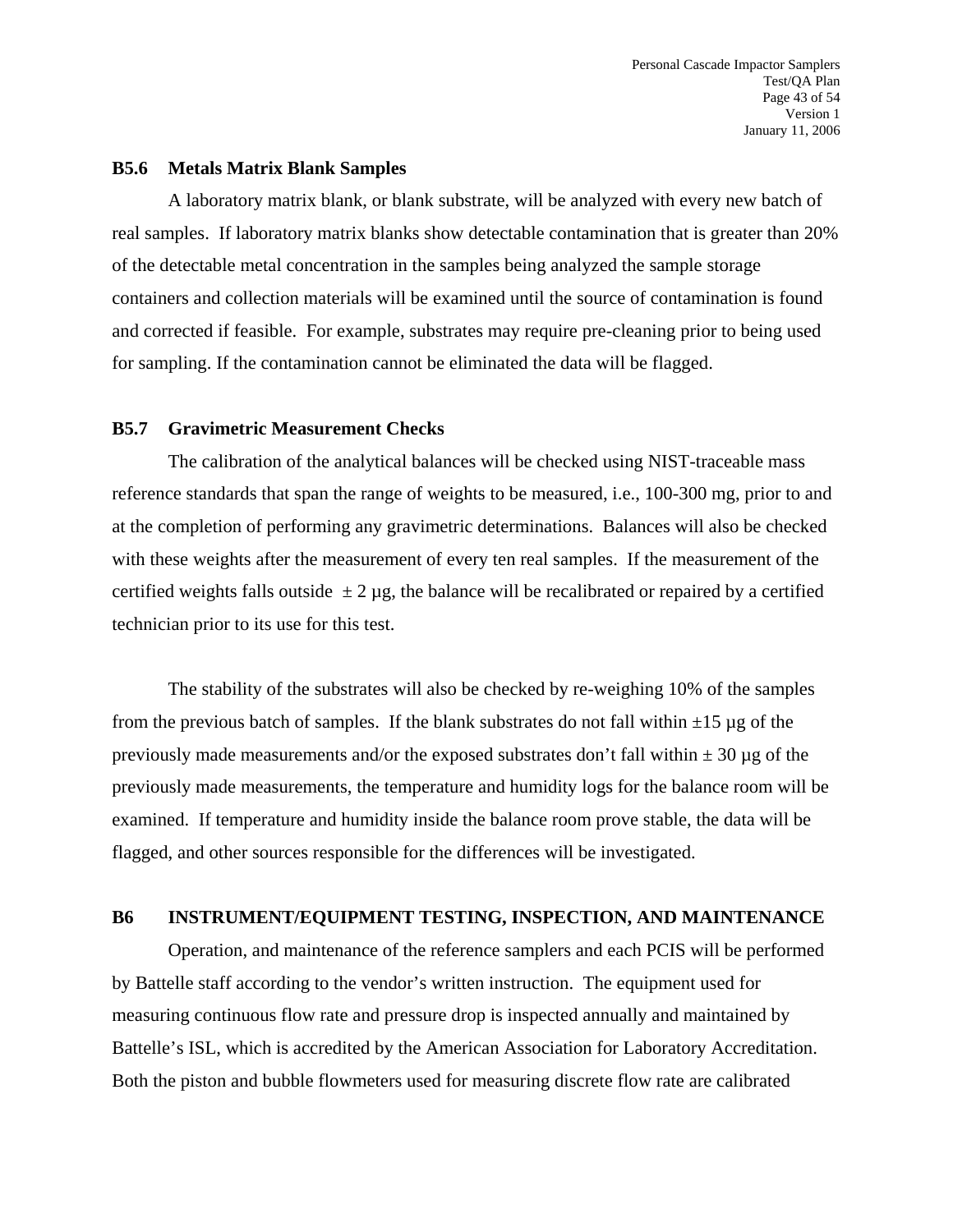annually by the manufacturer. The sound level meter is also calibrated annually by the manufacturer. The constant temperature and humidity chambers are calibrated in situ at Battelle by the manufacturer's field technician. The balances used to perform the gravimetric determinations are calibrated annually, inspected and maintained by a qualified technician. The XRF instruments are inspected prior to use; routine maintenance is performed on these instruments according to the manufacturer's recommendations and recorded in the LRB assigned to that instrument.

#### **B7 INSTRUMENT/EQUIPMENT CALIBRATION AND FREQUENCY**

The PCISs require no calibration, but records of the pump flow rate measured for each PCIS will be kept. Calibration of the flow rates of each reference sampler will be conducted within one week prior to the beginning of testing according to the vendor's written instructions. The equipment used for measuring flow rate and pressure drop is calibrated annually to a NISTtraceable standard by Battelle's ISL. These calibration records are kept by the ISL. The balances used to perform the gravimetric determinations are checked with certified weights prior to the user collecting data with the balance. These calibration checks are recorded in the LRB at the time of the check. The XRF instruments' calibration is checked each run using a QS standard, and a blind PES after every 20 samples. These calibration records are a part of the data file that is generated for each XRF run.

#### **B8 INSPECTION/ACCEPTANCE OF SUPPLIES AND CONSUMABLES**

All materials, supplies, and consumables will be ordered by the Verification Test Coordinator or designee. Where possible, Battelle will rely on sources of materials and consumables that have been used previously as part of ETV verification testing without problems. Battelle will also rely on previous experience or recommendations from EPA advisors, or PCIS vendors.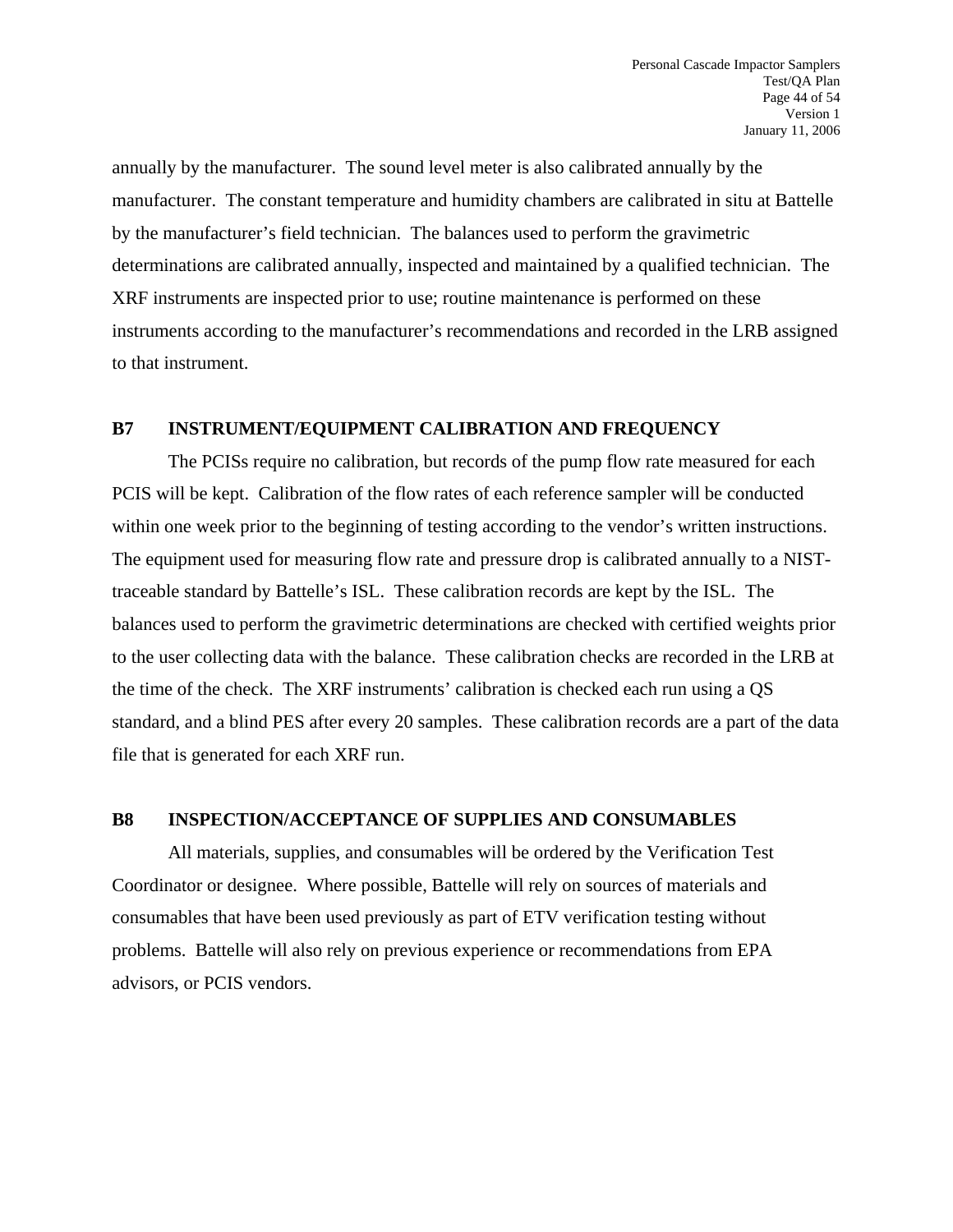#### **B9 NON-DIRECT MEASUREMENTS**

Data published previously in the scientific literature will not be used during this verification test.

#### **B10 DATA MANAGEMENT**

Various types of data will be acquired and recorded electronically or manually by Battelle and study participants during this verification test. Table B-2 summarizes the types of data to be recorded. All maintenance activities, repairs, calibrations, and operator observations relevant to the operation of the PCISs will be documented by Battelle in the LRBs. A separate LRB will be maintained for each participating technology. Results from the metal determinations will be compiled and submitted to the Verification Test Coordinator.

Records received by or generated by any Battelle staff during the verification test will be reviewed by the Verification Test Coordinator or the Verification Testing Leader within two weeks of receipt or generation, respectively, before the records are used to calculate, evaluate, or report verification results. The review will be documented by the person performing the review by adding his/her initials and date to the hard copy of the record being reviewed. In addition, any calculations performed by Battelle staff will be spot-checked by Battelle technical staff to ensure that calculations are performed correctly. Calculations to be checked include any statistical calculations described in this test/QA plan. The data obtained from this verification test will be compiled and reported and the results for PCISs will not be compared with results from other impactors other than the reference impactors included in this test.

Among the QA activities conducted by Battelle QA staff will be an audit of data quality. This audit will consist of a review by the Battelle Quality Manager of at least 10% of the test data. During the course of any such audit, the Battelle Quality Manager will inform the technical staff of any findings and any immediate corrective action(s) that should be taken. If serious data quality problems exist, the Battelle Quality Manager will notify the Battelle AMS Center Manager, who has the authority to direct testing staff to stop work. Once the assessment report has been prepared, the Verification Test Coordinator will ensure that a response is provided for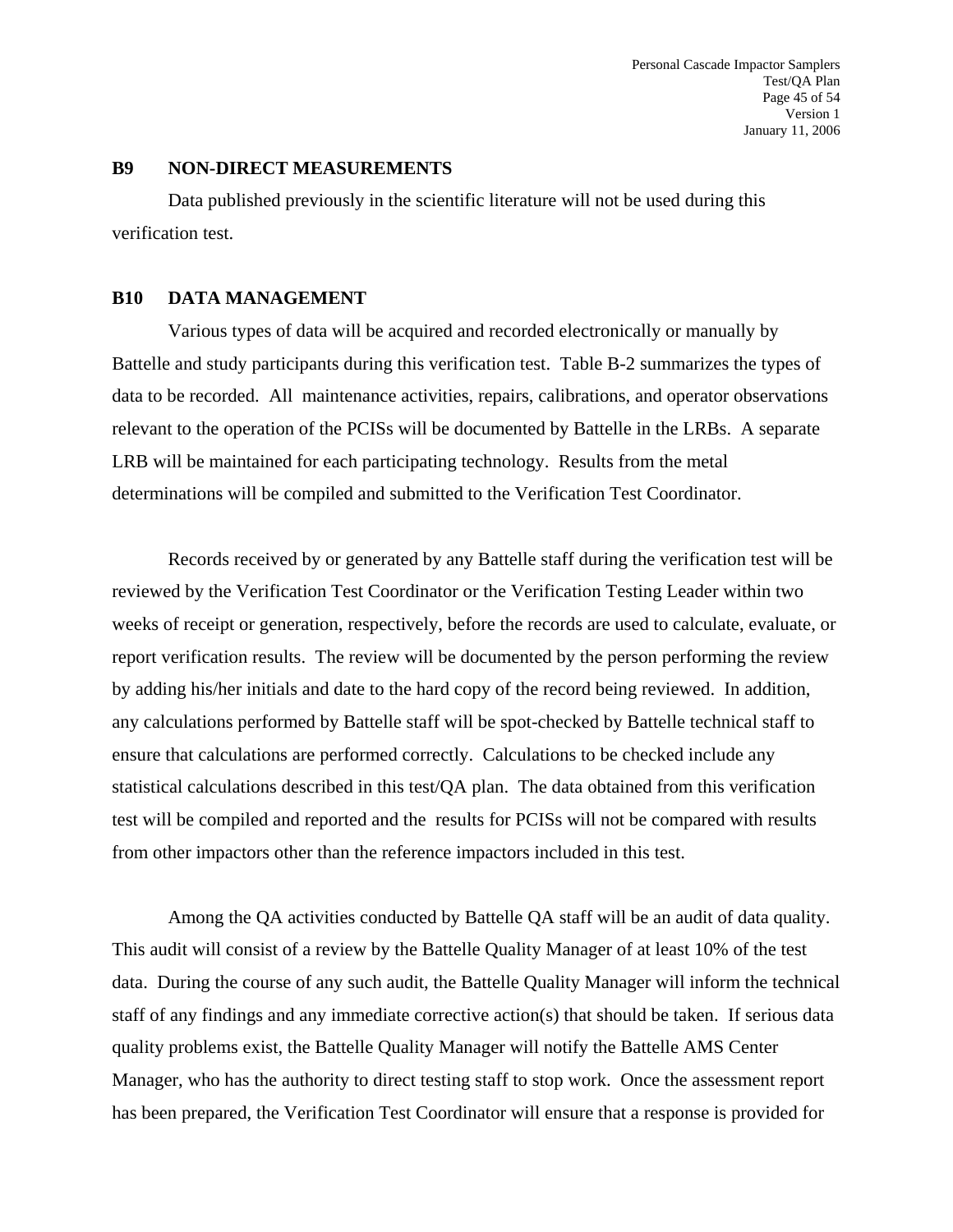each adverse finding or potential problem, and will implement any necessary follow-up corrective action(s). The Battelle Quality Manager will ensure that follow-up corrective action(s) has been taken.

| Data to Be<br><b>Recorded</b>                                                                                | <b>Where Recorded</b>                                         | <b>How Often</b><br><b>Recorded</b>                                   | <b>By Whom</b>    | <b>Disposition of</b><br><b>Data</b>                             |
|--------------------------------------------------------------------------------------------------------------|---------------------------------------------------------------|-----------------------------------------------------------------------|-------------------|------------------------------------------------------------------|
| Dates, times,<br>and details of<br>each test<br>procedure,<br><b>PCIS</b><br>maintenance,<br>down time, etc. | <b>ETV</b> test LRB                                           | Start/end of each<br>experiment for<br>Tasks A-C                      | <b>Battelle</b>   | Summarized<br>and<br>incorporated<br>into verification<br>report |
| Initial and final<br>flow rate,<br>pressure drop                                                             | Sampler Run Data<br><b>Sheet</b>                              | Start/end of each<br>experiment for<br><b>Tasks A-D</b>               | <b>Battelle</b>   | Incorporated<br>into verification<br>report                      |
| Pre- and Post-<br>sampling<br>substrate mass                                                                 | Substrate<br>Preparation and<br>Analysis Data<br><b>Sheet</b> | Start/end of<br>gravimetric<br>analyses                               | <b>Battelle</b>   | Incorporated<br>into verification<br>report                      |
| XRF QS<br>calibration<br>verification<br>information                                                         | XRF data file                                                 | Prior to use of<br>XRF to quantify<br>metals content of<br>substrates | Chester<br>LabNet | Incorporated<br>into verification<br>report                      |
| Subject<br>time/activity<br>diary                                                                            | Hand-written on<br>time/activity diary<br>form                | Recorded<br>continuously<br>throughout 48 hr<br>field study           | Participant       | Summarized in<br>the verification<br>report                      |
| Subject<br>questionnaire<br>responses                                                                        | Hand-written on<br>questionnaire<br>form                      | At the<br>completion of the<br>field study for<br>each participant    | Participant       | Summarized in<br>the verification<br>report                      |

**Table B-2. Summary of Data Recording Process**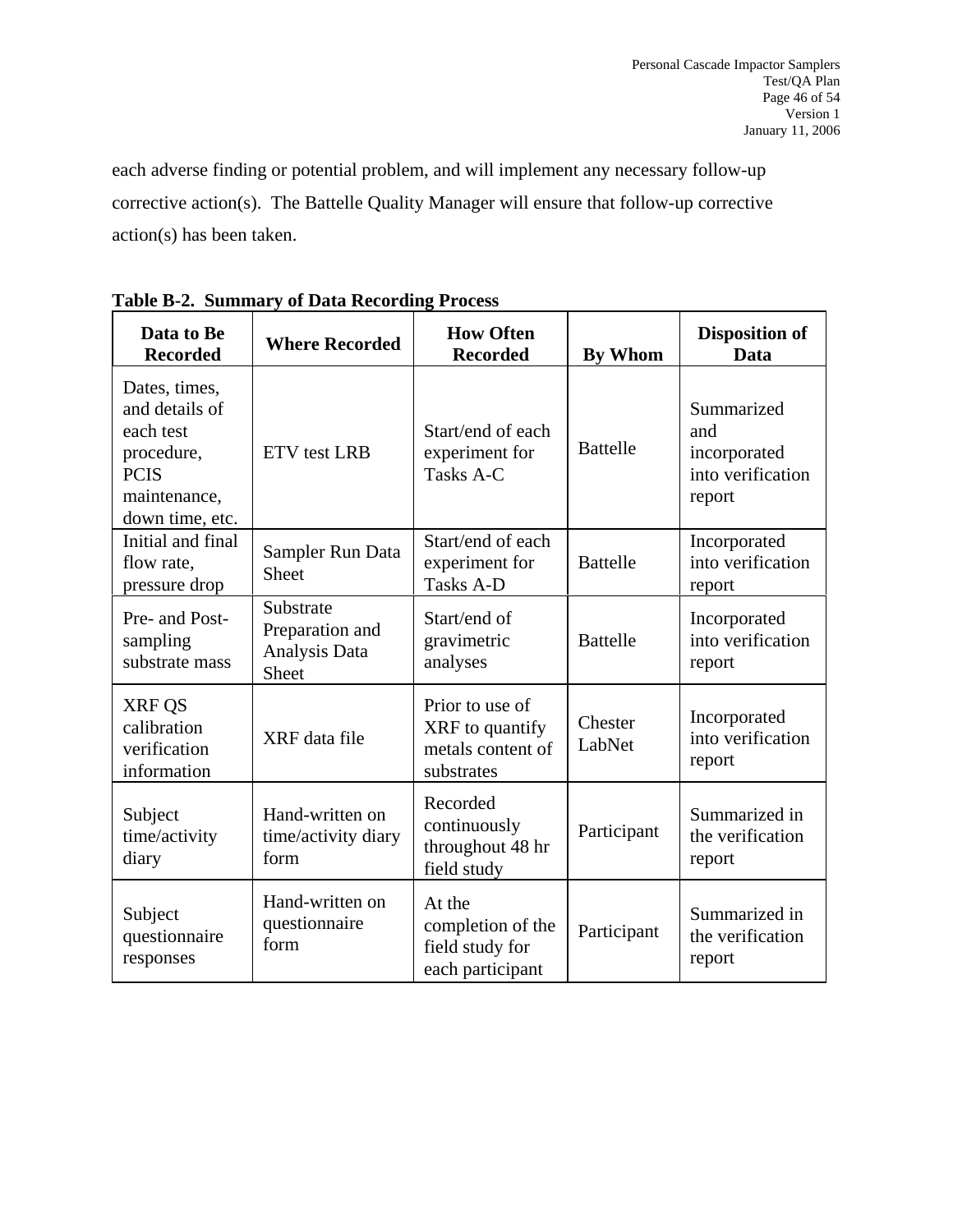#### **SECTION C**

#### **ASSESSMENT AND OVERSIGHT**

#### **C1 ASSESSMENTS AND RESPONSE ACTIONS**

Every effort will be made in this verification test to anticipate and resolve potential problems before the quality of performance is compromised. One of the major objectives of this test/QA plan is to establish mechanisms necessary to ensure this. Internal quality control measures described in this test/QA plan, which is peer reviewed by a panel of outside experts, implemented by the technical staff and monitored by the Verification Testing Coordinator, will give information on data quality on a day-to-day basis. The responsibility for interpreting the results of these checks and resolving any potential problems resides with the Verification Testing Coordinator. Technical staff have the responsibility to identify problems that could affect data quality or the ability to use the data. Any problems that are identified will be reported to the Verification Testing Coordinator, who will work with the Battelle Quality Manager to resolve any issues. Action will be taken to control the problem, identify a solution to the problem, and minimize losses and correct data, where possible. Independent of any EPA QA activities, Battelle will be responsible for ensuring that the following audits are conducted as part of this verification test.

#### **C1.1 Performance Evaluation Audit**

A performance evaluation (PE) audit will be conducted at least once during the verification test. This PE audit will include checks of the reference sampler flow rates, checks of the analytical balance, and blind PESs for metals analyses.

A flow audit of reference samplers will be conducted using a flow standard that is independent of that used to calibrate the reference samplers. If the measured flow rate exceeds a 10% variance from the manufacturer's recommended values, any suspect data will be flagged, the reference sampler will be recalibrated, and sampling will be repeated if feasible.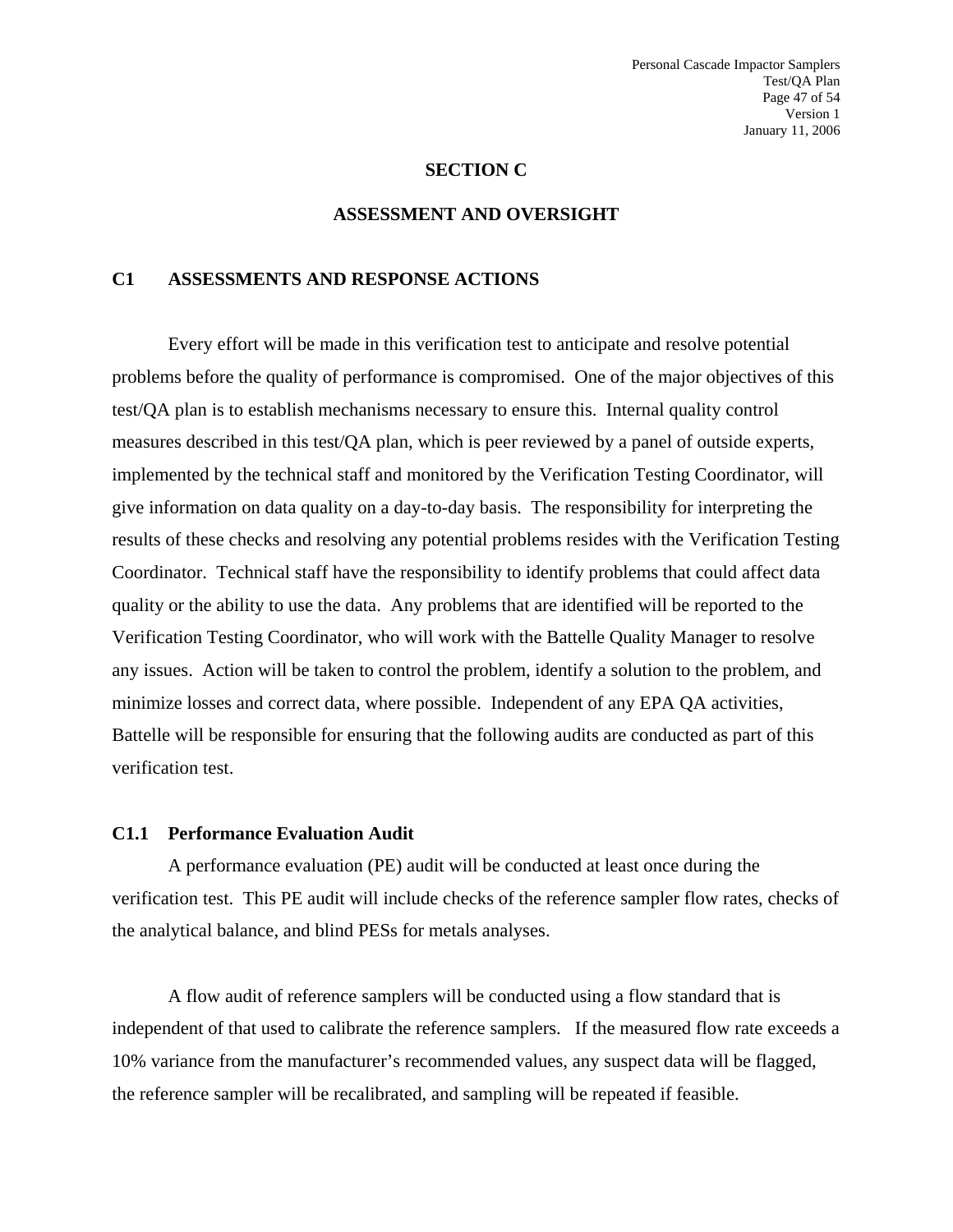Audits of the analytical balance will be conducted using certified mass standards independent of those used for calibration or routine calibration checks. If the audit measurement of the certified weights falls outside of  $\pm 2 \mu$ g, the balance will be recalibrated or repaired by a certified technician, suspect data will be flagged, and suspect gravimetric analysis will be repeated if feasible.

Blind PE samples will be analyzed to assess the quality of the metals measurements made in this verification test. If the percent recovery measured for any target metal in the PE sample falls outside the 80-120% range, the instrumentation will be examined and serviced or maintained as needed, and the PE sample and any other samples associated with it will be reanalyzed. If the PE sample results continue to fall outside the acceptable range, the data will be flagged. The PE samples will be provided by the Verification Test Coordinator, and it will be the responsibility of Chester LabNet to analyze them.

#### **C1.2 Technical Systems Audits**

The Battelle Quality Manager will perform a technical systems audit (TSA) at least once during this verification test. The purpose of this audit is to ensure that the verification test is being performed in accordance with the AMS Center QMP, $<sup>1</sup>$  this test/QA plan, published</sup> reference methods, and any Standard Operating Procedures (SOPs) used by Battelle. In the TSA, the Battelle Quality Manager or a designee may review the reference methods used, compare actual test procedures to those specified or referenced in this plan, and review data acquisition and handling procedures. In the TSA, the Battelle Quality Manager will tour the environmental chamber laboratory and observe the fixed site sampling or human subject chamber testing; inspect documentation of sample CoC; and review PCIS-specific record books. He will also check calibration certifications for test measurement devices. He may also visit the inorganic laboratory where the metals analysis is conducted, to review procedures and adherence to this plan and applicable reference methods or SOP's. A TSA report will be prepared, including a statement of findings and the actions taken to address any adverse findings. The EPA AMS Center Quality Manager will receive a copy of Battelle's TSA report. At EPA's discretion, EPA QA staff may also conduct an independent on-site TSA during the verification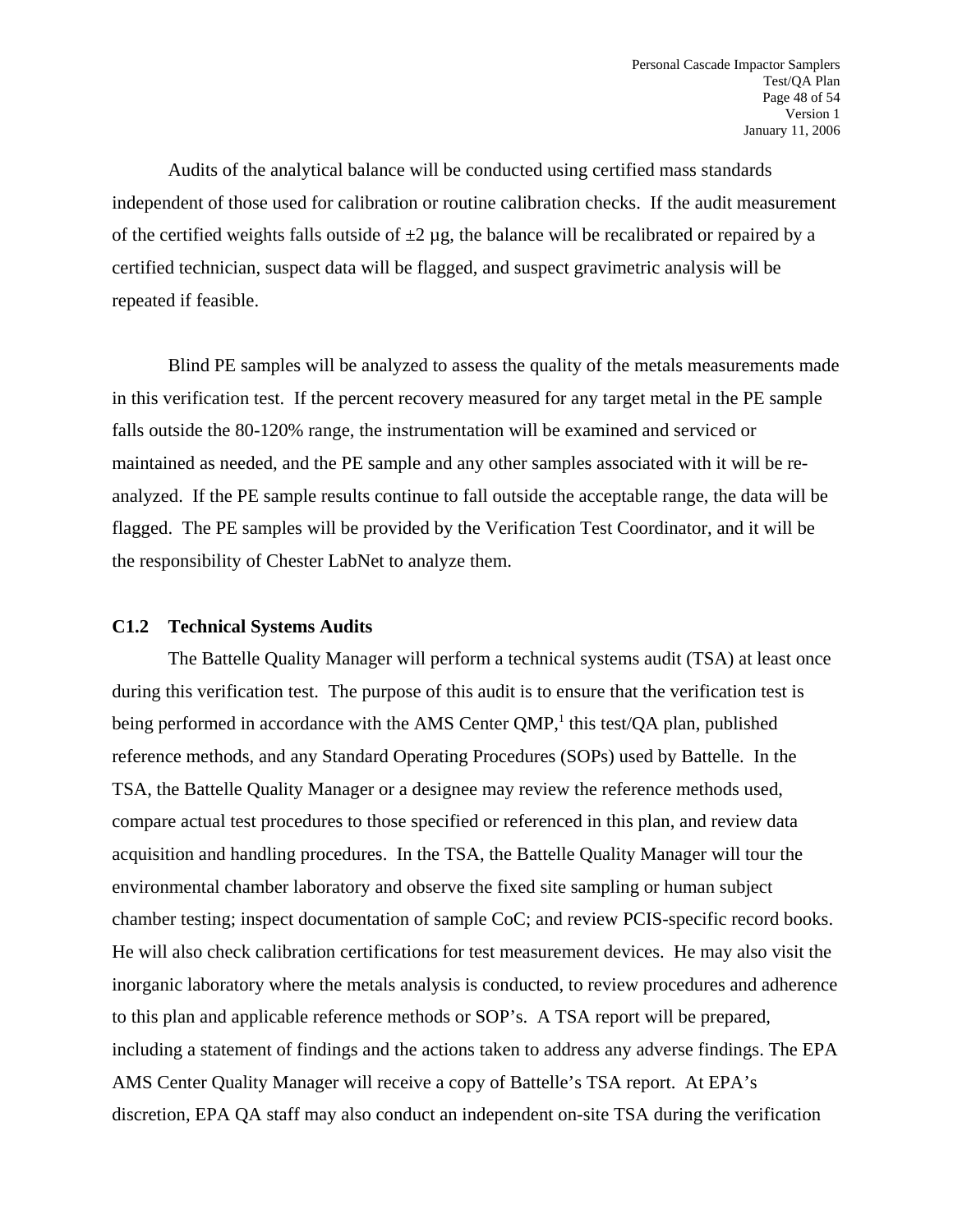test. The TSA findings will be communicated to technical staff at the time of the audit and documented in a TSA report.

#### **C1.3 Data Quality Audits**

The Battelle Quality Manager will audit at least 10% of the verification data acquired in the verification test. The Battelle Quality Manager will trace the data from initial acquisition, through reduction and statistical comparisons, to final reporting. All calculations performed on the data undergoing the audit will be checked.

# **C1.4 QA/QC Reporting**

Each assessment and audit will be documented in accordance with Section 3.3.4 of the AMS Center  $QMP<sup>1</sup>$ . The results of the technical systems audit will be submitted to EPA. Assessment reports will include the following:

- C Identification of any adverse findings or potential problems
- C Response to adverse findings or potential problems
- C Recommendations for resolving problems
- C Confirmation that solutions have been implemented and are effective
- C Citation of any noteworthy practices that may be of use to others.

# **C2 REPORTS TO MANAGEMENT**

The Battelle Quality Manager, during the course of any assessment or audit, will identify to the technical staff performing experimental activities any immediate corrective action that should be taken. If serious quality problems exist, the Battelle Quality Manager will notify the Battelle AMS Center Manager, who has the authority to direct testing staff to stop work. Once the assessment report has been prepared, the Verification Test Coordinator will ensure that a response is provided for each adverse finding or potential problem and will implement any necessary follow-up corrective action(s). The Battelle Quality Manager will ensure that followup corrective action(s) has been taken. The test/QA plan and final report are reviewed by EPA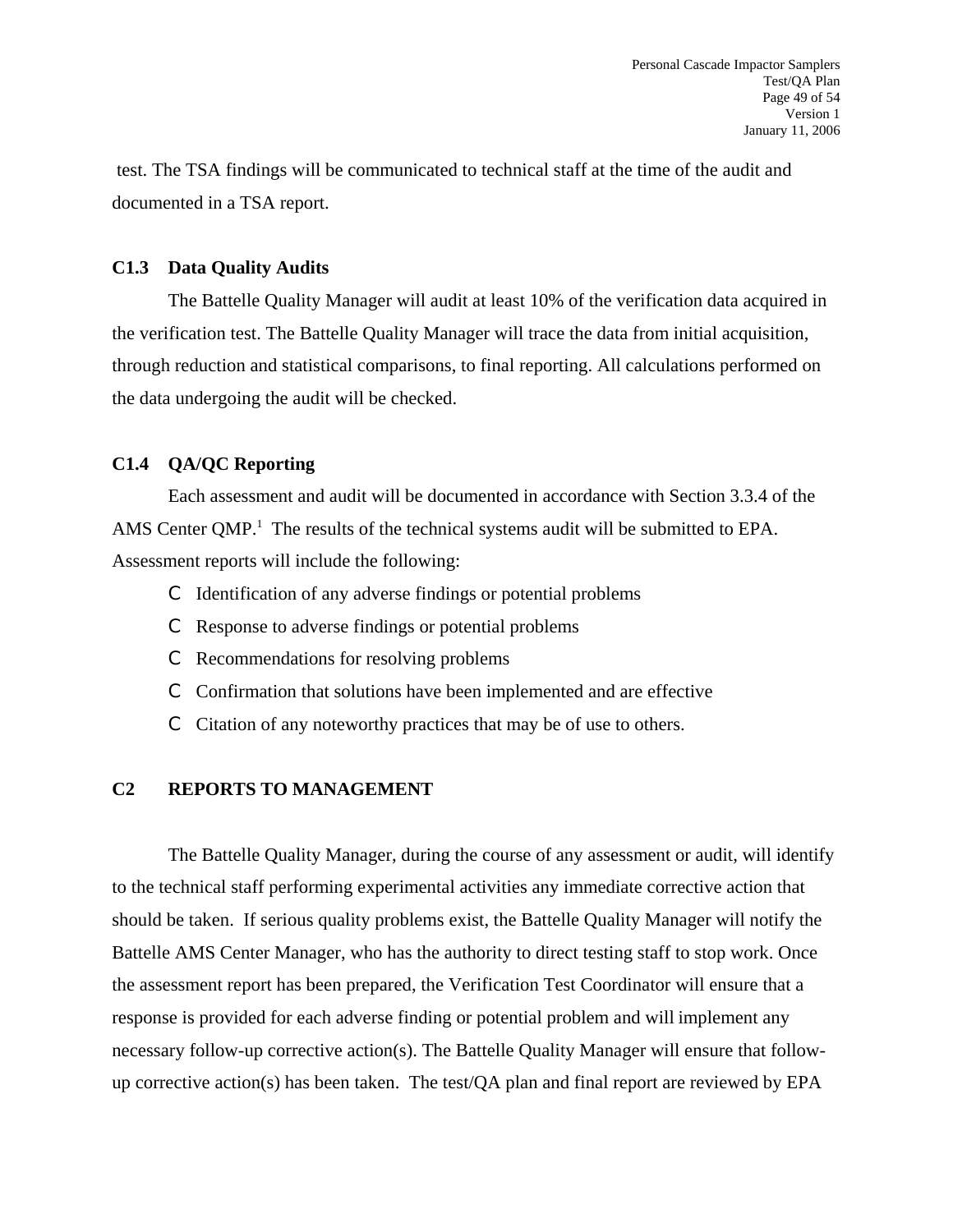AMS Center QA staff and EPA AMS Center program management staff. Upon final review and approval, both documents will then be posted on the ETV website [\(www.epa.gov/etv](http://www.epa.gov/etv)).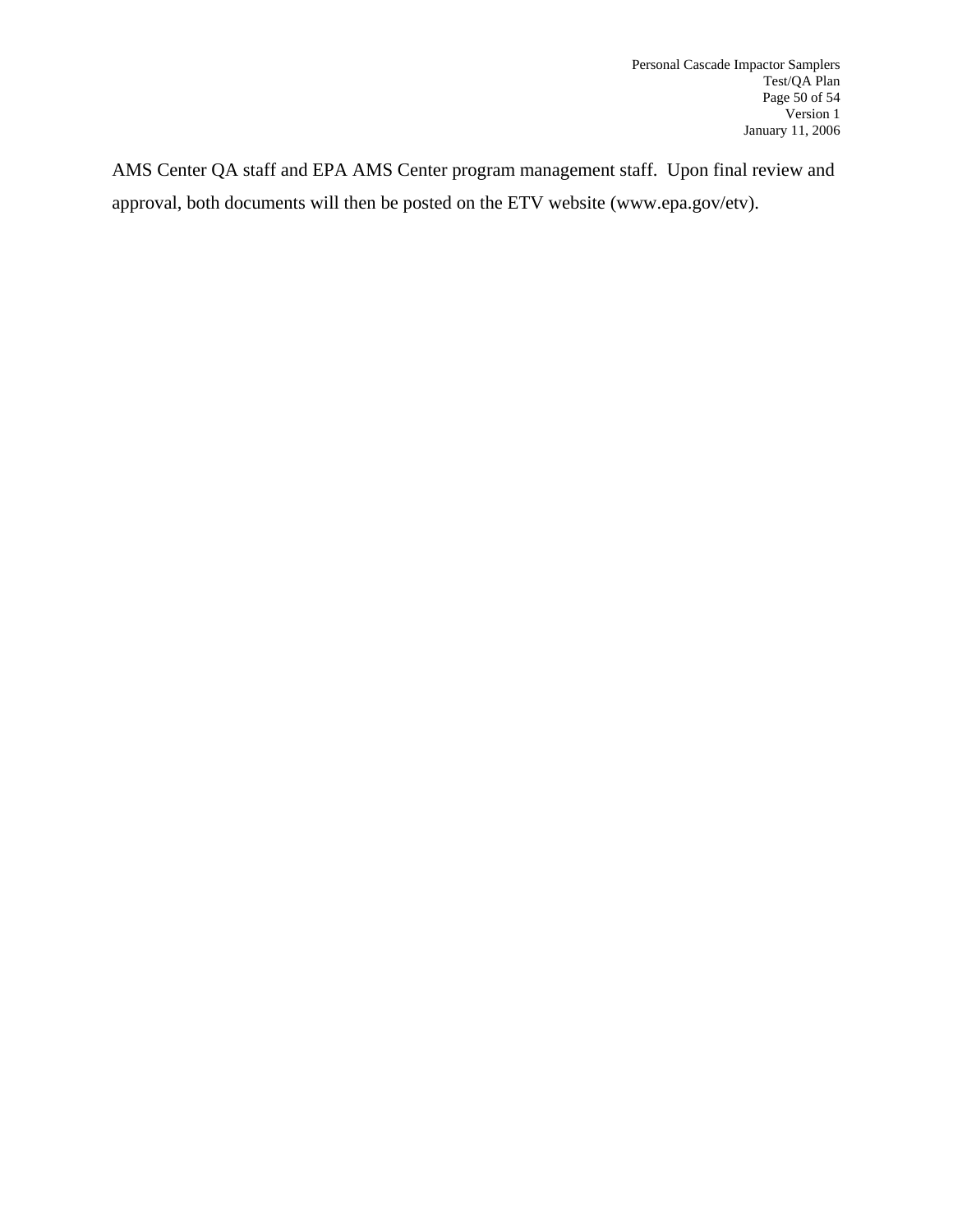#### **SECTION D**

#### **DATA VALIDATION AND USABILITY**

#### **D1 DATA REVIEW, VALIDATION, AND VERIFICATION REQUIREMENTS**

The key data review requirements for the verification test are stated in Section B10 of this test/QA plan. The QA audits described within Section C of this document, including the audit of data quality, are designed to assure the quality of the data.

#### **D2 VALIDATION AND VERIFICATION METHODS**

Section C of this test/QA plan provides a description of the validation safeguards employed for this verification test. Data validation and verification efforts include the collection of QC samples, the analysis of SRMs and PESs, and the performance of TSAs as described in Section C.

#### **D3 RECONCILIATION WITH USER REQUIREMENTS**

This test/QA plan and the resulting ETV verification report(s) will be subjected to review by the PCIS vendor, EPA, and expert peer reviewers. These reviews will assure that this test/QA plan and the resulting report(s) meet the needs of potential users and permitters of PCISs. PCIS and reference sampler data collected under conditions where the quality control requirements shown in Table B-1 were met will be presented in the final report without further comment. PCIS and reference sampler data collected under conditions where the quality control requirements shown in Table B-1 were not met will be flagged and a discussion of the possible impact of those failed requirements will be presented in the final report. The final report(s) will be submitted to EPA in Word Perfect and Adobe ".pdf" format and subsequently posted on the ETV website.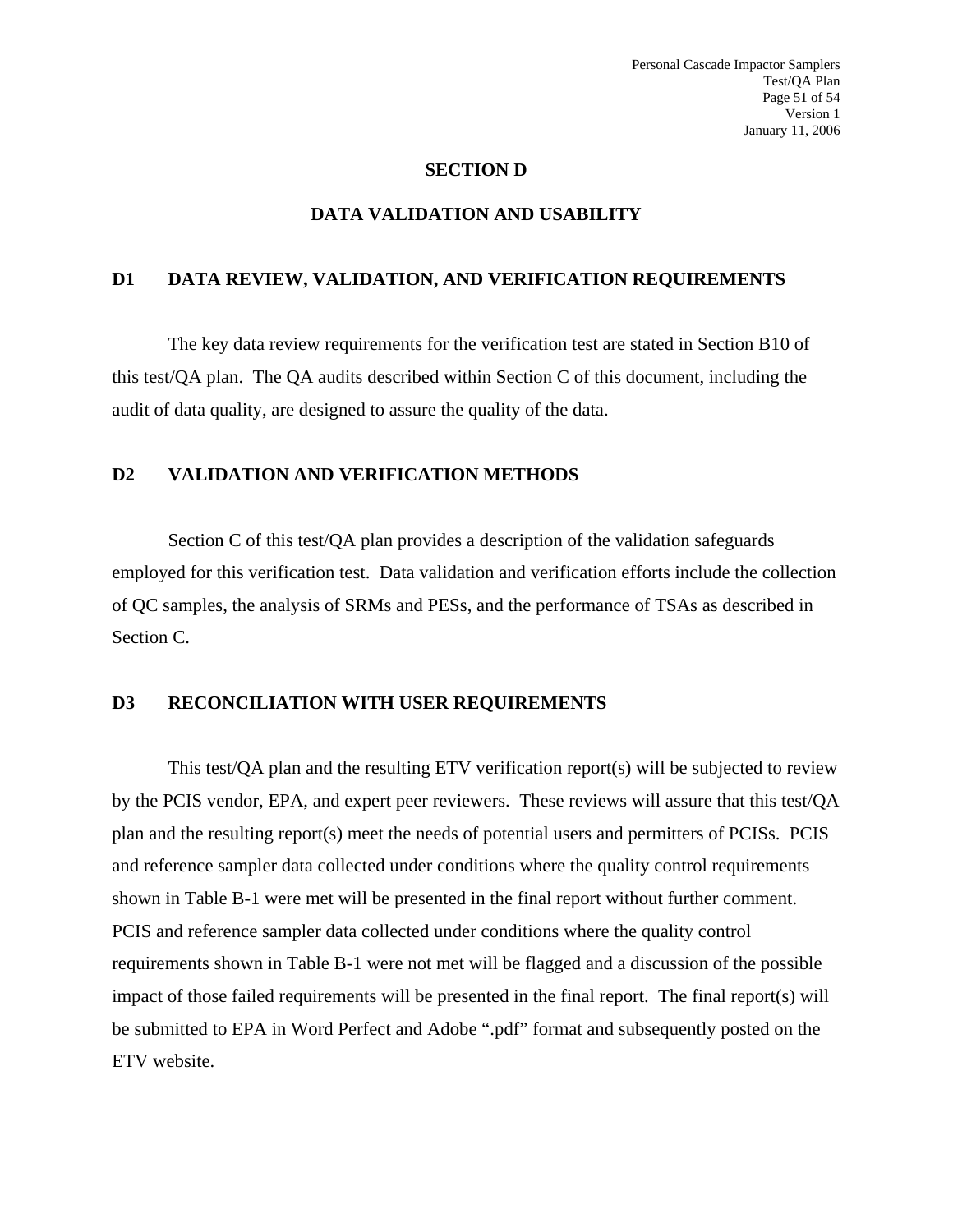# **SECTION E REFERENCES**

<sup>1</sup> Compendium Method IO-3.3, Determination of Metals in Ambient Particulate Matter Using X-Ray Fluorescence (XRF) Spectroscopy, U.S. Environmental Protection Agency, Center for Environmental Research Information, Office of Research and Development, June 1999.

<sup>2</sup> Quality Management Plan for the ETV Advanced Monitoring Systems Center, Version 5.0, U.S. EPA Environmental Technology Verification Program, Battelle, Columbus, Ohio, March 2004.

<sup>3</sup> Environmental Technology Verification Program Quality Management Plan, EPA/600/R 03/021, U.S. Environmental Protection Agency, Cincinnati, Ohio, December 2002.

<sup>4</sup> Vallejo, M, Lerma C, Infante O, Hermosillo AG, Riojas-Rodriguez H, and Cardenas M, "Personal exposure to particulate matter less than 2.5 micron in Mexico City: a pilot study," J Expo Anal Environ Epidemiol, 2004 Jul; 14(4):323-9.

5 Geyh AS, Chillrud S, Williams DL, Herbstman J, Symons JM, Rees K, Ross J, Kim SR, Lim HJ, Turpin B, and Breysse P, "Assessing truck driver exposure at the World Trade Center disaster site: personal and area monitoring for particulate matter and volatile organic compounds during October 2001 and April 2002," J Occup Environ Hyg. 2005 Mar;2(3):179-93.

<sup>6</sup>Lung SC, Guo KJ, Chen PY, Tsai PF, and Chen PC, "Participants' exposure to  $PM_{2.5}$  and gaseous/particulate polycyclic aromatic hydrocarbons during the Ma-tsu Goddess parade," J Expo Anal Environ Epidemiol, 2004 Nov;14(7):536-43.

<sup>7</sup> Lung SC, Wu MJ, and Lin CC, "Customers' exposure to  $PM_{2.5}$  and polycyclic aromatic hydrocarbons in smoking/nonsmoking sections of 24-h coffee shops in Taiwan," J Expo Anal Environ Epidemiol, 2004 Nov;14(7):529-35.

<sup>8</sup> Lung SC, Kao MC, and Hu SC, "Contribution of incense burning to indoor PM10 and particlebound polycyclic aromatic hydrocarbons under two ventilation conditions," Indoor Air, 2003 Jun;13(2):194-9.

<sup>9</sup> Lung SC, and Hu SC, "Generation rates and emission factors of particulate matter and particlebound polycyclic aromatic hydrocarbons of incense sticks," Chemosphere, 2003 Feb; 50(5):673-9.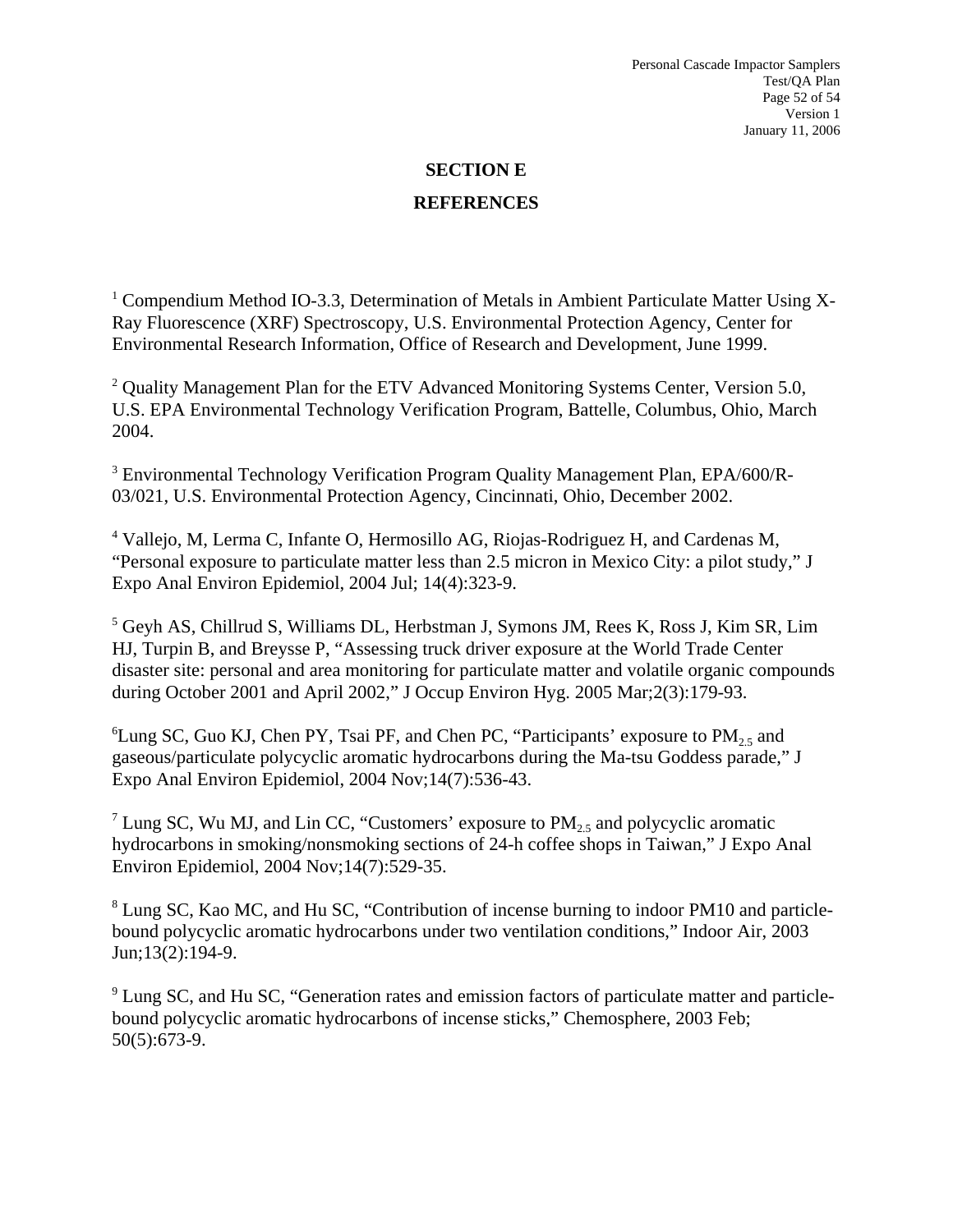<sup>10</sup> Lung SC, and Kao MC, "Worshippers' exposure to particulate matter in two temples in Taiwan," J Air Waste Manag Assoc, 2003 Feb;53(2):130-5.

<sup>11</sup>Jantunen M, Hanninen O, Koistinen K, and Hashim JH, "Fine PM measurements: personal and indoor air monitoring," Chemosphere, 2002 Dec;49(9):993-1007.

 $12$  Liu LJ, Slaughter JC, and Larson TV, "Comparison of light scattering devices and impactors for particulate measurements in indoor, outdoor, and personal environments," Environ Sci Technol, 2002 Jul 1;36(13):2977-86.

<sup>13</sup> Sakai R, Siegmann HC, Sato H, and Voorhees AS, "Particulate matter and particle-attached polycyclic aromatic hydrocarbons in the indoor and outdoor air of Tokyo measured with personal monitors," Environ Res, 2002 May;89(1):66-71.

<sup>14</sup> Rea AW, Zufall MJ, Willaism RW, Sheldon L, and Howard-Reed C, "The influence of human activity patterns on personal PM exposure: a comparative analysis of filter-based and continuous particle measurements," J Air Waste Manag Assoc, 2001 Sep;51(9):1271-9.

<sup>15</sup> Willaims R, Suggs J, Rodes C, Lawless P, Zweidinger R, Kwok R, Creason J, and Sheldon L, "Comparison of  $PM<sub>2.5</sub>$  and PM10 monitors," J Expo Anal Environ Epidemiol, 2000 Sep-Oct;10(5):497-505.

<sup>16</sup> Brauer M, Hruba F, Mihalikova E, Fabianova E, Miskovic P, Plzikova A, Lendacka M, Vandenberg J, and Cullen A, "Personal exposure to particles in Banska Bystrica, Slovakia," J Expo Anal Environ Epidemiol, 2000 Sep-Oct;10(5):478-87.

<sup>17</sup> Ebelt ST, Petkau AJ, Vedal S, Fisher TV, and Brauer M, "Exposure of chronic obstructive pulmonary disease patients to particulate matter: relationships between personal and ambient air concentrations," J Air Waste Manag Assoc, 2000 Jul;50(7):1081-94.

<sup>18</sup> Tsai FC, Smith KR, Vichit-Vadakan N, Ostro BD, Chestnut LG, and Kungskulniti N, "Indoor/outdoor PM10 ad PM<sub>2.5</sub> in Bankok, Thailand," J Expo Anal Environ Epidemiol, 2000 Jan-Feb;10(1):15-26.

<sup>19</sup> McBride SJ, Ferro AR, Ott, WR, Switzer P, and Hildemann LM, "Investigations of the proximity effect for pollutants in the indoor environment," J Expo Anal Environ Epidemiol, 1999 Nov-Dec;9(6):602-21.

 $20$  Koistinen KJ, Kousa A, Tenhola V, Hanninen O, Jantunen MJ, Oglesby L, Kuenzli N, and Georgoulis L, "Fine particle  $(PM_{2.5})$  measurement methodology, quality assurance procedures, and pilot results of the EXPOLIS study," J Air Waste Manag Assos, 1999 Oct;49(10):1212-20.

 $21$  Combination of direct and indirect approaches for exposure assessment," J Expo Anal Environ Epidemiol, Oct-Dec;7(4):439-70, 1997.

<sup>22</sup> Quality Assurance Guidance Document 2.12, "Monitoring  $PM_2$ , in Ambient Air Using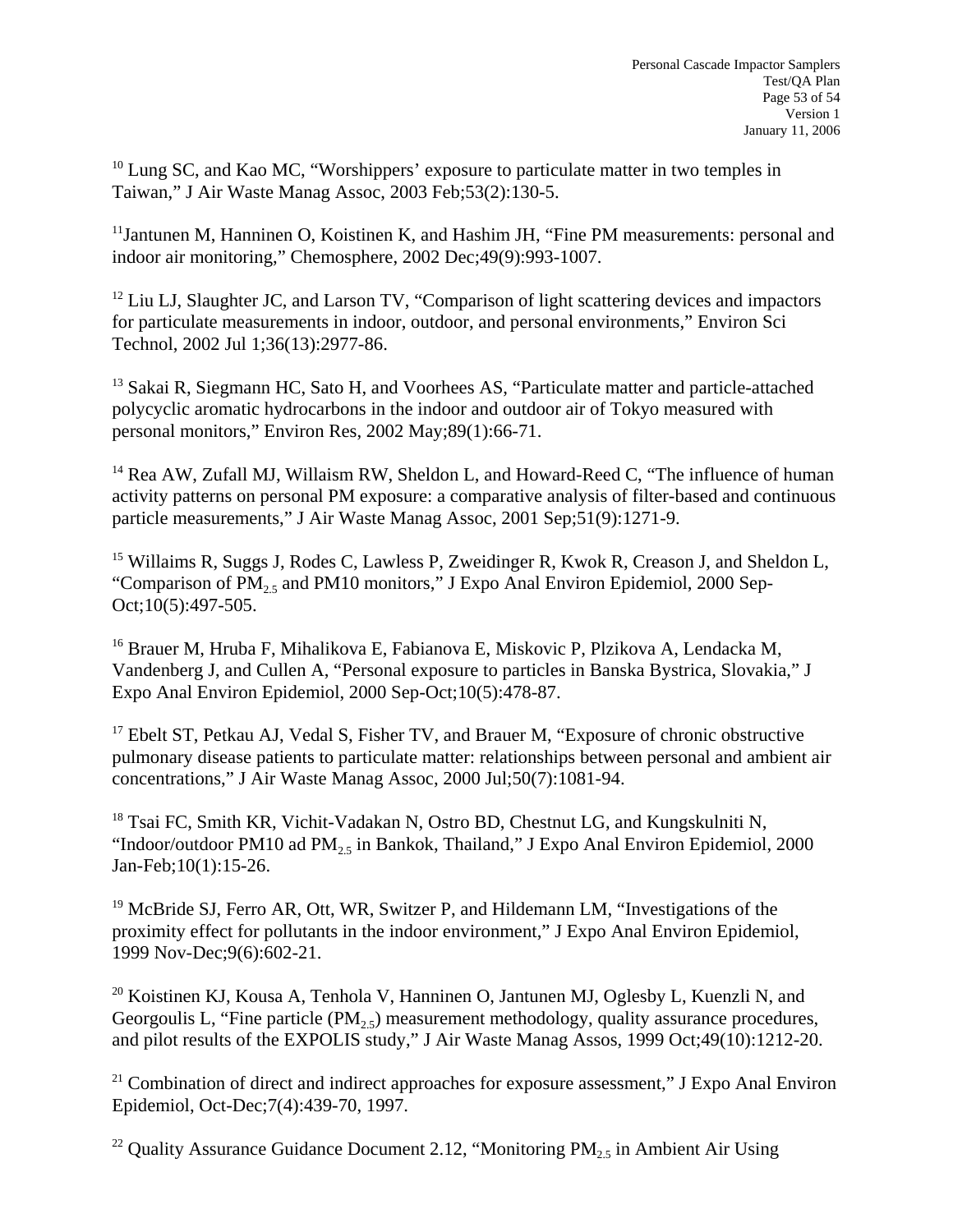Designated Reference or Class I Equivalent Methods," U.S. Environmental Protection Agency, November 1998.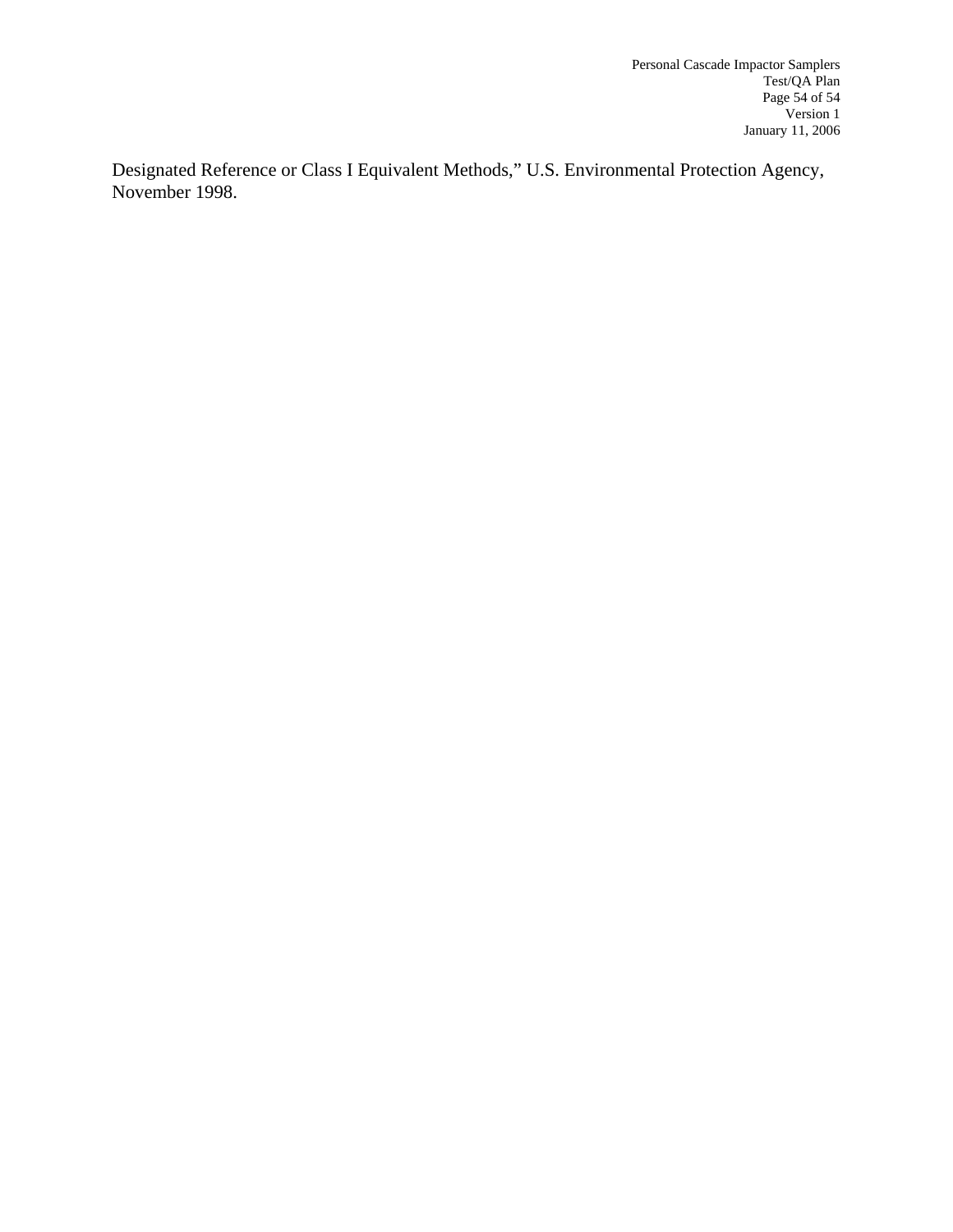**Appendix A**

**PCIS Questionnaire**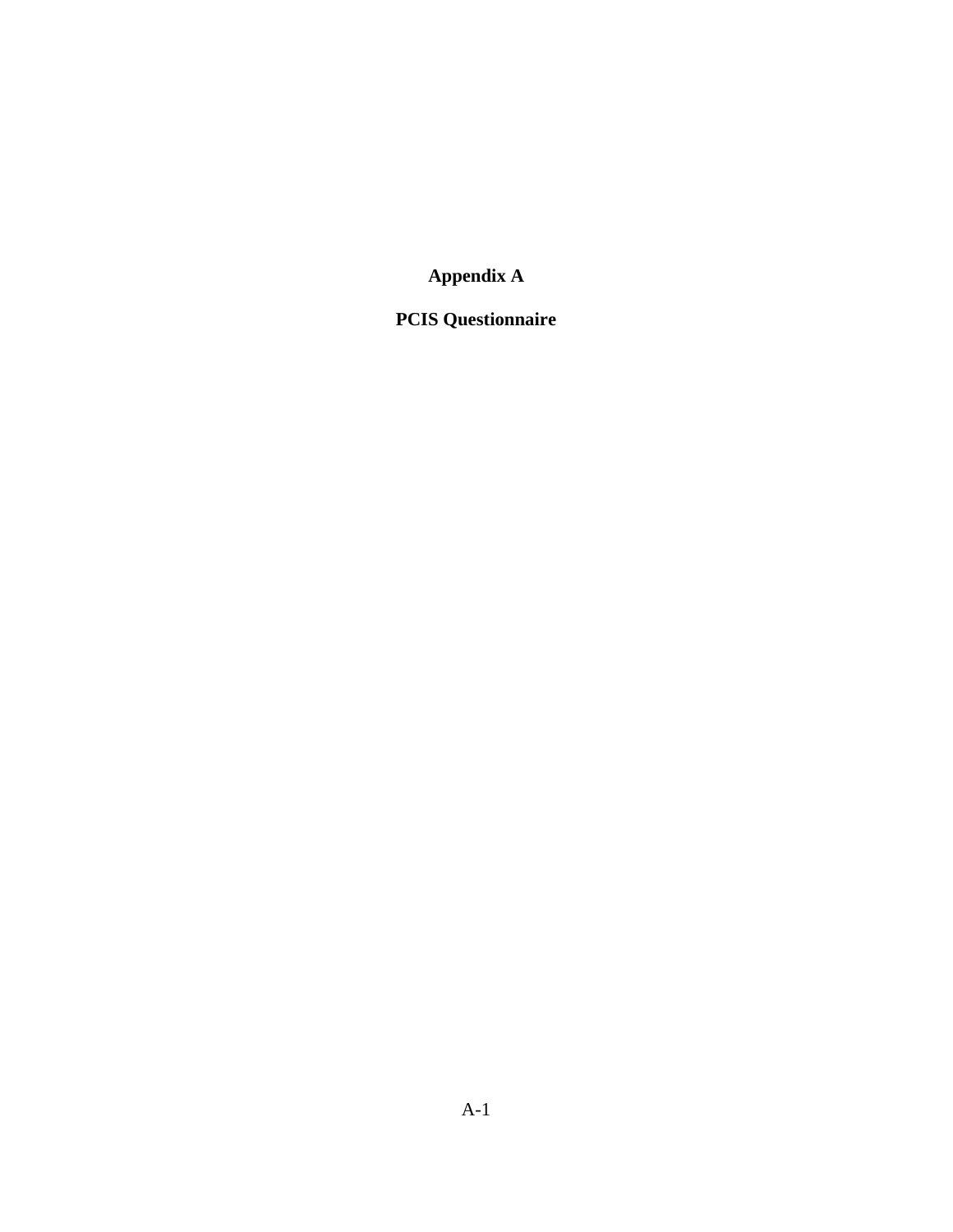| <b>PCIS Questionnaire</b>                                                             | Strongly          | (please circle one                        | Strongly             |
|---------------------------------------------------------------------------------------|-------------------|-------------------------------------------|----------------------|
|                                                                                       | Agree             | number)                                   | Disagree             |
| 1. The pump noise was too loud.                                                       | Strongly          | 2 3 4 5 6                                 | Strongly             |
|                                                                                       | Agree             | 1.                                        | Disagree             |
| 2. The weight of the pump was uncomfortable.                                          | Strongly          | 2 3 4 5 6                                 | Strongly             |
|                                                                                       | Agree             | $\mathbf{1}$                              | Disagree             |
| 3. It was easy to wear the sampler clipped to my shirt.                               | Strongly<br>Agree | $\overline{2}$<br>3 4 5 6<br>$\mathbf{1}$ | Strongly<br>Disagree |
| 4. I could talk on the phone easily while wearing the                                 | Strongly          | 2 3 4 5 6                                 | Strongly             |
| sampler.                                                                              | Agree             | $\mathbf{1}$                              | Disagree             |
| 5. I would volunteer to wear this sampler for another                                 | Strongly          | $1\ 2\ 3\ 4\ 5\ 6$                        | Strongly             |
| 24 hours.                                                                             | Agree             |                                           | Disagree             |
| 6. I could not tell if the sampler was operating.                                     | Strongly          | 2 3 4 5 6                                 | Strongly             |
|                                                                                       | Agree             | $\mathbf{1}$                              | Disagree             |
| 7. I was always conscious of the sampler.                                             | Strongly          | 2 3 4 5 6                                 | Strongly             |
|                                                                                       | Agree             | $\mathbf{1}$                              | Disagree             |
| 8. I had problems putting the sampler back on.                                        | Strongly<br>Agree | $3 \t4 \t5$<br>2<br>- 6                   | Strongly<br>Disagree |
| 9. I slept well while the sampler was operating near                                  | Strongly          | 2 3 4 5 6                                 | Strongly             |
| me.                                                                                   | Agree             | $\mathbf{1}$                              | Disagree             |
| 10. It was hard to take the sampler off in order to                                   | Strongly          | $1 \t2 \t3 \t4 \t5 \t6$                   | Strongly             |
| shower.                                                                               | Agree             |                                           | Disagree             |
| 11. I was comfortable wearing the pump.                                               | Strongly          | 2 3 4 5 6                                 | Strongly             |
|                                                                                       | Agree             | $\mathbf{1}$                              | Disagree             |
| 12. Sometimes I forgot that I was wearing the                                         | Strongly          | 2 3 4 5 6                                 | Strongly             |
| sampler.                                                                              | Agree             | $\mathbf{1}$                              | Disagree             |
| 13. I was not able to wear this sampler for longer than                               | Strongly          | $1\ 2\ 3\ 4\ 5\ 6$                        | Strongly             |
| 4 hours.                                                                              | Agree             |                                           | Disagree             |
| 14. It was hard to think while wearing the sampler.                                   | Strongly          | 3 4 5 6                                   | Strongly             |
|                                                                                       | Agree             | 2                                         | Disagree             |
| 15. I like wearing the sampler.                                                       | Strongly<br>Agree | $1 \t2 \t3 \t4 \t5 \t6$                   | Strongly<br>Disagree |
| 16. I did not wear the sampler for approximately<br>period.                           |                   | hours during the 24-hr sampling           |                      |
| 17. I was able to follow the air sampling instructions that Battelle gave me exactly. |                   | Yes<br>No (circle one)                    |                      |
|                                                                                       |                   |                                           |                      |
| <b>PCIS Questionnaire</b>                                                             |                   |                                           | Page 1 of 2          |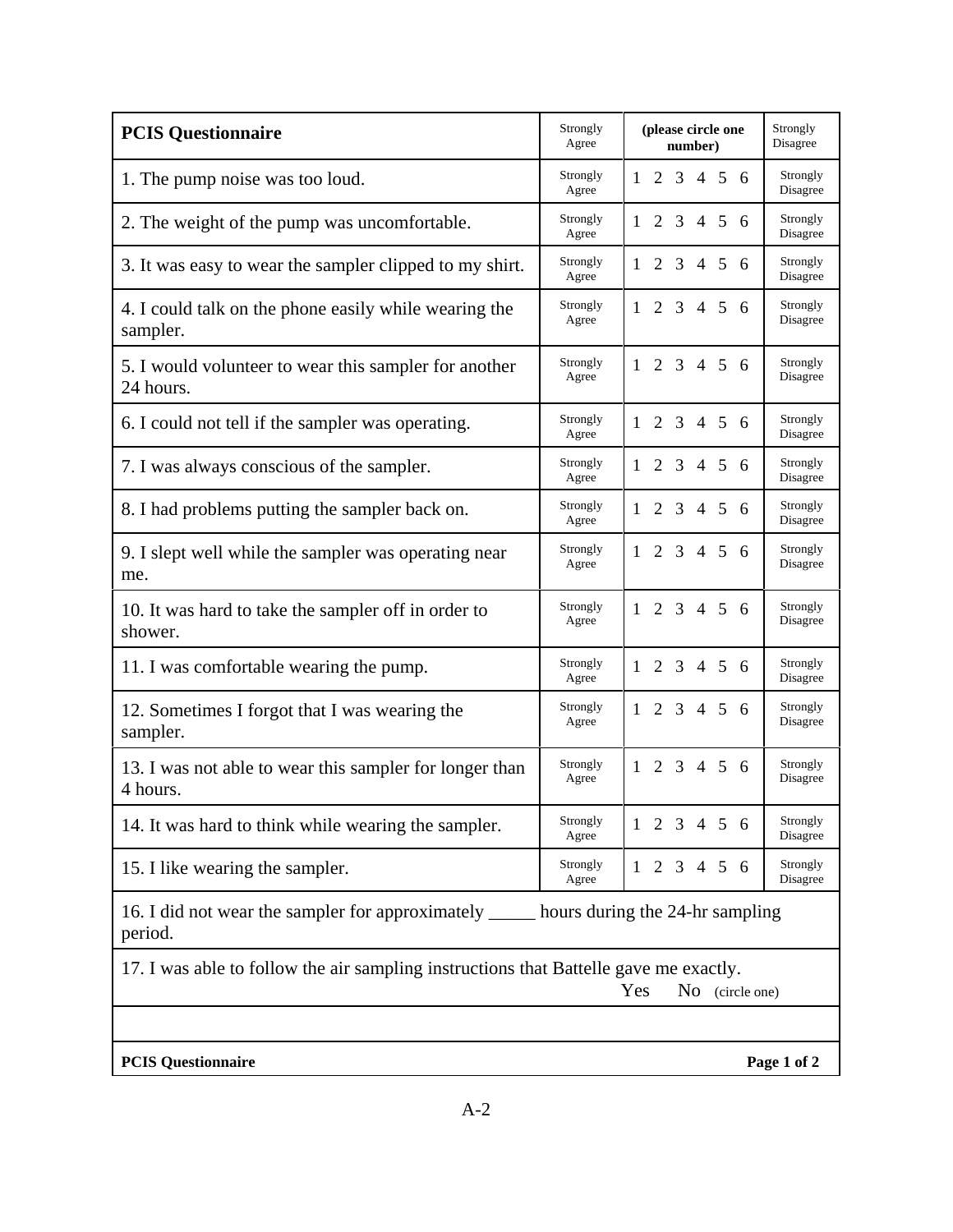| <b>PCIS Questionnaire (continued)</b>                                                                                              |
|------------------------------------------------------------------------------------------------------------------------------------|
| 18. The sampler drew attention to me so that I had to explain to people what I was doing.<br>Yes<br>N <sub>o</sub><br>(circle one) |
| 19. I felt comfortable wearing the inlet clipped to my shirt. Yes<br>N <sub>0</sub><br>(circle one)                                |
| 20. The sound of the pump sometimes got louder and/or softer. Yes<br>N <sub>o</sub><br>(circle one)                                |
| 21. The pump stopped running even though I didn't do anything to it.<br>Yes<br>N <sub>o</sub><br>(circle one)                      |
| 22. I accidentally dropped the pump. Yes<br>N <sub>0</sub><br>(circle one)                                                         |
| 23. I slept for approximately ______ hours while the sampler operated near me.                                                     |
| 24. I could not sleep with the sampler operating near me.<br>Yes<br>No (circle one)                                                |
|                                                                                                                                    |
| Please add any comments or suggestions you may have:                                                                               |
|                                                                                                                                    |
|                                                                                                                                    |
|                                                                                                                                    |
|                                                                                                                                    |
|                                                                                                                                    |
|                                                                                                                                    |
|                                                                                                                                    |
|                                                                                                                                    |
|                                                                                                                                    |
|                                                                                                                                    |
|                                                                                                                                    |
|                                                                                                                                    |
|                                                                                                                                    |
| <b>PCIS Questionnaire</b><br>Page 2 of 2                                                                                           |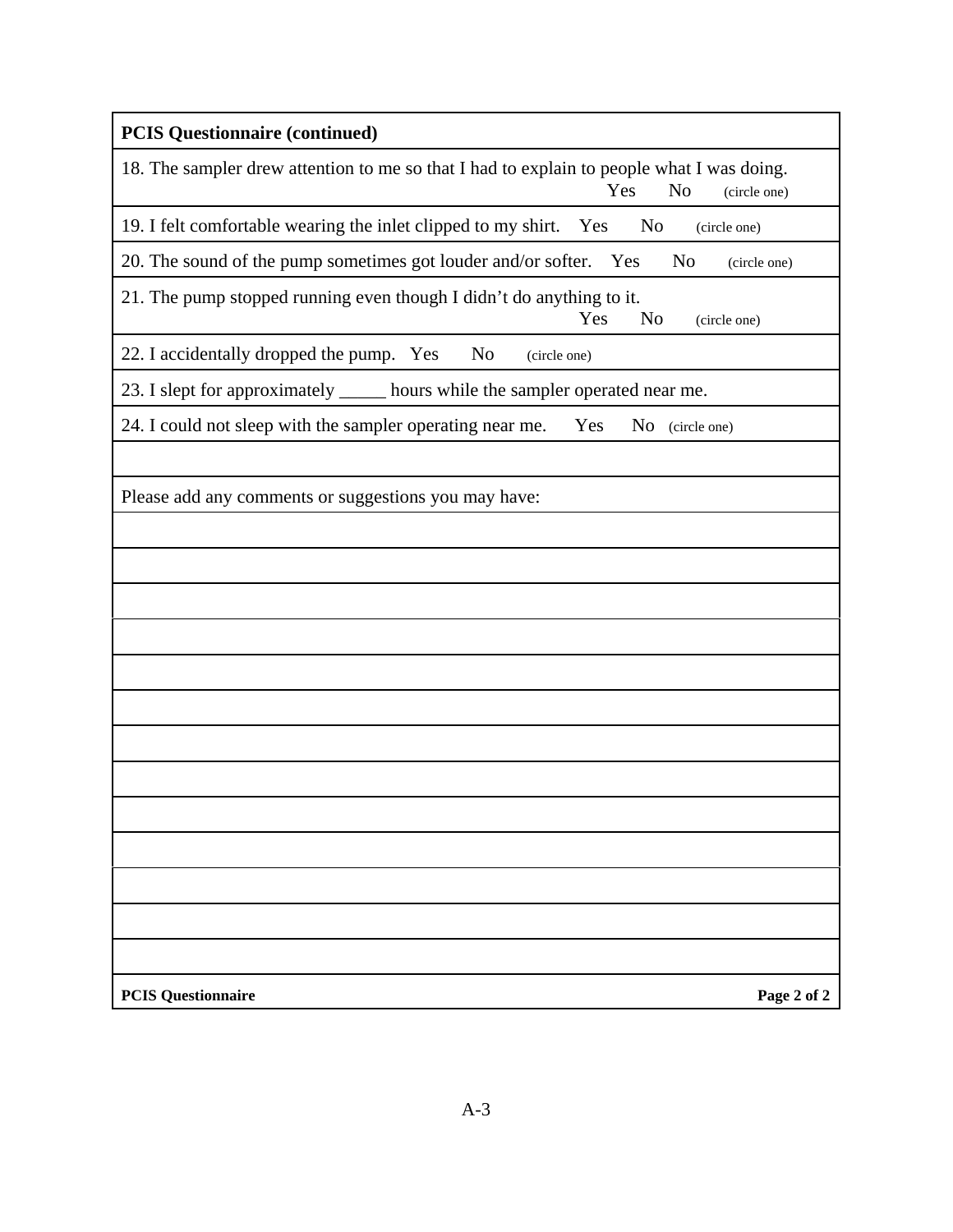**Appendix B** 

# **Time/Activity Diary**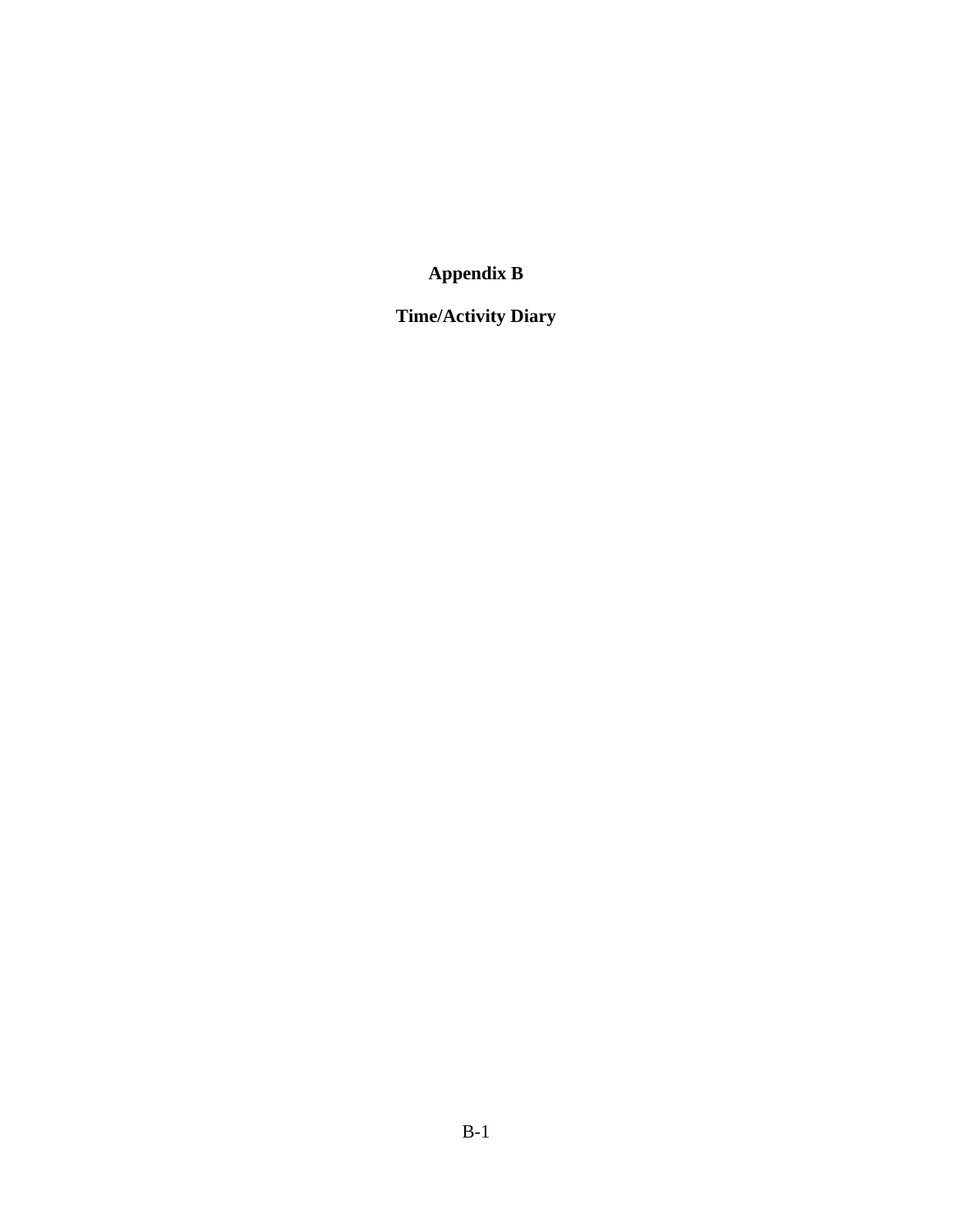|                                                   | <b>Time/Activity Diary</b>                 |                                           |          |                                        |           |      |           |      |         |      |  |  |
|---------------------------------------------------|--------------------------------------------|-------------------------------------------|----------|----------------------------------------|-----------|------|-----------|------|---------|------|--|--|
| Day 1                                             |                                            | <b>Activity Number:</b><br>$1 = Sleeping$ |          |                                        |           |      |           |      |         |      |  |  |
|                                                   |                                            | $2 =$ Eating<br>$3 = Sitting$             |          |                                        |           |      |           |      |         |      |  |  |
|                                                   |                                            |                                           |          |                                        |           |      |           |      |         |      |  |  |
|                                                   |                                            |                                           |          | 4 = Moderate Activity (e.g., walking)  |           |      |           |      |         |      |  |  |
| Subject ID:                                       |                                            |                                           |          | $5 =$ Intense Activity (e.g., jogging) |           |      |           |      |         |      |  |  |
| Date:                                             |                                            |                                           |          |                                        |           |      |           |      |         |      |  |  |
|                                                   |                                            | midnight                                  | 12:30 am | 1 am                                   | $1:30$ am | 2 am | $2:30$ am | 3 am | 3:30 am | 4 am |  |  |
| blank                                             | <b>Activity Number(s): Do NOT leave</b>    |                                           |          |                                        |           |      |           |      |         |      |  |  |
|                                                   | <b>Location:</b> Inside Home<br><u>fin</u> |                                           |          |                                        |           |      |           |      |         |      |  |  |
|                                                   | Outside                                    |                                           |          |                                        |           |      |           |      |         |      |  |  |
| Fill in the                                       | At Work                                    |                                           |          |                                        |           |      |           |      |         |      |  |  |
| name of<br>locations<br>not listed;<br>examples:g |                                            |                                           |          |                                        |           |      |           |      |         |      |  |  |
| ym, tennis<br>court                               |                                            |                                           |          |                                        |           |      |           |      |         |      |  |  |
|                                                   |                                            |                                           |          |                                        |           |      |           |      |         |      |  |  |
|                                                   |                                            |                                           |          |                                        |           |      |           |      |         |      |  |  |
|                                                   |                                            |                                           |          |                                        |           |      |           |      |         |      |  |  |
|                                                   | <b>Bath/Shower</b>                         |                                           |          |                                        |           |      |           |      |         |      |  |  |
|                                                   | <b>Pump Not Operating</b>                  |                                           |          |                                        |           |      |           |      |         |      |  |  |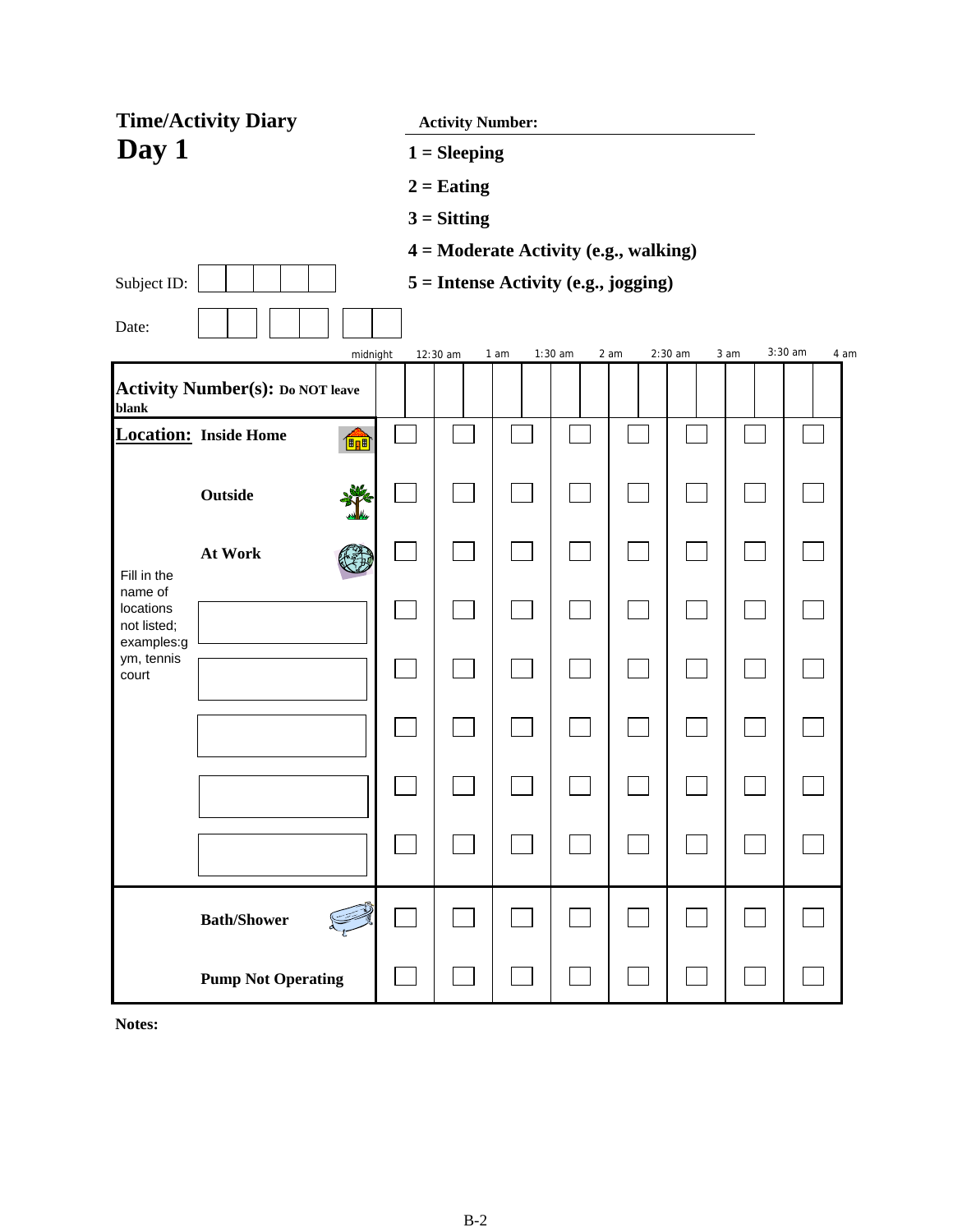|                                     | <b>Time/Activity Diary</b>              | <b>Activity Number:</b> |                                        |         |      |         |      |                   |
|-------------------------------------|-----------------------------------------|-------------------------|----------------------------------------|---------|------|---------|------|-------------------|
| Day 1                               |                                         | $1 = Sleeping$          |                                        |         |      |         |      |                   |
|                                     |                                         | $2 =$ Eating            |                                        |         |      |         |      |                   |
|                                     |                                         | $3 = Sitting$           |                                        |         |      |         |      |                   |
|                                     |                                         |                         | 4 = Moderate Activity (e.g., walking)  |         |      |         |      |                   |
| Subject ID:                         |                                         |                         | $5 =$ Intense Activity (e.g., jogging) |         |      |         |      |                   |
| Date:                               |                                         |                         |                                        |         |      |         |      |                   |
|                                     | 4 am                                    | 4:30 am                 | 5 am                                   | 5:30 am | 6 am | 6:30 am | 7 am | $7:30$ am<br>8 am |
| blank                               | <b>Activity Number(s): Do NOT leave</b> |                         |                                        |         |      |         |      |                   |
|                                     | <b>Location:</b> Inside Home<br>圃       |                         |                                        |         |      |         |      |                   |
|                                     | Outside                                 |                         |                                        |         |      |         |      |                   |
| Fill in the                         | At Work                                 |                         |                                        |         |      |         |      |                   |
| name of<br>locations<br>not listed; |                                         |                         |                                        |         |      |         |      |                   |
| examples:g<br>ym, tennis<br>court   |                                         |                         |                                        |         |      |         |      |                   |
|                                     |                                         |                         |                                        |         |      |         |      |                   |
|                                     |                                         |                         |                                        |         |      |         |      |                   |
|                                     |                                         |                         |                                        |         |      |         |      |                   |
|                                     | <b>Bath/Shower</b>                      |                         |                                        |         |      |         |      |                   |
|                                     | <b>Pump Not Operating</b>               |                         |                                        |         |      |         |      |                   |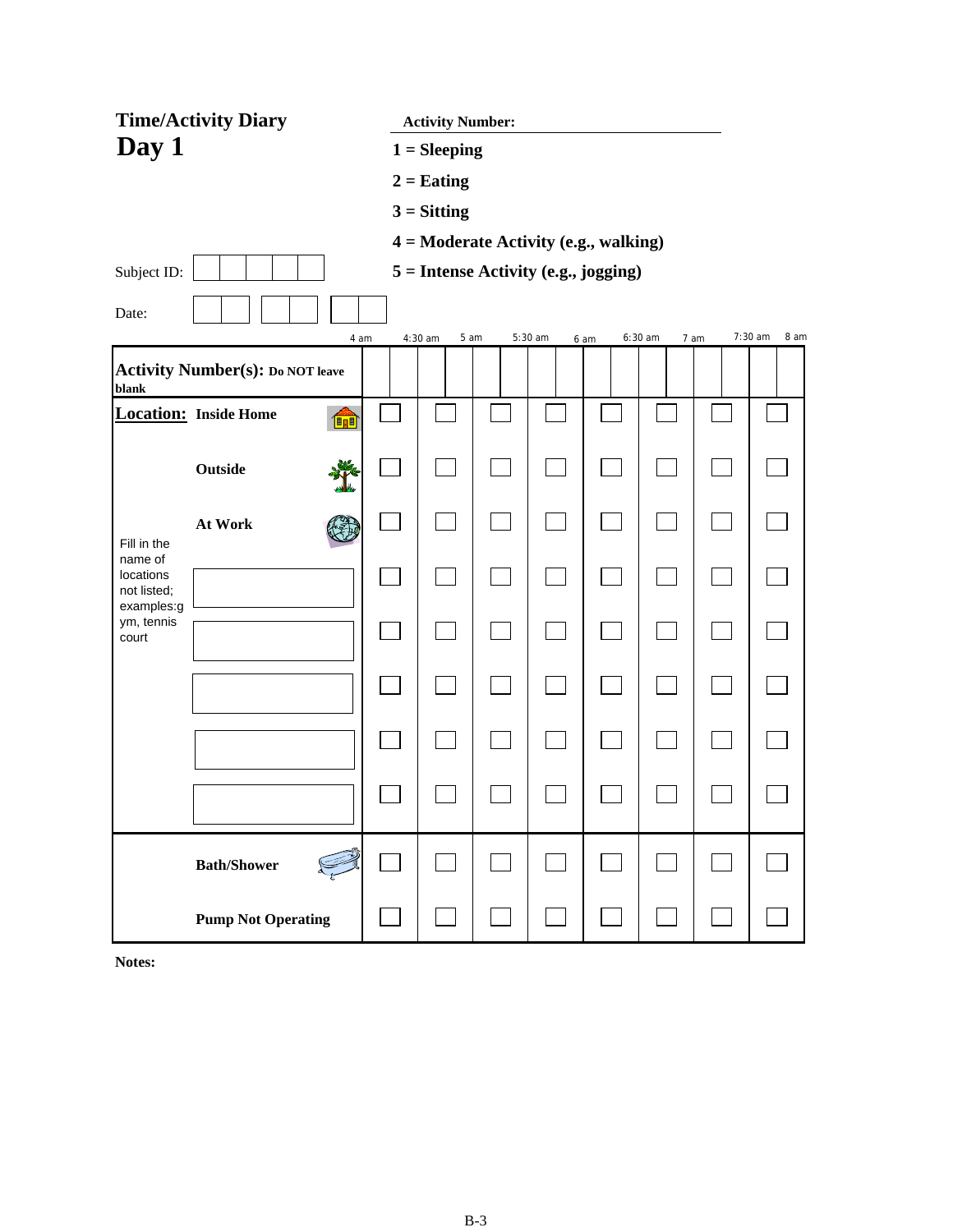|                                     | <b>Time/Activity Diary</b>                 | <b>Activity Number:</b> |                                        |         |                  |          |       |                  |
|-------------------------------------|--------------------------------------------|-------------------------|----------------------------------------|---------|------------------|----------|-------|------------------|
| Day 1                               |                                            | $1 = Sleeping$          |                                        |         |                  |          |       |                  |
|                                     |                                            | $2 =$ Eating            |                                        |         |                  |          |       |                  |
|                                     |                                            | $3 = Sitting$           |                                        |         |                  |          |       |                  |
|                                     |                                            |                         | 4 = Moderate Activity (e.g., walking)  |         |                  |          |       |                  |
| Subject ID:                         |                                            |                         | $5 =$ Intense Activity (e.g., jogging) |         |                  |          |       |                  |
| Date:                               |                                            |                         |                                        |         |                  |          |       |                  |
|                                     | 8 am                                       | 8:30 am                 | 9 am                                   | 9:30 am | 10 <sub>am</sub> | 10:30 am | 11 am | 11:30 am<br>noon |
| blank                               | <b>Activity Number(s): Do NOT leave</b>    |                         |                                        |         |                  |          |       |                  |
|                                     | <b>Location:</b> Inside Home<br><b>for</b> |                         |                                        |         |                  |          |       |                  |
|                                     | Outside                                    |                         |                                        |         |                  |          |       |                  |
| Fill in the                         | At Work                                    |                         |                                        |         |                  |          |       |                  |
| name of<br>locations<br>not listed; |                                            |                         |                                        |         |                  |          |       |                  |
| examples:g<br>ym, tennis<br>court   |                                            |                         |                                        |         |                  |          |       |                  |
|                                     |                                            |                         |                                        |         |                  |          |       |                  |
|                                     |                                            |                         |                                        |         |                  |          |       |                  |
|                                     |                                            |                         |                                        |         |                  |          |       |                  |
|                                     | <b>Bath/Shower</b>                         |                         |                                        |         |                  |          |       |                  |
|                                     | <b>Pump Not Operating</b>                  |                         |                                        |         |                  |          |       |                  |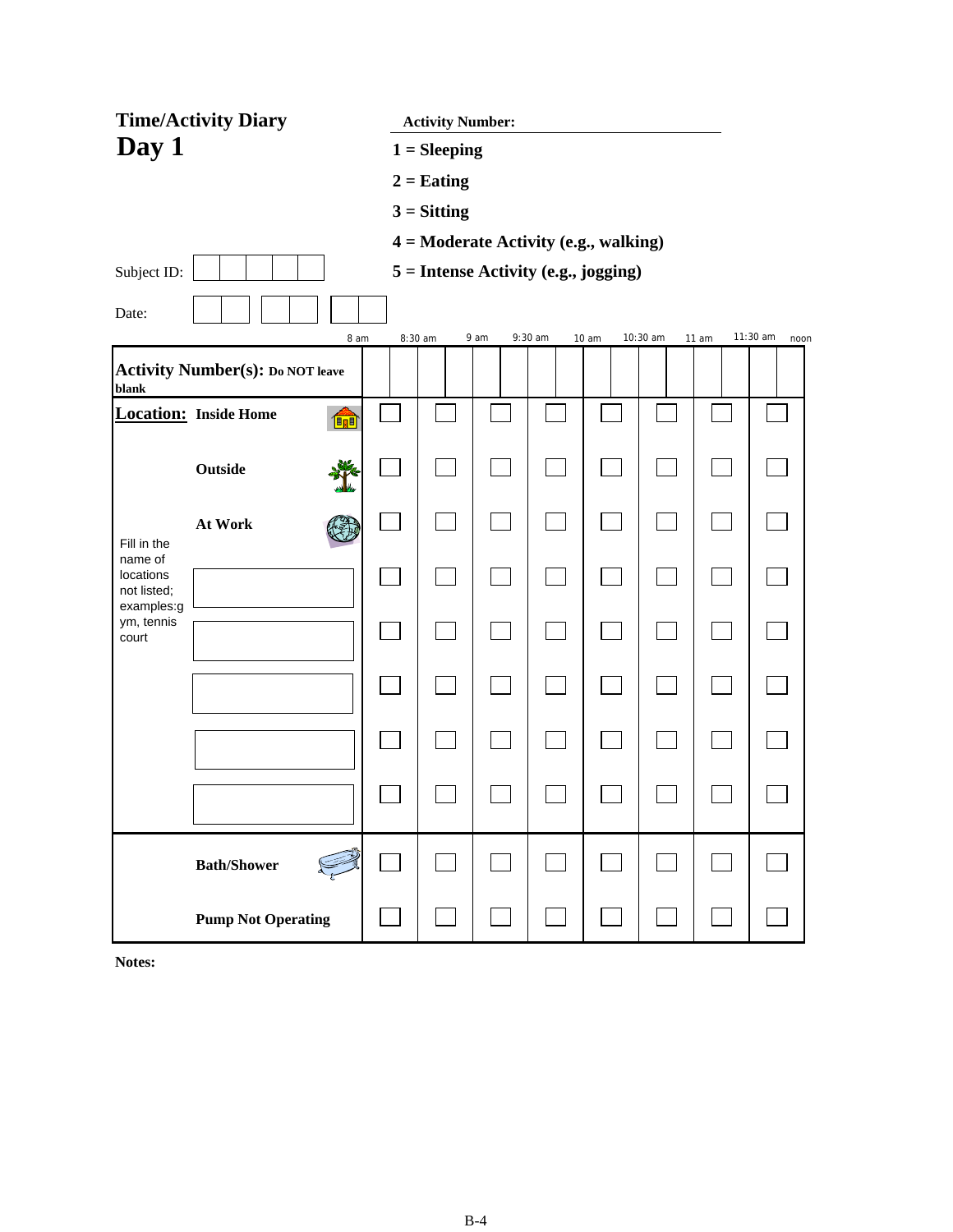|                                     | <b>Time/Activity Diary</b>              |                                           |                  |                                        |                   |  |                 |  |                 |  |  |
|-------------------------------------|-----------------------------------------|-------------------------------------------|------------------|----------------------------------------|-------------------|--|-----------------|--|-----------------|--|--|
| Day 1                               |                                         | <b>Activity Number:</b><br>$1 = Sleeping$ |                  |                                        |                   |  |                 |  |                 |  |  |
|                                     |                                         |                                           | $2 =$ Eating     |                                        |                   |  |                 |  |                 |  |  |
|                                     |                                         |                                           | $3 = Sitting$    |                                        |                   |  |                 |  |                 |  |  |
|                                     |                                         |                                           |                  | 4 = Moderate Activity (e.g., walking)  |                   |  |                 |  |                 |  |  |
| Subject ID:                         |                                         |                                           |                  | $5 =$ Intense Activity (e.g., jogging) |                   |  |                 |  |                 |  |  |
| Date:                               |                                         |                                           |                  |                                        |                   |  |                 |  |                 |  |  |
|                                     | noon                                    |                                           | 1 pm<br>12:30 pm |                                        | $1:30$ pm<br>2 pm |  | 2:30 pm<br>3 pm |  | 3:30 pm<br>4 pm |  |  |
| blank                               | <b>Activity Number(s): Do NOT leave</b> |                                           |                  |                                        |                   |  |                 |  |                 |  |  |
|                                     | <b>Location:</b> Inside Home<br>圃       |                                           |                  |                                        |                   |  |                 |  |                 |  |  |
|                                     | Outside                                 |                                           |                  |                                        |                   |  |                 |  |                 |  |  |
| Fill in the                         | At Work                                 |                                           |                  |                                        |                   |  |                 |  |                 |  |  |
| name of<br>locations<br>not listed; |                                         |                                           |                  |                                        |                   |  |                 |  |                 |  |  |
| examples:g<br>ym, tennis<br>court   |                                         |                                           |                  |                                        |                   |  |                 |  |                 |  |  |
|                                     |                                         |                                           |                  |                                        |                   |  |                 |  |                 |  |  |
|                                     |                                         |                                           |                  |                                        |                   |  |                 |  |                 |  |  |
|                                     |                                         |                                           |                  |                                        |                   |  |                 |  |                 |  |  |
|                                     | <b>Bath/Shower</b>                      |                                           |                  |                                        |                   |  |                 |  |                 |  |  |
|                                     | <b>Pump Not Operating</b>               |                                           |                  |                                        |                   |  |                 |  |                 |  |  |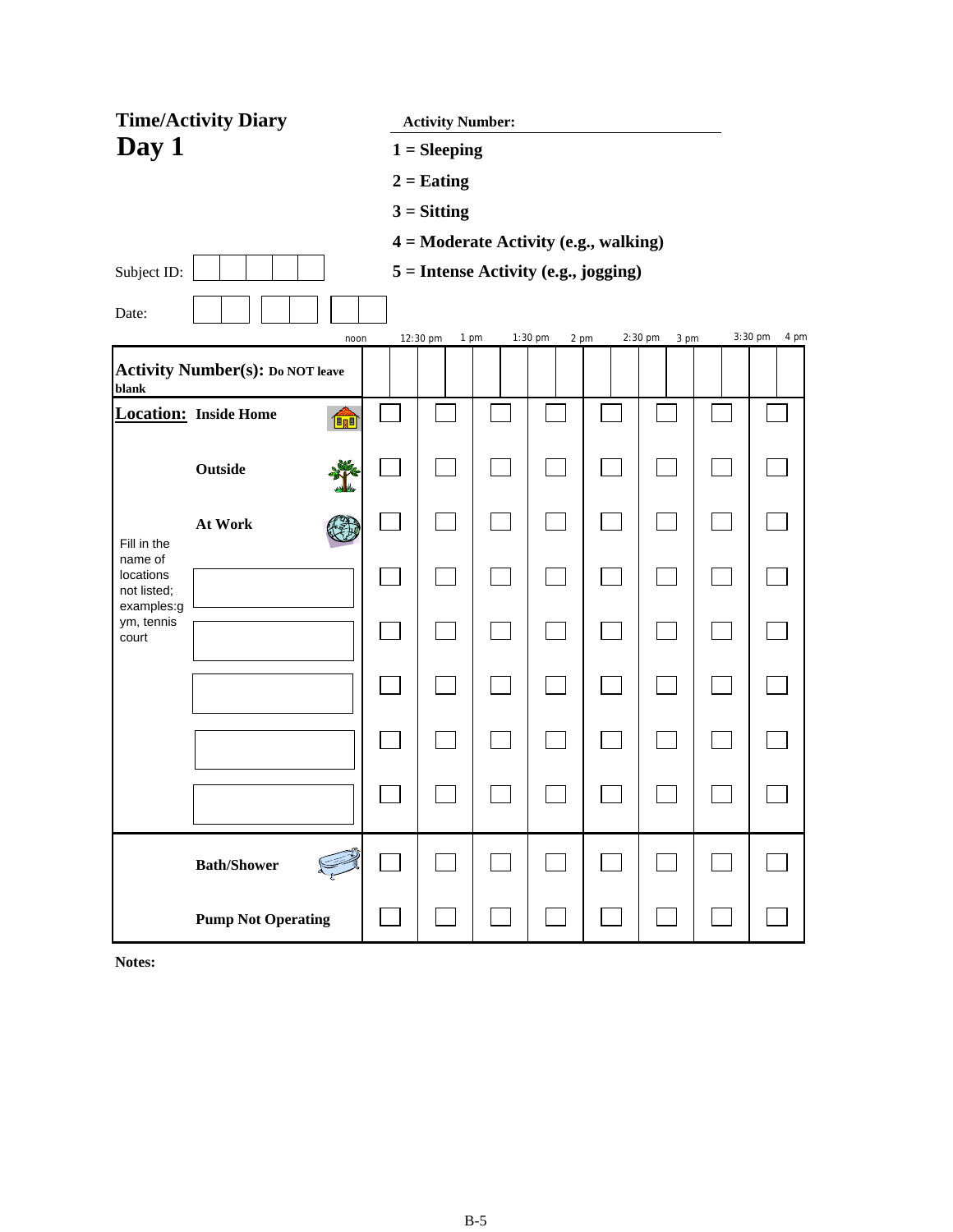|                                     | <b>Time/Activity Diary</b>                         | <b>Activity Number:</b> |                                        |         |      |         |      |                 |
|-------------------------------------|----------------------------------------------------|-------------------------|----------------------------------------|---------|------|---------|------|-----------------|
| Day 1                               |                                                    | $1 = Sleeping$          |                                        |         |      |         |      |                 |
|                                     |                                                    | $2 =$ Eating            |                                        |         |      |         |      |                 |
|                                     |                                                    | $3 = Sitting$           |                                        |         |      |         |      |                 |
|                                     |                                                    |                         | 4 = Moderate Activity (e.g., walking)  |         |      |         |      |                 |
| Subject ID:                         |                                                    |                         | $5 =$ Intense Activity (e.g., jogging) |         |      |         |      |                 |
| Date:                               |                                                    |                         |                                        |         |      |         |      |                 |
|                                     | 4 pm                                               | 4:30 pm                 | 5 pm                                   | 5:30 pm | 6 pm | 6:30 pm | 7 pm | 7:30 pm<br>8 pm |
| blank                               | <b>Activity Number(s): Do NOT leave</b>            |                         |                                        |         |      |         |      |                 |
|                                     | <b>Location:</b> Inside Home<br><b>for the set</b> |                         |                                        |         |      |         |      |                 |
|                                     | Outside                                            |                         |                                        |         |      |         |      |                 |
| Fill in the                         | At Work                                            |                         |                                        |         |      |         |      |                 |
| name of<br>locations<br>not listed; |                                                    |                         |                                        |         |      |         |      |                 |
| examples:g<br>ym, tennis<br>court   |                                                    |                         |                                        |         |      |         |      |                 |
|                                     |                                                    |                         |                                        |         |      |         |      |                 |
|                                     |                                                    |                         |                                        |         |      |         |      |                 |
|                                     |                                                    |                         |                                        |         |      |         |      |                 |
|                                     | <b>Bath/Shower</b>                                 |                         |                                        |         |      |         |      |                 |
|                                     | <b>Pump Not Operating</b>                          |                         |                                        |         |      |         |      |                 |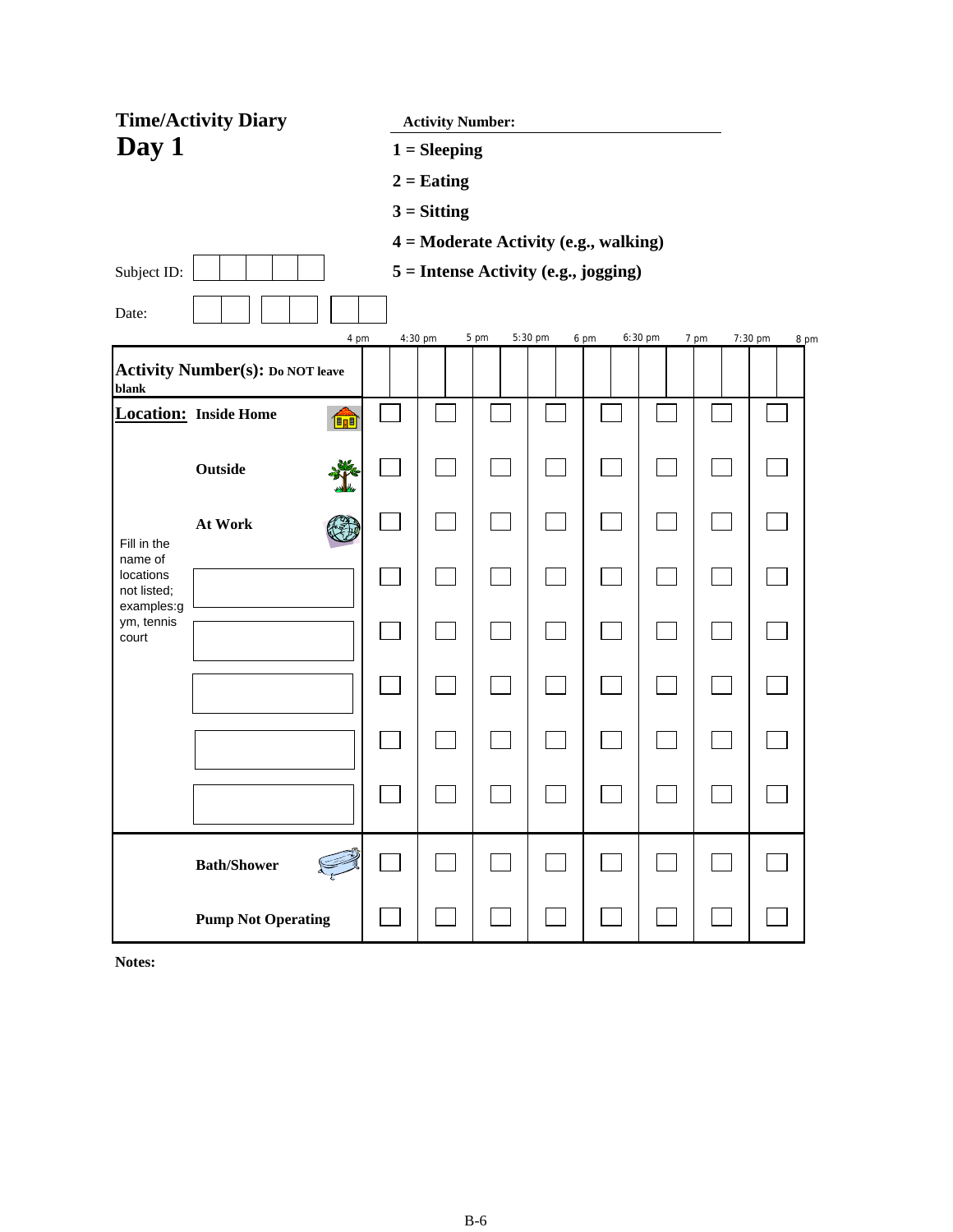|                                                   | <b>Time/Activity Diary</b>              |      | <b>Activity Number:</b>                |      |         |       |          |       |                   |
|---------------------------------------------------|-----------------------------------------|------|----------------------------------------|------|---------|-------|----------|-------|-------------------|
| Day 1                                             |                                         |      | $1 = Sleeping$                         |      |         |       |          |       |                   |
|                                                   |                                         |      | $2 =$ Eating                           |      |         |       |          |       |                   |
|                                                   |                                         |      | $3 = Sitting$                          |      |         |       |          |       |                   |
|                                                   |                                         |      | 4 = Moderate Activity (e.g., walking)  |      |         |       |          |       |                   |
| Subject ID:                                       |                                         |      | $5 =$ Intense Activity (e.g., jogging) |      |         |       |          |       |                   |
| Date:                                             |                                         |      |                                        |      |         |       |          |       |                   |
|                                                   |                                         | 8 pm | 8:30 pm                                | 9 pm | 9:30 pm | 10 pm | 10:30 pm | 11 pm | 11:30 pm midnight |
| blank                                             | <b>Activity Number(s): Do NOT leave</b> |      |                                        |      |         |       |          |       |                   |
|                                                   | <b>Location:</b> Inside Home<br>儞       |      |                                        |      |         |       |          |       |                   |
|                                                   | Outside                                 |      |                                        |      |         |       |          |       |                   |
| Fill in the                                       | At Work                                 |      |                                        |      |         |       |          |       |                   |
| name of<br>locations<br>not listed;<br>examples:g |                                         |      |                                        |      |         |       |          |       |                   |
| ym, tennis<br>court                               |                                         |      |                                        |      |         |       |          |       |                   |
|                                                   |                                         |      |                                        |      |         |       |          |       |                   |
|                                                   |                                         |      |                                        |      |         |       |          |       |                   |
|                                                   |                                         |      |                                        |      |         |       |          |       |                   |
|                                                   | <b>Bath/Shower</b>                      |      |                                        |      |         |       |          |       |                   |
|                                                   | <b>Pump Not Operating</b>               |      |                                        |      |         |       |          |       |                   |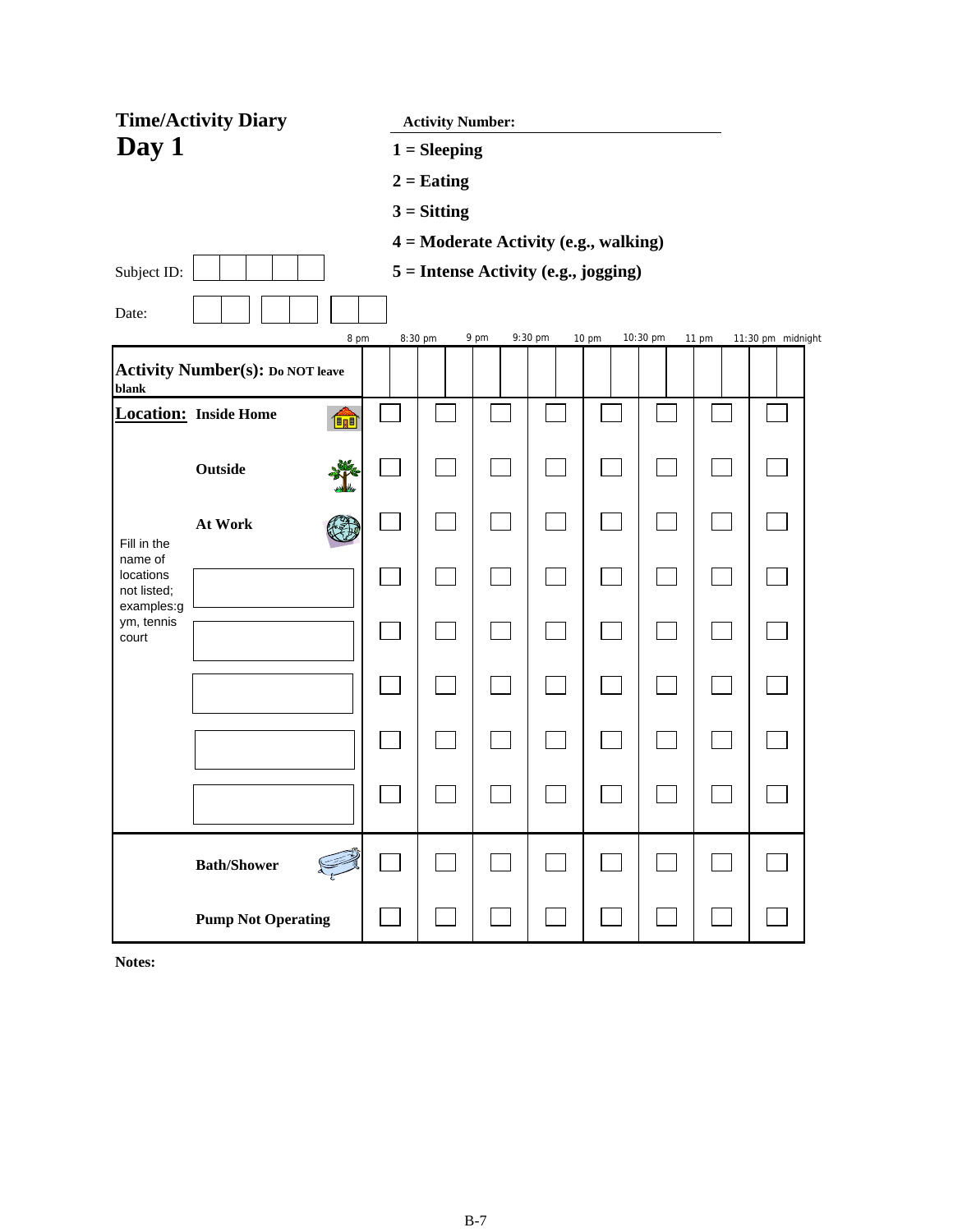|                                     | <b>Time/Activity Diary</b>                  |                                           |          |                                       |           |      |           |      |         |      |  |
|-------------------------------------|---------------------------------------------|-------------------------------------------|----------|---------------------------------------|-----------|------|-----------|------|---------|------|--|
| Day 2                               |                                             | <b>Activity Number:</b><br>$1 = Sleeping$ |          |                                       |           |      |           |      |         |      |  |
|                                     |                                             | $2 =$ Eating<br>$3 = Sitting$             |          |                                       |           |      |           |      |         |      |  |
|                                     |                                             |                                           |          |                                       |           |      |           |      |         |      |  |
|                                     |                                             |                                           |          | 4 = Moderate Activity (e.g., walking) |           |      |           |      |         |      |  |
| Subject ID:                         |                                             |                                           |          | 5 = Intense Activity (e.g., jogging)  |           |      |           |      |         |      |  |
| Date:                               |                                             |                                           |          |                                       |           |      |           |      |         |      |  |
|                                     | midnight                                    |                                           | 12:30 am | 1 am                                  | $1:30$ am | 2 am | $2:30$ am | 3 am | 3:30 am | 4 am |  |
| blank                               | <b>Activity Number(s): Do NOT leave</b>     |                                           |          |                                       |           |      |           |      |         |      |  |
|                                     | <b>Location:</b> Inside Home<br><b>fire</b> |                                           |          |                                       |           |      |           |      |         |      |  |
|                                     | Outside                                     |                                           |          |                                       |           |      |           |      |         |      |  |
| Fill in the                         | At Work                                     |                                           |          |                                       |           |      |           |      |         |      |  |
| name of<br>locations<br>not listed; |                                             |                                           |          |                                       |           |      |           |      |         |      |  |
| examples:g<br>ym, tennis<br>court   |                                             |                                           |          |                                       |           |      |           |      |         |      |  |
|                                     |                                             |                                           |          |                                       |           |      |           |      |         |      |  |
|                                     |                                             |                                           |          |                                       |           |      |           |      |         |      |  |
|                                     |                                             |                                           |          |                                       |           |      |           |      |         |      |  |
|                                     | <b>Bath/Shower</b>                          |                                           |          |                                       |           |      |           |      |         |      |  |
|                                     | <b>Pump Not Operating</b>                   |                                           |          |                                       |           |      |           |      |         |      |  |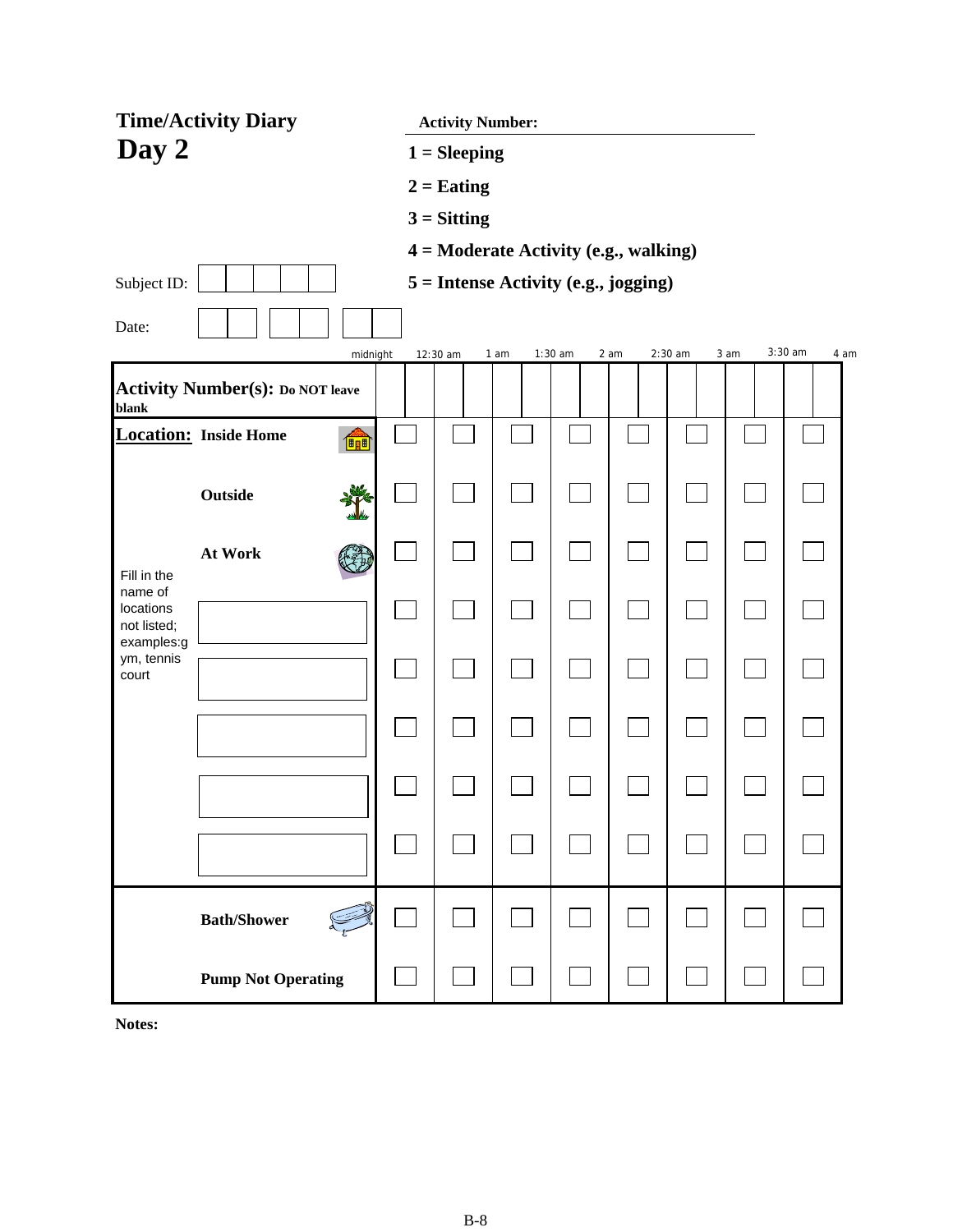|                                     | <b>Time/Activity Diary</b>              | <b>Activity Number:</b> |                                        |         |      |         |      |                   |
|-------------------------------------|-----------------------------------------|-------------------------|----------------------------------------|---------|------|---------|------|-------------------|
| Day 2                               |                                         | $1 = Sleeping$          |                                        |         |      |         |      |                   |
|                                     |                                         | $2 =$ Eating            |                                        |         |      |         |      |                   |
|                                     |                                         | $3 = Sitting$           |                                        |         |      |         |      |                   |
|                                     |                                         |                         | 4 = Moderate Activity (e.g., walking)  |         |      |         |      |                   |
| Subject ID:                         |                                         |                         | $5 =$ Intense Activity (e.g., jogging) |         |      |         |      |                   |
| Date:                               |                                         |                         |                                        |         |      |         |      |                   |
|                                     | 4 am                                    | 4:30 am                 | 5 am                                   | 5:30 am | 6 am | 6:30 am | 7 am | $7:30$ am<br>8 am |
| blank                               | <b>Activity Number(s): Do NOT leave</b> |                         |                                        |         |      |         |      |                   |
|                                     | <b>Location:</b> Inside Home<br>圃       |                         |                                        |         |      |         |      |                   |
|                                     | Outside                                 |                         |                                        |         |      |         |      |                   |
| Fill in the                         | At Work                                 |                         |                                        |         |      |         |      |                   |
| name of<br>locations<br>not listed; |                                         |                         |                                        |         |      |         |      |                   |
| examples:g<br>ym, tennis<br>court   |                                         |                         |                                        |         |      |         |      |                   |
|                                     |                                         |                         |                                        |         |      |         |      |                   |
|                                     |                                         |                         |                                        |         |      |         |      |                   |
|                                     |                                         |                         |                                        |         |      |         |      |                   |
|                                     | <b>Bath/Shower</b>                      |                         |                                        |         |      |         |      |                   |
|                                     | <b>Pump Not Operating</b>               |                         |                                        |         |      |         |      |                   |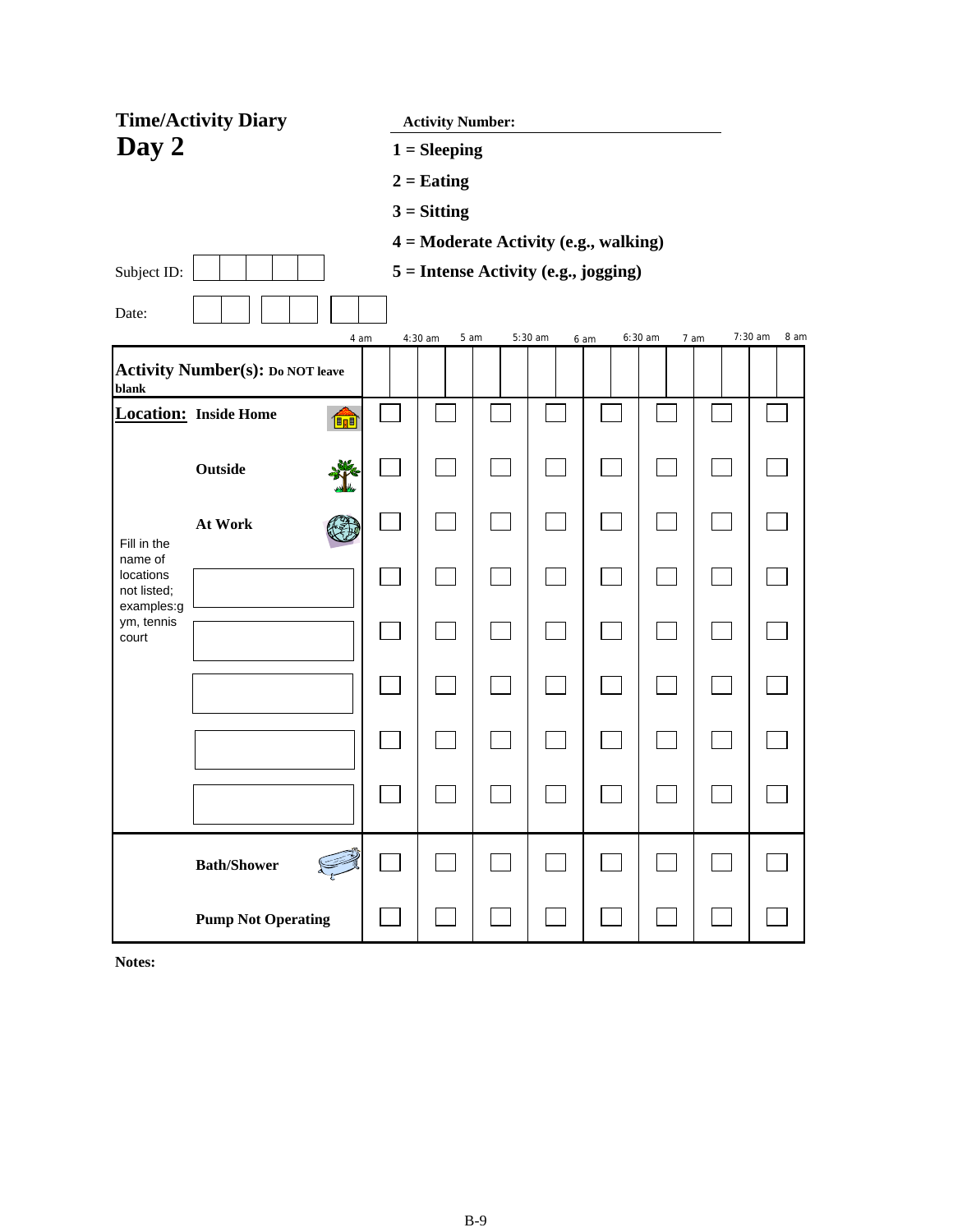|                                     | <b>Time/Activity Diary</b>              | <b>Activity Number:</b> |                                        |         |                  |          |       |                  |
|-------------------------------------|-----------------------------------------|-------------------------|----------------------------------------|---------|------------------|----------|-------|------------------|
| Day 2                               |                                         | $1 = Sleeping$          |                                        |         |                  |          |       |                  |
|                                     |                                         | $2 =$ Eating            |                                        |         |                  |          |       |                  |
|                                     |                                         | $3 = Sitting$           |                                        |         |                  |          |       |                  |
|                                     |                                         |                         | 4 = Moderate Activity (e.g., walking)  |         |                  |          |       |                  |
| Subject ID:                         |                                         |                         | $5 =$ Intense Activity (e.g., jogging) |         |                  |          |       |                  |
| Date:                               |                                         |                         |                                        |         |                  |          |       |                  |
|                                     | 8 am                                    | 8:30 am                 | 9 am                                   | 9:30 am | 10 <sub>am</sub> | 10:30 am | 11 am | 11:30 am<br>noon |
| blank                               | <b>Activity Number(s): Do NOT leave</b> |                         |                                        |         |                  |          |       |                  |
|                                     | <b>Location:</b> Inside Home<br>僵       |                         |                                        |         |                  |          |       |                  |
|                                     | Outside                                 |                         |                                        |         |                  |          |       |                  |
| Fill in the                         | At Work                                 |                         |                                        |         |                  |          |       |                  |
| name of<br>locations<br>not listed; |                                         |                         |                                        |         |                  |          |       |                  |
| examples:g<br>ym, tennis<br>court   |                                         |                         |                                        |         |                  |          |       |                  |
|                                     |                                         |                         |                                        |         |                  |          |       |                  |
|                                     |                                         |                         |                                        |         |                  |          |       |                  |
|                                     |                                         |                         |                                        |         |                  |          |       |                  |
|                                     | <b>Bath/Shower</b>                      |                         |                                        |         |                  |          |       |                  |
|                                     | <b>Pump Not Operating</b>               |                         |                                        |         |                  |          |       |                  |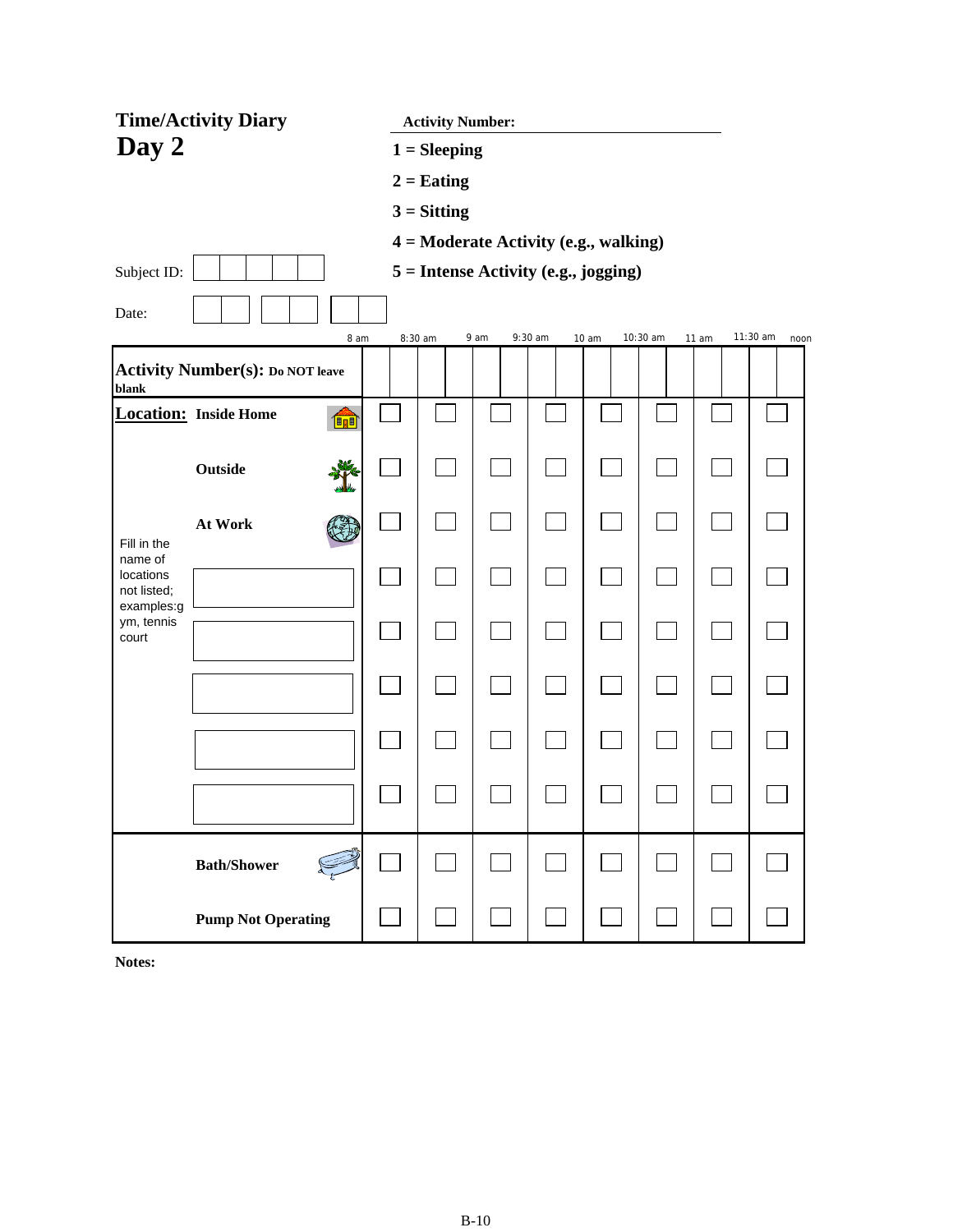|                                                                          | <b>Time/Activity Diary</b><br><b>Activity Number:</b> |                |                  |  |                   |  |                 |  |                 |
|--------------------------------------------------------------------------|-------------------------------------------------------|----------------|------------------|--|-------------------|--|-----------------|--|-----------------|
| Day 2                                                                    |                                                       | $1 = Sleeping$ |                  |  |                   |  |                 |  |                 |
|                                                                          |                                                       |                | $2 =$ Eating     |  |                   |  |                 |  |                 |
|                                                                          |                                                       |                | $3 = Sitting$    |  |                   |  |                 |  |                 |
| 4 = Moderate Activity (e.g., walking)                                    |                                                       |                |                  |  |                   |  |                 |  |                 |
| $5 =$ Intense Activity (e.g., jogging)<br>Subject ID:                    |                                                       |                |                  |  |                   |  |                 |  |                 |
| Date:                                                                    |                                                       |                |                  |  |                   |  |                 |  |                 |
|                                                                          | noon                                                  |                | 1 pm<br>12:30 pm |  | $1:30$ pm<br>2 pm |  | 2:30 pm<br>3 pm |  | 3:30 pm<br>4 pm |
| blank                                                                    | <b>Activity Number(s): Do NOT leave</b>               |                |                  |  |                   |  |                 |  |                 |
|                                                                          | <b>Location:</b> Inside Home<br>圃                     |                |                  |  |                   |  |                 |  |                 |
|                                                                          | Outside                                               |                |                  |  |                   |  |                 |  |                 |
| Fill in the                                                              | At Work                                               |                |                  |  |                   |  |                 |  |                 |
| name of<br>locations<br>not listed;<br>examples:g<br>ym, tennis<br>court |                                                       |                |                  |  |                   |  |                 |  |                 |
|                                                                          |                                                       |                |                  |  |                   |  |                 |  |                 |
|                                                                          |                                                       |                |                  |  |                   |  |                 |  |                 |
|                                                                          |                                                       |                |                  |  |                   |  |                 |  |                 |
|                                                                          |                                                       |                |                  |  |                   |  |                 |  |                 |
|                                                                          | <b>Bath/Shower</b>                                    |                |                  |  |                   |  |                 |  |                 |
|                                                                          | <b>Pump Not Operating</b>                             |                |                  |  |                   |  |                 |  |                 |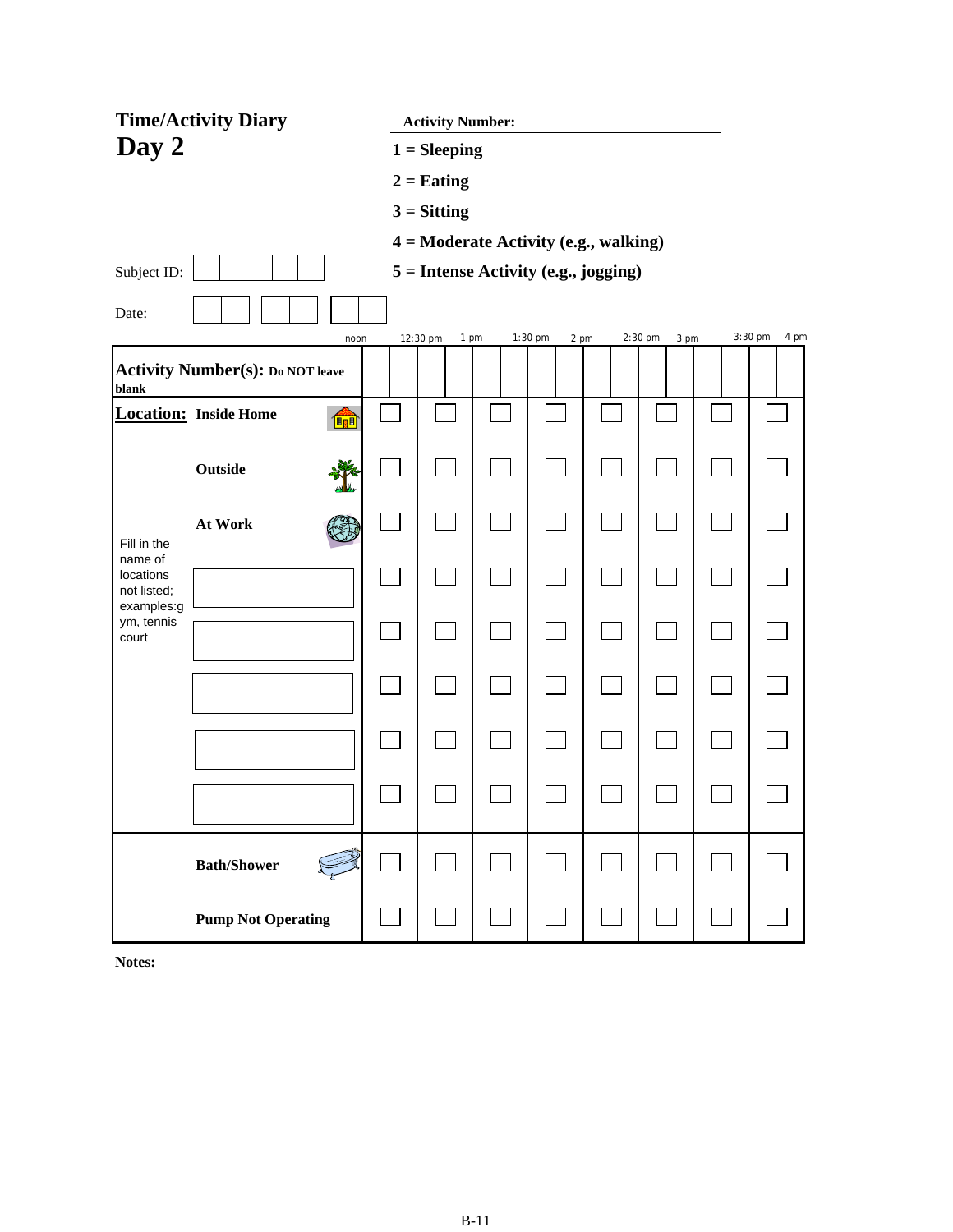|                                                                          | <b>Time/Activity Diary</b><br><b>Activity Number:</b> |  |               |                                       |         |      |         |      |                 |
|--------------------------------------------------------------------------|-------------------------------------------------------|--|---------------|---------------------------------------|---------|------|---------|------|-----------------|
| Day 2                                                                    | $1 = Sleeping$                                        |  |               |                                       |         |      |         |      |                 |
|                                                                          |                                                       |  | $2 =$ Eating  |                                       |         |      |         |      |                 |
|                                                                          |                                                       |  | $3 =$ Sitting |                                       |         |      |         |      |                 |
|                                                                          |                                                       |  |               | 4 = Moderate Activity (e.g., walking) |         |      |         |      |                 |
| $5 =$ Intense Activity (e.g., jogging)<br>Subject ID:                    |                                                       |  |               |                                       |         |      |         |      |                 |
| Date:                                                                    |                                                       |  |               |                                       |         |      |         |      |                 |
|                                                                          | 4 pm                                                  |  | 4:30 pm       | 5 pm                                  | 5:30 pm | 6 pm | 6:30 pm | 7 pm | 7:30 pm<br>8 pm |
| blank                                                                    | <b>Activity Number(s): Do NOT leave</b>               |  |               |                                       |         |      |         |      |                 |
|                                                                          | <b>Location:</b> Inside Home<br>圃                     |  |               |                                       |         |      |         |      |                 |
|                                                                          | Outside                                               |  |               |                                       |         |      |         |      |                 |
| Fill in the                                                              | At Work                                               |  |               |                                       |         |      |         |      |                 |
| name of<br>locations<br>not listed;<br>examples:g<br>ym, tennis<br>court |                                                       |  |               |                                       |         |      |         |      |                 |
|                                                                          |                                                       |  |               |                                       |         |      |         |      |                 |
|                                                                          |                                                       |  |               |                                       |         |      |         |      |                 |
|                                                                          |                                                       |  |               |                                       |         |      |         |      |                 |
|                                                                          |                                                       |  |               |                                       |         |      |         |      |                 |
|                                                                          | <b>Bath/Shower</b>                                    |  |               |                                       |         |      |         |      |                 |
|                                                                          | <b>Pump Not Operating</b>                             |  |               |                                       |         |      |         |      |                 |